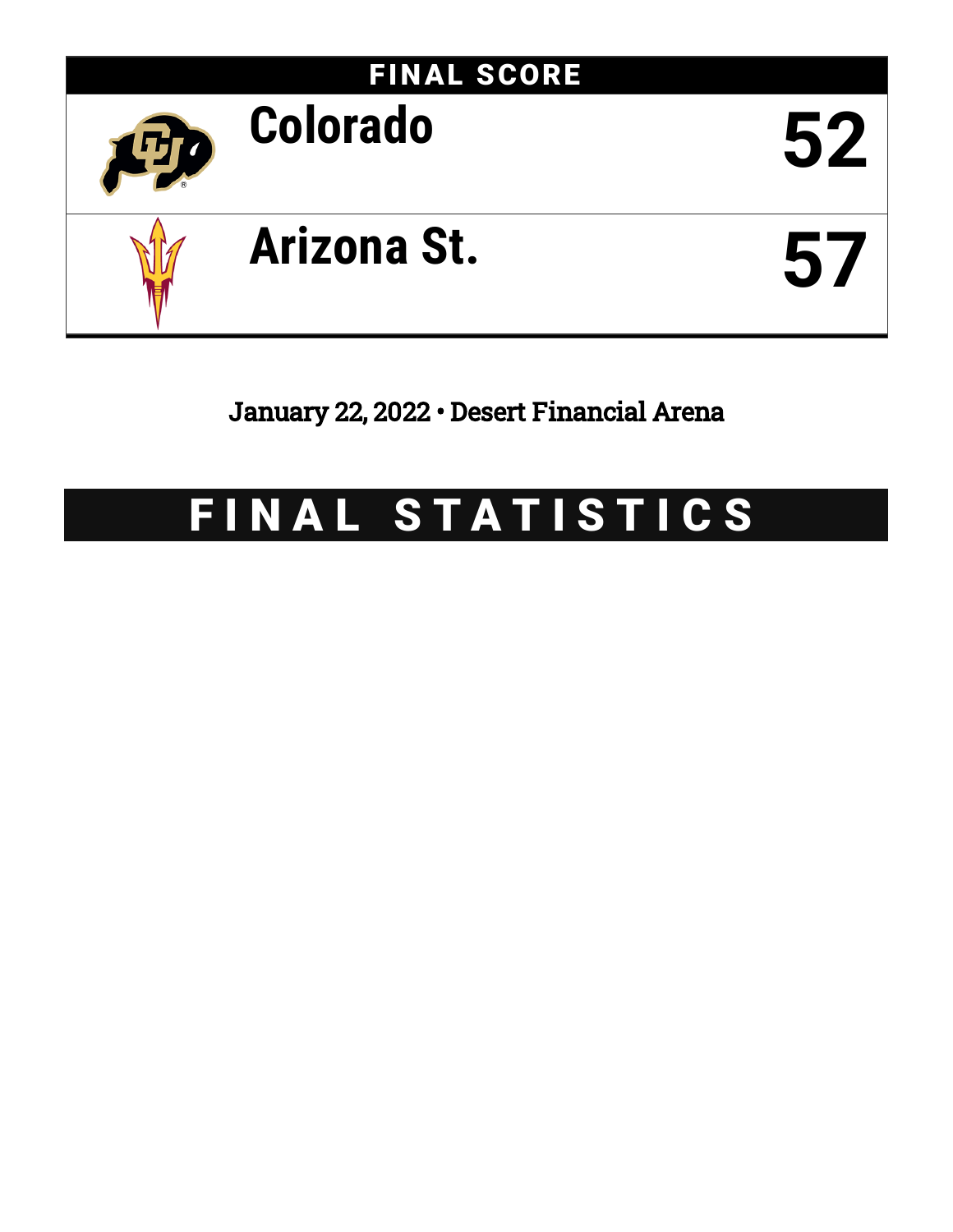### **Official Box Score Colorado vs Arizona St. Game Totals -- Final Statistics January 22, 2022 at Desert Financial Arena**



# **Colorado 52**

| Plaver                  | S  | Pts           | FG       | 3FG      | FТ        | OR           | DR | TR | PF            | A        | TO.      | <b>Blk</b>    | Stl      | Min | $+/-$ |
|-------------------------|----|---------------|----------|----------|-----------|--------------|----|----|---------------|----------|----------|---------------|----------|-----|-------|
| SHERROD, JAYLYN         | G  | 11            | $3 - 13$ | $0 - 1$  | $5-8$     | 0            |    |    | 5             |          | 8        | 0             | 4        | 31  | $-5$  |
| FORMANN, FRIDA          | G  | 10            | $3 - 10$ | $2 - 9$  | $2 - 4$   | 0            |    |    | $\mathcal{P}$ | $\Omega$ | 0        | $\mathbf{0}$  | 2        | 36  | $-1$  |
| FINAU, LESILA           | G  |               | $0 - 2$  | $0 - 2$  | $1 - 2$   | 1            |    | 2  | 3             | 2        | 1        | 0             | 2        | 18  | $-10$ |
| HOLLINGSHED, MYA        | G  | 6             | $2 - 11$ | $2 - 3$  | $0 - 0$   | 2            | 4  | 6  | 5             | 2        | 2        | $\mathbf{0}$  | $\Omega$ | 24  | $-7$  |
| TUITELE, PEANUT         | F. | $\mathcal{P}$ | $1 - 3$  | $0 - 0$  | $0 - 0$   | 4            | 2  | 6  | 4             | 0        |          |               |          | 32  | -17   |
| JONES, TAYANNA          | G  | 4             | $2 - 2$  | $0 - 0$  | $0 - 0$   | $\Omega$     | 2  | 2  | $\Omega$      | 1        | 2        | $\Omega$      |          | 14  | 2     |
| SADLER, TAMEIYA         | G  | 0             | $0 - 0$  | $0 - 0$  | $0 - 0$   | $\mathbf{0}$ |    |    | $\Omega$      | 0        | 0        | 0             | $\Omega$ | 3   | -6    |
| MILLER, QUAY            | C. | 12            | $5-9$    | $0 - 0$  | $2 - 3$   |              |    | 8  | 3             |          | 5        |               |          | 31  | 20    |
| <b>BLACKSTEN, KYLEE</b> | G  | 0             | $0 - 1$  | $0 - 1$  | $0 - 2$   | 0            | 0  | 0  | 0             | 0        | 0        | 0             | 0        | 3   | $-2$  |
| <b>WETTA, KINDYLL</b>   | G  | 6             | $3 - 7$  | $0 - 1$  | $0 - 2$   | 3            | 2  | 5  | 4             | 5        | $\Omega$ | $\Omega$      | 8        | 33  | 8     |
| <b>TEAM</b>             |    |               |          |          |           | 3            | 2  | 5  | $\Omega$      |          | 3        |               |          |     |       |
| <b>TOTALS</b>           |    | 52            |          | $4 - 17$ | $10 - 21$ | 14           | 23 | 37 | 26            | $12 \,$  | 22       | $\mathcal{P}$ | 19       |     |       |
|                         |    |               |          | 19-58    |           |              |    |    |               |          |          |               |          |     | 225   |

| Game                                | 19-58     | 32.8% | $4 - 17$ | 23.5% | $10 - 21$ | <b>47.6%</b> |                                             |
|-------------------------------------|-----------|-------|----------|-------|-----------|--------------|---------------------------------------------|
| 2nd Half                            | $10 - 28$ | 36%   | $1 - 6$  | 17%   | $2 - 5$   | 40%          |                                             |
| 1st Half                            | $8-22$    | 36%   | $2-6$    | 33%   | $5-10$    | 50%          | Technical Fouls: None.                      |
| <b>Shooting By Period</b><br>Period | FG        | FG%   | 3FG      | 3FG%  | FT        | FT%          | Last FG: 5th-00:01<br>Largest lead: By 4 at |

| No. | Player                    | S  | Pts           | FG        | 3FG      | FT        | OR       | DR | TR | PF            | A            | TO | <b>Blk</b> | Stl            | Min | $+/-$ |
|-----|---------------------------|----|---------------|-----------|----------|-----------|----------|----|----|---------------|--------------|----|------------|----------------|-----|-------|
| 00  | HANSON, TAYA              | G  |               | $5 - 12$  | 3-6      | $4 - 4$   | 4        | 3  |    | 5             | 3            | 5  |            | 0              | 41  | 12    |
| 02  | SIMMONS, JADDAN           | G  |               | $3 - 7$   | $1 - 3$  | $0 - 4$   | 0        | 4  | 4  | 4             | 3            | 3  |            | $\overline{2}$ | 31  | 2     |
| 03  | <b>BOSQUEZ, GABRIELA</b>  | G  |               | $3-9$     | $0 - 4$  | 1-2       | 1        | 0  | 1  | $\mathcal{P}$ | 2            | 4  |            |                | 36  | 11    |
| 12  | GILLES, MAEL              | F. | 8             | $1 - 7$   | $1 - 4$  | $5-8$     | $\Omega$ | 11 | 11 | 3             | $\mathbf{0}$ | 3  | 5          | 0              | 30  | 15    |
| 32  | VAN HYFTE, JAYDE          | F  |               | $0 - 1$   | $0 - 0$  | $1 - 4$   | 2        | 1  | 3  | 1             | 0            | 3  | 0          |                | 16  | 4     |
| 05  | <b>BASALLO, AYZHIANA</b>  | G  | 3             | $1 - 2$   | $1 - 2$  | $0 - 0$   | 0        | 2  | 2  |               | 4            | 3  | $\Omega$   | 0              | 18  | $-1$  |
| 11  | <b>ERIKSTRUP, SYDNEY</b>  | G  | 0             | $0 - 1$   | $0 - 1$  | $0-0$     | 1.       |    | 2  |               | 0            | 2  | 0          | 0              | 11  | $-13$ |
| 13  | <b>BESSELINK, MAGGIE</b>  | F  | 6             | $3-6$     | $0 - 0$  | $0 - 0$   |          | 3  | 4  | $\mathcal{P}$ | $\Omega$     | 3  | $\Omega$   | 2              | 14  | 3     |
| 20  | LEVINGS, KATELYN          | F. | 6             | $2 - 5$   | $0 - 0$  | $2 - 2$   | $\Omega$ | 4  | 4  | $\mathcal{P}$ |              |    | 4          |                | 24  | -8    |
| 43  | <b>GREENSLADE, IMOGEN</b> | С  | $\mathcal{P}$ | $1 - 2$   | $0 - 0$  | $0 - 0$   | $\Omega$ |    |    | 0             | 0            |    | 0          | 0              | 4   | $-7$  |
|     | <b>TEAM</b>               |    |               |           |          |           |          | 2  | 9  | 0             |              | 1  |            |                |     |       |
|     | <b>TOTALS</b>             |    | 57            | $19 - 52$ | $6 - 20$ | $13 - 24$ | 16       | 32 | 48 | 21            | 13           | 29 | 11         |                | 225 |       |

| <b>Shooting By Period</b> |           |       |          |       |           |       |                                     |
|---------------------------|-----------|-------|----------|-------|-----------|-------|-------------------------------------|
| Period                    | FG        | FG%   | 3FG      | 3FG%  | FT        | FT%   | Last FG: -<br>Largest lead: By 8 at |
| 1st Half                  | $10 - 22$ | 45%   | $2-9$    | 22%   | 0-0       | $0\%$ | Technical Fouls: None.              |
| 2nd Half                  | $9 - 28$  | 32%   | 4-10     | 40%   | 2-4       | 50%   |                                     |
| Game                      | 19-52     | 36.5% | $6 - 20$ | 30.0% | $13 - 24$ | 54.2% |                                     |

| Game Notes:                                                           | <b>Score</b>                            |    |    |                 |    |    | 1st 2nd 3rd 4th 5th TOT | <b>Points</b> | COLO           | <b>ASU</b>     |
|-----------------------------------------------------------------------|-----------------------------------------|----|----|-----------------|----|----|-------------------------|---------------|----------------|----------------|
| Officials: Charles Gonzalez, Julie Krommenhoek,<br><b>Stacie Blow</b> | COLO                                    |    | 15 | 11              | 12 | -6 | 52                      | In the Paint  | 28             | 22             |
| Attendance: 2190                                                      | ASU                                     | 13 | 9  | 14              | 10 |    | 57                      | Off Turns     | 31             | 16             |
|                                                                       |                                         |    |    |                 |    |    |                         | 2nd Chance    |                | 13             |
| Start Time: 12:00 AM<br>Conference Game:                              | COLO led for 3:53. ASU led for 39:51.   |    |    |                 |    |    |                         | Fast Break    | 14             | 11             |
|                                                                       | Game was tied for 0:0.<br>Times tied: 0 |    |    | Lead Changes: 0 |    |    |                         | Bench         | 22             | 17             |
|                                                                       |                                         |    |    |                 |    |    |                         | Per Poss      | 0.703<br>24/74 | 0.760<br>26/75 |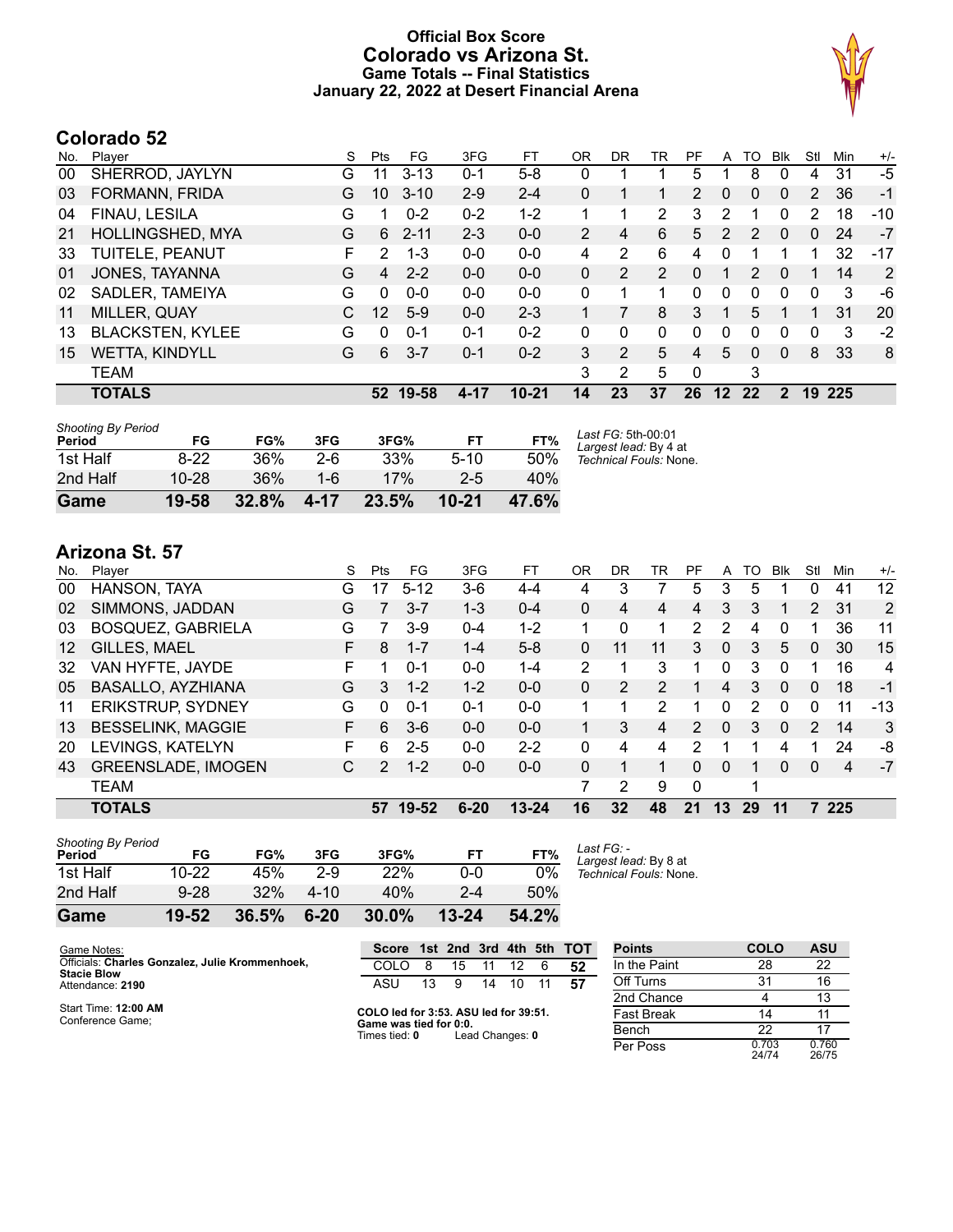### **Official Box Score Colorado vs Arizona St. First Half Statistics Only January 22, 2022 at Desert Financial Arena**



# **Colorado 23**

| No. | Plaver                  | S  | <b>Pts</b>     | <b>FG</b> | 3FG     | <b>FT</b> | <b>OR</b> | <b>DR</b> | <b>TR</b>      | PF            | A        | TO | <b>Blk</b> | Stl      | Min         | $+/-$        |
|-----|-------------------------|----|----------------|-----------|---------|-----------|-----------|-----------|----------------|---------------|----------|----|------------|----------|-------------|--------------|
| 00  | SHERROD, JAYLYN         | G  | 2              | $0 - 4$   | $0 - 1$ | 2-4       | 0         | 0         | 0              |               |          | 2  | 0          | 0        | 14          | 2            |
| 01  | JONES, TAYANNA          | G  | $\overline{2}$ | $1 - 1$   | $0 - 0$ | $0 - 0$   | 0         | 0         | 0              | 0             |          |    | 0          |          | 8           | $-1$         |
| 02  | SADLER, TAMEIYA         | G  | 0              | $0-0$     | $0 - 0$ | $0 - 0$   | 0         |           |                | 0             | 0        | 0  | 0          | 0        | 2           | $\mathbf 0$  |
| 03  | FORMANN, FRIDA          | G  | 5              | $2 - 3$   | $1-2$   | $0 - 0$   | 0         |           |                |               | $\Omega$ | 0  | 0          | $\Omega$ | 14          | 3            |
| 04  | FINAU, LESILA           | G  | 1              | $0 - 1$   | $0 - 1$ | $1 - 2$   | 1         | $\Omega$  |                |               | $\Omega$ | 1  | 0          |          | 11          | -6           |
| 11  | MILLER, QUAY            | С  | 8              | $3-6$     | $0 - 0$ | $2 - 2$   | 0         | 4         | 4              |               |          | 4  |            |          | 15          | 9            |
| 13  | <b>BLACKSTEN, KYLEE</b> | G  | 0              | $0 - 1$   | $0 - 1$ | $0 - 2$   | 0         | 0         | 0              | 0             | 0        | 0  | 0          | 0        | 3           | $-2$         |
| 15  | <b>WETTA, KINDYLL</b>   | G  | $\mathcal{P}$  | $1 - 2$   | $0 - 0$ | $0 - 0$   | 0         |           |                | 0             | 1        | 0  | $\Omega$   | 6        | 11          | 5            |
| 21  | <b>HOLLINGSHED, MYA</b> | G  | 3              | $1 - 4$   | $1 - 1$ | $0 - 0$   | 2         | 0         | $\overline{2}$ | 2             |          | 2  | 0          | 0        | 10          | 5            |
| 33  | TUITELE, PEANUT         | F. | $\Omega$       | $0 - 0$   | $0 - 0$ | $0 - 0$   | 3         | 0         | 3              | $\mathcal{P}$ | $\Omega$ |    | 0          |          | 12          | $-10$        |
|     | <b>TEAM</b>             |    | 0              | $0 - 0$   | $0 - 0$ | $0 - 0$   | 3         | 2         | 5              | 0             | 0        | 2  | 0          | 0        | $\mathbf 0$ | $\mathbf 0$  |
|     | <b>TOTALS</b>           |    | 23             | $8 - 22$  | $2 - 6$ | $5 - 10$  | 8         | 9         | 17             | 8             | 5.       | 13 |            | 10       | 100         | $\mathbf{0}$ |

| <b>Shooting By Period</b><br>Period | FG     | FG%   | 3FG   | 3FG%  | <b>FT</b> | FT%   | Last FG Half: COLO 2nd-01:29 |
|-------------------------------------|--------|-------|-------|-------|-----------|-------|------------------------------|
| 1st Half                            | $8-22$ | 36%   | $2-6$ | 33%   | $5-10$    | 50%   |                              |
| Game                                | 19-58  | 32.8% | 4-17  | 23.5% | $10 - 21$ | 47.6% |                              |

| No.       | Plaver                    | S  | <b>Pts</b>      | <b>FG</b> | 3FG     | <b>FT</b> | <b>OR</b> | <b>DR</b> | TR      | PF       | A | <b>TO</b> | <b>B</b> lk    | Stl      | Min      | $+/-$        |
|-----------|---------------------------|----|-----------------|-----------|---------|-----------|-----------|-----------|---------|----------|---|-----------|----------------|----------|----------|--------------|
| 00        | HANSON, TAYA              | G  |                 | $3 - 8$   | 1-3     | $0 - 0$   | 0         | 0         | 0       |          |   |           | 0              | 0        | 16       | 3            |
| 02        | SIMMONS, JADDAN           | G  | 5               | $2 - 3$   | $1 - 2$ | $0 - 0$   | 0         | 2         | 2       | 2        |   | 0         | $\overline{0}$ | $\Omega$ | 10       | $-1$         |
| 03        | <b>BOSQUEZ, GABRIELA</b>  | G  | 6               | $3 - 5$   | $0 - 2$ | $0 - 0$   | 0         | 0         | 0       | 0        | 0 | 2         | 0              |          | 16       | 4            |
| 05        | <b>BASALLO, AYZHIANA</b>  | G  | 0               | $0 - 0$   | $0 - 0$ | $0 - 0$   | 0         |           |         |          | 4 | 3         | $\Omega$       | 0        | 11       | $-3$         |
| 11        | <b>ERIKSTRUP, SYDNEY</b>  | G  | 0               | $0 - 1$   | $0 - 1$ | $0 - 0$   | 1.        |           | 2       |          | 0 | 2         | 0              | 0        | 8        | -9           |
| 12        | GILLES, MAEL              | F  | 0               | $0 - 3$   | $0 - 1$ | $0 - 0$   | 0         | 2         | 2       | 3        | 0 | 1         | 3              | $\Omega$ | 8        | 7            |
| 13        | <b>BESSELINK, MAGGIE</b>  | F. | 2               | $1 - 1$   | $0 - 0$ | $0 - 0$   | 0         | 2         | 2       |          | 0 | 2         | $\Omega$       | 0        | 7        | 5            |
| <b>20</b> | LEVINGS, KATELYN          | F. | 0               | $0 - 0$   | $0 - 0$ | $0 - 0$   | 0         |           |         | 0        | 1 | 0         |                |          | 11       | $-3$         |
| 32        | VAN HYFTE, JAYDE          | F  | 0               | $0 - 0$   | $0 - 0$ | $0 - 0$   | 0         | 0         | 0       |          | 0 | 3         | $\Omega$       |          | 9        | -3           |
| 43        | <b>GREENSLADE, IMOGEN</b> | C  | $\mathcal{P}$   | $1 - 1$   | $0 - 0$ | $0 - 0$   | 0         | 0         | 0       | 0        | 0 |           | $\Omega$       | $\Omega$ | 3        | -5           |
|           | <b>TEAM</b>               |    | 0               | $0 - 0$   | $0 - 0$ | $0 - 0$   | 3         | $\Omega$  | 3       | $\Omega$ | 0 | 0         | $\Omega$       | 0        | $\Omega$ | 0            |
|           | <b>TOTALS</b>             |    | 22 <sub>2</sub> | $10 - 22$ | $2 - 9$ | $0 - 0$   | 3         | 9         | $12 \,$ | 10       | 6 | 15        | 4              | 3        | 100      | $\mathbf{0}$ |

| <b>Shooting By Period</b><br>Period | FG        | FG%   | 3FG      | 3FG%       | FT.       | FT%   | Last FG Half: ASU 2nd-04:29 |
|-------------------------------------|-----------|-------|----------|------------|-----------|-------|-----------------------------|
| 1st Half                            | $10 - 22$ | 45%   | 2.9      | <b>22%</b> | ი-ი       | 0%    |                             |
| Game                                | 19-52     | 36.5% | $6 - 20$ | 30.0%      | $13 - 24$ | 54.2% |                             |

| Game Notes:                                                           | <b>Score</b> |    |    |    |    | 1st 2nd 3rd 4th 5th TOT | Points from (This Period) COLO ASU |    |  |
|-----------------------------------------------------------------------|--------------|----|----|----|----|-------------------------|------------------------------------|----|--|
| Officials: Charles Gonzalez, Julie Krommenhoek,<br><b>Stacie Blow</b> | COLO.        |    | 15 |    |    | .52                     | In the Paint                       |    |  |
| Attendance: 2190                                                      | ASU          | 13 | -9 | 14 | 10 | 57                      | Off Turns                          | 14 |  |
|                                                                       |              |    |    |    |    |                         | 2nd Chance                         |    |  |
| Start Time: 12:00 AM<br>Conference Game;                              |              |    |    |    |    |                         | <b>Fast Break</b>                  |    |  |
|                                                                       |              |    |    |    |    |                         | Bench                              |    |  |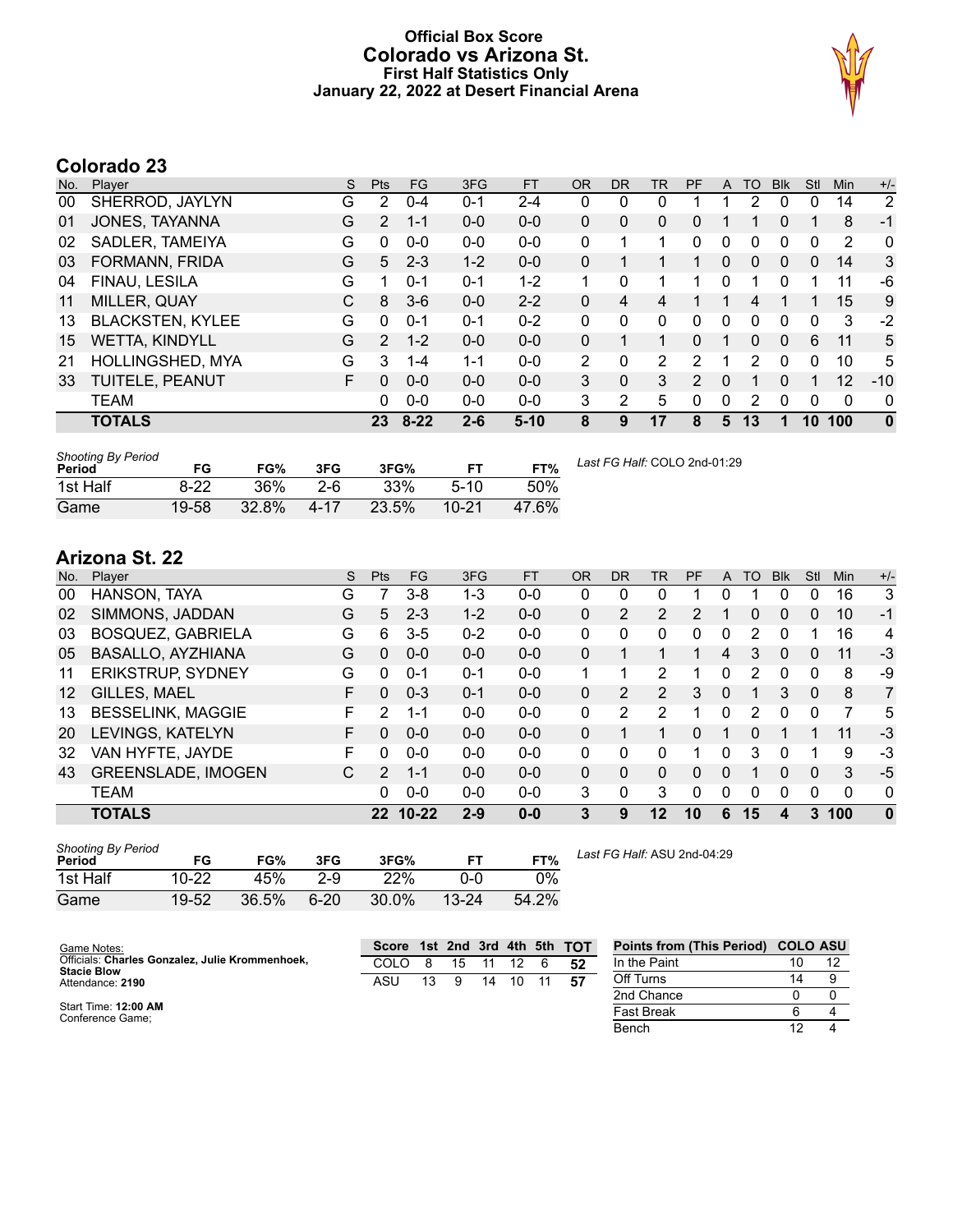### **Official Box Score Colorado vs Arizona St. First Quarter Statistics Only January 22, 2022 at Desert Financial Arena**



# **Colorado 8**

| No. | Plaver                  | S | <b>Pts</b>   | <b>FG</b> | 3FG     | <b>FT</b> | <b>OR</b> | <b>DR</b>    | TR            | PF            | A            | TO             | <b>BIK</b> | Stl          | Min            | $+/-$ |
|-----|-------------------------|---|--------------|-----------|---------|-----------|-----------|--------------|---------------|---------------|--------------|----------------|------------|--------------|----------------|-------|
| 00  | SHERROD, JAYLYN         | G | 0            | $0 - 3$   | $0 - 1$ | $0 - 0$   | 0         | 0            | 0             | 0             |              | 0              | 0          | 0            | 6              | $-4$  |
| 03  | FORMANN, FRIDA          | G | 3            | $1 - 2$   | $1 - 2$ | $0 - 0$   | 0         | $\mathbf{0}$ | 0             | 0             | $\Omega$     | 0              | 0          | $\mathbf{0}$ | 6              | $-3$  |
| 04  | FINAU, LESILA           | G |              | $0 - 1$   | $0 - 1$ | $1 - 2$   |           | 0            |               |               | 0            | 0              | 0          |              |                | $-4$  |
| 21  | <b>HOLLINGSHED, MYA</b> | G | 0            | $0 - 2$   | $0 - 0$ | $0 - 0$   | 1         | 0            | 1             | $\mathcal{P}$ | $\Omega$     |                | 0          | $\mathbf{0}$ | $\overline{4}$ | -1    |
| 33  | TUITELE, PEANUT         | F | 0            | $0 - 0$   | $0 - 0$ | $0 - 0$   | 3         | $\mathbf{0}$ | 3             | 0             | $\Omega$     | 0              | 0          |              | 8              | -8    |
| 01  | JONES, TAYANNA          | G | $\mathbf{0}$ | $0 - 0$   | $0 - 0$ | $0 - 0$   | $\Omega$  | $\mathbf{0}$ | 0             | 0             |              | 0              | 0          |              | 3              | $-1$  |
| 02  | SADLER, TAMEIYA         | G | 0            | $0 - 0$   | $0 - 0$ | $0 - 0$   | $\Omega$  | 1            | $\mathbf 1$   | 0             | $\Omega$     | $\Omega$       | 0          | 0            | 2              | 0     |
| 11  | MILLER, QUAY            | C | 4            | $1 - 3$   | $0 - 0$ | $2 - 2$   | $\Omega$  | 2            | 2             | $\Omega$      | $\Omega$     | 2              | 0          | $\Omega$     | 6              | 1     |
| 13  | <b>BLACKSTEN, KYLEE</b> | G | 0            | $0 - 1$   | $0 - 1$ | $0 - 2$   | 0         | $\Omega$     | 0             | 0             | $\Omega$     | 0              | 0          | $\Omega$     | 2              | $-2$  |
| 15  | <b>WETTA, KINDYLL</b>   | G | $\Omega$     | $0 - 1$   | $0 - 0$ | $0 - 0$   | 0         |              | 1             | $\Omega$      | $\Omega$     | $\Omega$       | 0          | $\mathbf{0}$ | 6              | $-3$  |
|     | <b>TEAM</b>             |   |              | $0 - 0$   |         |           | 2         | $\Omega$     | $\mathcal{P}$ | $\Omega$      |              | $\overline{2}$ |            |              |                |       |
|     | <b>TEAM</b>             |   |              | $0 - 0$   |         |           | 1         | $\mathbf{0}$ | 1             | $\Omega$      |              | 0              |            |              |                |       |
|     | <b>TOTALS</b>           |   | 8            | $2 - 13$  | 1-5     | $3 - 6$   |           | 4            | 11            | 3             | $\mathbf{2}$ | 5              | 0          | 3            | 50             |       |

| <b>Shooting By Period</b><br>Period | FG       | FG%   | 3FG     | 3FG%  | FТ     | FT%   |
|-------------------------------------|----------|-------|---------|-------|--------|-------|
| 1st Half                            | $2 - 13$ | 15%   | $1 - 5$ | 20%   | 3-6    | 50%   |
| 1st Half                            | $8-22$   | 36%   | $2 - 6$ | 33%   | $5-10$ | 50%   |
| Game                                | 19-58    | 32.8% | 4-17    | 23.5% | 10-21  | 47.6% |

| No.               | Plaver                    | S | Pts | FG.      | 3FG     | <b>FT</b> | 0R       | DR             | TR           | PF       | A             | TO          | <b>Blk</b> | Stl | Min      | $+/-$        |
|-------------------|---------------------------|---|-----|----------|---------|-----------|----------|----------------|--------------|----------|---------------|-------------|------------|-----|----------|--------------|
| 00                | HANSON, TAYA              | G | 4   | $2 - 3$  | $0 - 1$ | $0-0$     | 0        | 0              | 0            |          | 0             |             |            | 0   | 8        | 9            |
| 02                | SIMMONS, JADDAN           | G | 5   | $2 - 2$  | $1 - 1$ | $0 - 0$   | $\Omega$ |                | $\mathbf 1$  | 2        | 0             | $\Omega$    | 0          | 0   | 7        | $-1$         |
| 03                | <b>BOSQUEZ, GABRIELA</b>  | G | 4   | $2 - 2$  | $0 - 0$ | $0 - 0$   | 0        | 0              | 0            | 0        | 0             | 0           | 0          | 0   |          | 10           |
| $12 \overline{ }$ | GILLES, MAEL              | F | 0   | $0 - 3$  | $0 - 1$ | $0 - 0$   | 0        | $\overline{2}$ | 2            |          | 0             | 0           | 3          | 0   |          | 9            |
| 32                | VAN HYFTE, JAYDE          | F | 0   | $0 - 0$  | $0 - 0$ | $0-0$     | 0        | 0              | 0            |          | 0             |             | 0          | 0   | 5        | 0            |
| 05                | <b>BASALLO, AYZHIANA</b>  | G | 0   | $0 - 0$  | $0 - 0$ | $0 - 0$   | $\Omega$ | $\Omega$       | $\Omega$     |          | $\mathcal{P}$ |             | 0          | 0   | 4        | 3            |
| 11                | <b>ERIKSTRUP, SYDNEY</b>  | G | 0   | $0 - 0$  | $0 - 0$ | $0 - 0$   | 0        | 0              | $\mathbf{0}$ | 0        | 0             | 2           | 0          | 0   | 3        | -6           |
| 13                | <b>BESSELINK, MAGGIE</b>  | F | 0   | $0 - 0$  | $0 - 0$ | $0 - 0$   | 0        | 2              | 2            |          | 0             | 1           | 0          | 0   | 4        | 3            |
| 20                | LEVINGS, KATELYN          | F | 0   | $0 - 0$  | $0 - 0$ | $0 - 0$   | 0        | 0              | 0            | 0        | 0             | 0           | O          | 0   | 4        | $-2$         |
| 43                | <b>GREENSLADE, IMOGEN</b> | C | 0   | $0 - 0$  | $0 - 0$ | $0 - 0$   | $\Omega$ | 0              | $\mathbf{0}$ | 0        | $\Omega$      | $\Omega$    | 0          | 0   | $\Omega$ | $\mathbf{0}$ |
|                   | <b>TEAM</b>               |   |     | $0 - 0$  |         |           | 0        | 0              | $\Omega$     | $\Omega$ |               | 0           |            |     |          |              |
|                   | <b>TEAM</b>               |   |     | $0 - 0$  |         |           |          | 0              | $\mathbf{1}$ | 0        |               | $\mathbf 0$ |            |     |          |              |
|                   | <b>TOTALS</b>             |   | 13  | $6 - 10$ | $1 - 3$ | $0 - 0$   | 0        | 5              | 5            |          | 2             | 5           | 3          | 0   | 50       |              |

| <b>Shooting By Period</b><br>Period | FG        | FG%   | 3FG     | 3FG%  | FT        | FT%   |
|-------------------------------------|-----------|-------|---------|-------|-----------|-------|
| 1st Half                            | $6 - 10$  | 60%   | $1 - 3$ | 33%   | 0-0       | 0%    |
| 1st Half                            | $10 - 22$ | 45%   | $2-9$   | 22%   | $0 - 0$   | 0%    |
| Game                                | 19-52     | 36.5% | 6-20    | 30.0% | $13 - 24$ | 54.2% |

| Game Notes:                                                           | Score |    |    |    |    |    | 1st 2nd 3rd 4th 5th TOT | <b>Points (This Period)</b> | <b>COLO</b>   | ASU           |
|-----------------------------------------------------------------------|-------|----|----|----|----|----|-------------------------|-----------------------------|---------------|---------------|
| Officials: Charles Gonzalez, Julie Krommenhoek,<br><b>Stacie Blow</b> | COLO  | 8  | 15 |    | 12 | 6  | 52                      | In the Paint                |               |               |
| Attendance: 2190                                                      | ASU   | 13 | 9  | 14 | 10 | 11 | -57                     | Off Turns                   |               |               |
|                                                                       |       |    |    |    |    |    |                         | 2nd Chance                  |               |               |
| Start Time: 12:00 AM<br>Conference Game;                              |       |    |    |    |    |    |                         | Fast Break                  |               |               |
|                                                                       |       |    |    |    |    |    |                         | Bench                       |               |               |
|                                                                       |       |    |    |    |    |    |                         | Per Poss                    | 0.533<br>4/15 | 0.867<br>6/15 |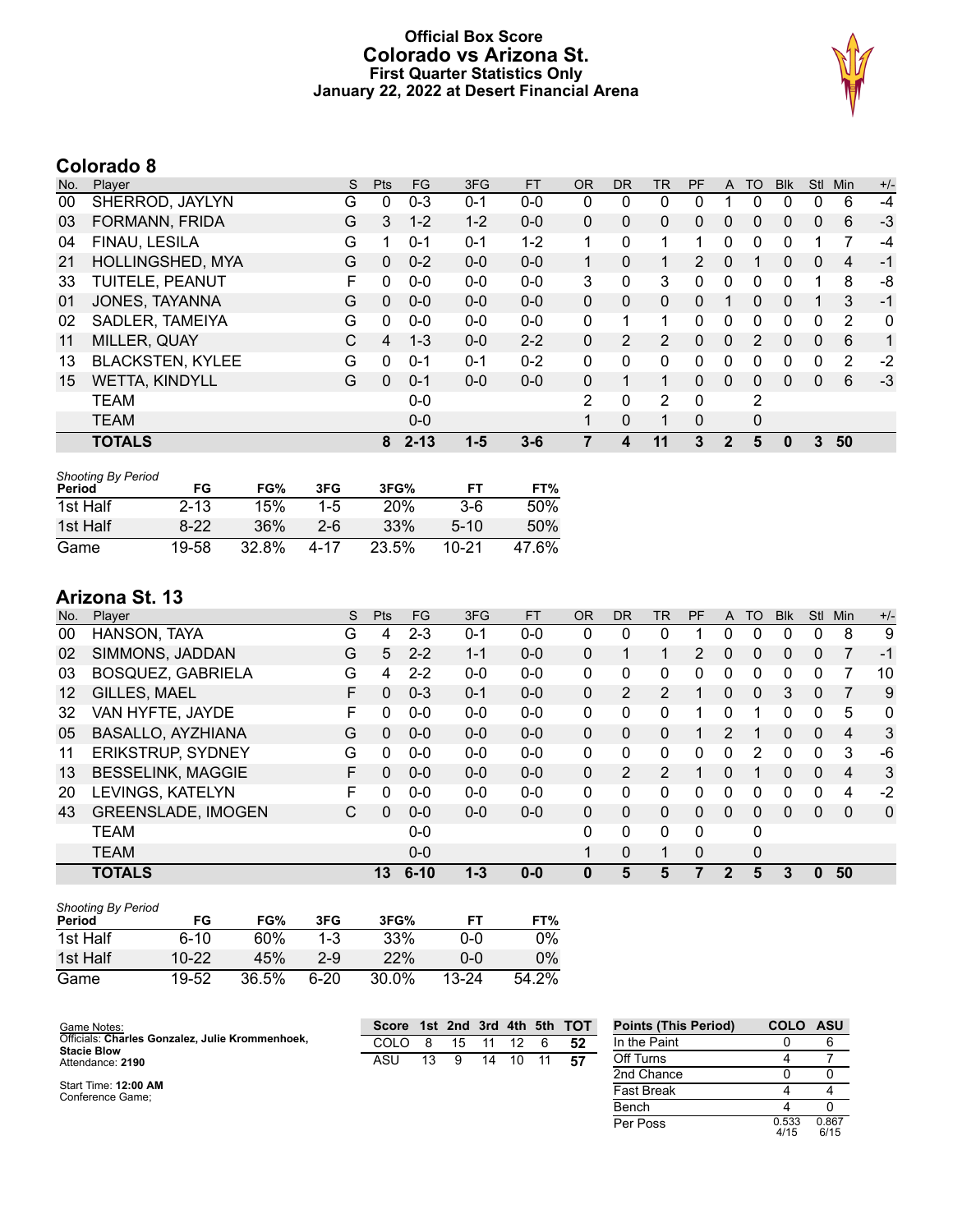#### **Official Play-By-Play Colorado vs Arizona St. First Quarter January 22, 2022 at Desert Financial Arena**



#### **Period 1**

<mark>Startersː</mark><br>Colorado: 00 SHERROD,JAYLYN (G); 3 FORMANN,FRIDA (G); 4 FINAU,LESILA (G); 21 HOLLINGSHED,MYA (G); 33 TUITELE,PEANUT (F);<br>**Arizona St.**: 0 HANSON,TAYA (G); 2 SIMMONS,JADDAN (G); 3 BOSQUEZ,GABRIELA (G); 12 GILLES

| Time           | <b>VISITORS: Colorado</b>                        | <b>Score</b> | <b>Margin</b>  | <b>HOME: Arizona St.</b>                                      |
|----------------|--------------------------------------------------|--------------|----------------|---------------------------------------------------------------|
| 09:46          |                                                  | $2 - 0$      | H <sub>2</sub> | GOOD! LAYUP by HANSON, TAYA                                   |
| 09:18          | MISSED 3PTR by FORMANN, FRIDA                    |              |                |                                                               |
| 09:15          |                                                  |              |                | REBOUND (DEF) by SIMMONS, JADDAN                              |
| 09:10          |                                                  | $4 - 0$      | H4             | GOOD! LAYUP by SIMMONS, JADDAN [FB]                           |
| 08:59          |                                                  |              |                | FOUL by HANSON, TAYA                                          |
| 08:40          | MISSED JUMPER by HOLLINGSHED, MYA [PNT]          |              |                |                                                               |
| 08:40<br>08:40 | REBOUND (OFF) by TUITELE, PEANUT                 |              |                |                                                               |
| 08:34          | MISSED 3PTR by SHERROD, JAYLYN                   |              |                | BLOCK by GILLES, MAEL                                         |
| 08:32          | REBOUND (OFF) by TUITELE, PEANUT                 |              |                |                                                               |
| 08:13          | MISSED JUMPER by SHERROD, JAYLYN                 |              |                |                                                               |
| 08:13          |                                                  |              |                | BLOCK by GILLES, MAEL                                         |
| 08:11          | REBOUND (OFF) by HOLLINGSHED, MYA                |              |                |                                                               |
| 08:11          | <b>TURNOVER by TEAM</b>                          |              |                |                                                               |
| 08:11          |                                                  |              |                | SUB OUT: VAN HYFTE, JAYDE                                     |
| 08:11          |                                                  |              |                | SUB IN: BESSELINK, MAGGIE                                     |
| 08:00          | FOUL by HOLLINGSHED, MYA [PNT]                   |              |                |                                                               |
| 08:00          |                                                  |              |                | SUB OUT: SIMMONS, JADDAN                                      |
| 08:00          |                                                  |              |                | SUB IN: BASALLO, AYZHIANA                                     |
| 08:00          | SUB OUT: HOLLINGSHED, MYA                        |              |                |                                                               |
| 08:00          | SUB IN: MILLER, QUAY                             |              |                |                                                               |
| 08:00          |                                                  |              |                | FOUL by BESSELINK, MAGGIE                                     |
| 08:00          |                                                  |              |                | TURNOVER by BESSELINK, MAGGIE                                 |
| 07:45          | TURNOVER by MILLER, QUAY [PNT]                   |              |                |                                                               |
| 07:38          |                                                  | $6-0$        | H <sub>6</sub> | GOOD! LAYUP by BOSQUEZ, GABRIELA [FB]                         |
| 07:38<br>07:25 |                                                  |              |                | ASSIST by BASALLO, AYZHIANA                                   |
| 07:25          | MISSED LAYUP by MILLER, QUAY [PNT]               |              |                | BLOCK by GILLES, MAEL                                         |
| 07:24          | REBOUND (OFF) by TEAM                            |              |                |                                                               |
| 07:24          |                                                  |              |                | SUB OUT: HANSON, TAYA                                         |
| 07:24          |                                                  |              |                | SUB OUT: BOSQUEZ, GABRIELA                                    |
| 07:24          |                                                  |              |                | SUB OUT: GILLES, MAEL                                         |
| 07:24          |                                                  |              |                | SUB OUT: BESSELINK, MAGGIE                                    |
| 07:24          |                                                  |              |                | SUB IN: SIMMONS, JADDAN                                       |
| 07:24          |                                                  |              |                | SUB IN: ERIKSTRUP, SYDNEY                                     |
| 07:24          |                                                  |              |                | SUB IN: LEVINGS, KATELYN                                      |
| 07:24          |                                                  |              |                | SUB IN: VAN HYFTE, JAYDE                                      |
| 07:12          | TURNOVER by MILLER, QUAY [PNT]                   |              |                |                                                               |
| 06:49          |                                                  |              |                | TURNOVER by BASALLO, AYZHIANA [PNT]                           |
| 06:49          | STEAL by TUITELE, PEANUT                         |              |                |                                                               |
| 06:39          | GOOD! 3PTR by FORMANN, FRIDA [FB]                | $6 - 3$      | H <sub>3</sub> |                                                               |
| 06:39          | ASSIST by SHERROD, JAYLYN                        |              |                |                                                               |
| 06:15          |                                                  |              |                | TURNOVER by ERIKSTRUP, SYDNEY [PNT]                           |
| 06:15          | STEAL by FINAU, LESILA                           |              |                |                                                               |
| 06:09<br>06:09 |                                                  |              |                | FOUL by BASALLO, AYZHIANA [PNT]<br>SUB OUT: BASALLO, AYZHIANA |
| 06:09          |                                                  |              |                | SUB IN: BOSQUEZ, GABRIELA                                     |
| 06:09          | SUB OUT: FORMANN, FRIDA                          |              |                |                                                               |
| 06:09          | SUB OUT: TUITELE, PEANUT                         |              |                |                                                               |
| 06:09          | SUB IN: SADLER, TAMEIYA                          |              |                |                                                               |
| 06:09          | SUB IN: HOLLINGSHED, MYA                         |              |                |                                                               |
| 06:09          | MISSED FT by FINAU, LESILA [FB]                  |              |                |                                                               |
| 06:09          | REBOUND (DEADB) by TEAM                          |              |                |                                                               |
| 06:09          | GOOD! FT by FINAU, LESILA [FB]                   | $6 - 4$      | H <sub>2</sub> |                                                               |
| 06:09          |                                                  |              |                | SUB OUT: LEVINGS, KATELYN                                     |
| 06:09          |                                                  |              |                | SUB IN: GILLES, MAEL                                          |
| 05:56          |                                                  |              |                | MISSED 3PTR by GILLES, MAEL                                   |
| 05:52          | REBOUND (DEF) by MILLER, QUAY                    |              |                |                                                               |
| 05:51          |                                                  |              |                | SUB OUT: ERIKSTRUP, SYDNEY                                    |
| 05:51          |                                                  |              |                | SUB IN: HANSON, TAYA                                          |
| 05:39          |                                                  |              |                | FOUL by GILLES, MAEL                                          |
| 05:39          | SUB OUT: SHERROD, JAYLYN                         |              |                |                                                               |
| 05:39          | SUB OUT: FINAU, LESILA                           |              |                |                                                               |
| 05:39<br>05:39 | SUB IN: JONES, TAYANNA<br>SUB IN: WETTA, KINDYLL |              |                |                                                               |
|                |                                                  |              |                |                                                               |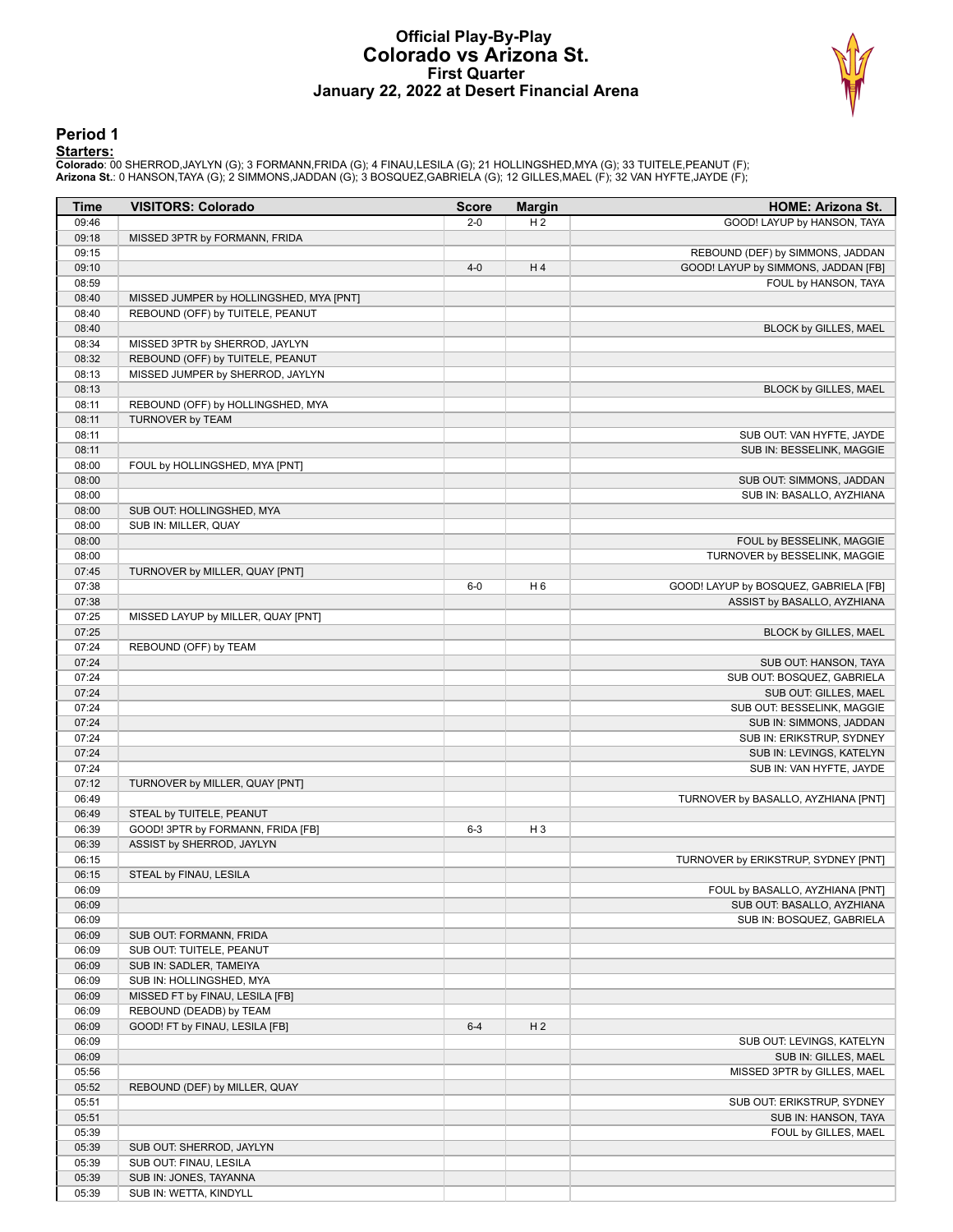| Time           | <b>VISITORS: Colorado</b>                         | <b>Score</b> | <b>Margin</b>  | <b>HOME: Arizona St.</b>            |
|----------------|---------------------------------------------------|--------------|----------------|-------------------------------------|
| 05:32          | FOUL by HOLLINGSHED, MYA                          |              |                |                                     |
| 05:32          | TURNOVER by HOLLINGSHED, MYA                      |              |                |                                     |
| 05:32          |                                                   |              |                | SUB OUT: VAN HYFTE, JAYDE           |
| 05:32          |                                                   |              |                | SUB IN: BESSELINK, MAGGIE           |
| 05:32          | SUB OUT: HOLLINGSHED, MYA                         |              |                |                                     |
| 05:32          | SUB IN: TUITELE, PEANUT                           |              |                |                                     |
| 05:14          |                                                   | $9 - 4$      | H <sub>5</sub> | GOOD! 3PTR by SIMMONS, JADDAN       |
| 04:46          | GOOD! JUMPER by MILLER, QUAY                      | $9-6$        | H <sub>3</sub> |                                     |
| 04:46          | ASSIST by JONES, TAYANNA                          |              |                |                                     |
| 04:21          |                                                   |              |                | MISSED LAYUP by GILLES, MAEL [PNT]  |
| 04:18          | REBOUND (DEF) by SADLER, TAMEIYA                  |              |                |                                     |
| 03:53          | <b>TIMEOUT MEDIA</b>                              |              |                |                                     |
| 03:53          |                                                   |              |                | SUB OUT: SIMMONS, JADDAN            |
| 03:53          |                                                   |              |                | SUB OUT: BESSELINK, MAGGIE          |
| 03:53          |                                                   |              |                | SUB IN: BASALLO, AYZHIANA           |
| 03:53          |                                                   |              |                | SUB IN: LEVINGS, KATELYN            |
| 03:53          | SUB OUT: JONES, TAYANNA                           |              |                |                                     |
| 03:53          | SUB OUT: SADLER, TAMEIYA                          |              |                |                                     |
| 03:53          | SUB IN: SHERROD, JAYLYN                           |              |                |                                     |
| 03:53          | SUB IN: FINAU, LESILA                             |              |                |                                     |
| 03:49          | MISSED LAYUP by SHERROD, JAYLYN [PNT]             |              |                |                                     |
| 03:48          | REBOUND (OFF) by TEAM                             |              |                |                                     |
| 03:48          | TURNOVER by TEAM                                  |              |                |                                     |
| 03:18          |                                                   | $11 - 6$     | H <sub>5</sub> | GOOD! JUMPER by BOSQUEZ, GABRIELA   |
| 02:56          | MISSED JUMPER by MILLER, QUAY                     |              |                |                                     |
| 02:51          | REBOUND (OFF) by FINAU, LESILA                    |              |                |                                     |
| 02:47          | MISSED 3PTR by FINAU, LESILA                      |              |                |                                     |
| 02:43          |                                                   |              |                | REBOUND (DEF) by GILLES, MAEL       |
| 02:39          | FOUL by FINAU, LESILA                             |              |                |                                     |
| 02:39          |                                                   |              |                | SUB OUT: BOSQUEZ, GABRIELA          |
| 02:39          |                                                   |              |                | SUB OUT: BASALLO, AYZHIANA          |
| 02:39          |                                                   |              |                | SUB IN: SIMMONS, JADDAN             |
| 02:39          |                                                   |              |                | SUB IN: ERIKSTRUP, SYDNEY           |
| 02:39          | SUB OUT: SHERROD, JAYLYN                          |              |                |                                     |
| 02:39          | SUB IN: FORMANN, FRIDA                            |              |                |                                     |
| 02:25          |                                                   |              |                | MISSED 3PTR by HANSON, TAYA         |
| 02:22          | REBOUND (DEF) by WETTA, KINDYLL                   |              |                |                                     |
| 02:15          | MISSED LAYUP by WETTA, KINDYLL [PNT]              |              |                |                                     |
| 02:13          |                                                   |              |                | REBOUND (DEF) by GILLES, MAEL       |
| 02:00          |                                                   |              |                | MISSED JUMPER by GILLES, MAEL [PNT] |
| 01:57          | REBOUND (DEF) by MILLER, QUAY                     |              |                |                                     |
| 01:37          |                                                   |              |                | FOUL by SIMMONS, JADDAN [PNT]       |
| 01:37          |                                                   |              |                | SUB OUT: GILLES, MAEL               |
| 01:37          |                                                   |              |                | SUB OUT: LEVINGS, KATELYN           |
| 01:37          |                                                   |              |                | SUB IN: BESSELINK, MAGGIE           |
| 01:37          |                                                   |              |                | SUB IN: VAN HYFTE, JAYDE            |
| 01:37          | SUB OUT: FINAU, LESILA                            |              |                |                                     |
| 01:37          | SUB OUT: TUITELE, PEANUT                          |              |                |                                     |
| 01:37          | SUB IN: JONES, TAYANNA                            |              |                |                                     |
| 01:37          | SUB IN: HOLLINGSHED, MYA                          |              | H4             |                                     |
| 01:37          | GOOD! FT by MILLER, QUAY                          | $11 - 7$     |                |                                     |
| 01:37<br>01:37 | GOOD! FT by MILLER, QUAY                          | $11 - 8$     | $H_3$          |                                     |
| 01:37          | SUB OUT: MILLER, QUAY<br>SUB IN: BLACKSTEN, KYLEE |              |                |                                     |
| 01:22          |                                                   |              |                | TURNOVER by ERIKSTRUP, SYDNEY       |
| 01:22          | STEAL by JONES, TAYANNA                           |              |                |                                     |
| 01:15          | MISSED LAYUP by HOLLINGSHED, MYA                  |              |                |                                     |
| 01:12          |                                                   |              |                | REBOUND (DEF) by BESSELINK, MAGGIE  |
| 00:58          |                                                   |              |                | FOUL by VAN HYFTE, JAYDE            |
| 00:58          |                                                   |              |                | TURNOVER by VAN HYFTE, JAYDE        |
| 00:42          |                                                   |              |                | FOUL by SIMMONS, JADDAN             |
| 00:42          |                                                   |              |                | SUB OUT: SIMMONS, JADDAN            |
| 00:42          |                                                   |              |                | SUB OUT: ERIKSTRUP, SYDNEY          |
| 00:42          |                                                   |              |                | SUB IN: BOSQUEZ, GABRIELA           |
| 00:42          |                                                   |              |                | SUB IN: BASALLO, AYZHIANA           |
| 00:42          | SUB OUT: HOLLINGSHED, MYA                         |              |                |                                     |
| 00:42          | SUB IN: TUITELE, PEANUT                           |              |                |                                     |
| 00:42          | MISSED FT by BLACKSTEN, KYLEE                     |              |                |                                     |
| 00:42          | REBOUND (DEADB) by TEAM                           |              |                |                                     |
| 00:42          | MISSED FT by BLACKSTEN, KYLEE                     |              |                |                                     |
| 00:41          | REBOUND (OFF) by TUITELE, PEANUT                  |              |                |                                     |
| 00:22          | MISSED 3PTR by BLACKSTEN, KYLEE                   |              |                |                                     |
| 00:19          |                                                   |              |                | REBOUND (DEF) by BESSELINK, MAGGIE  |
| 00:00          |                                                   | $13 - 8$     | H <sub>5</sub> | GOOD! JUMPER by HANSON, TAYA        |
| 00:00          |                                                   |              |                | ASSIST by BASALLO, AYZHIANA         |
|                |                                                   |              |                |                                     |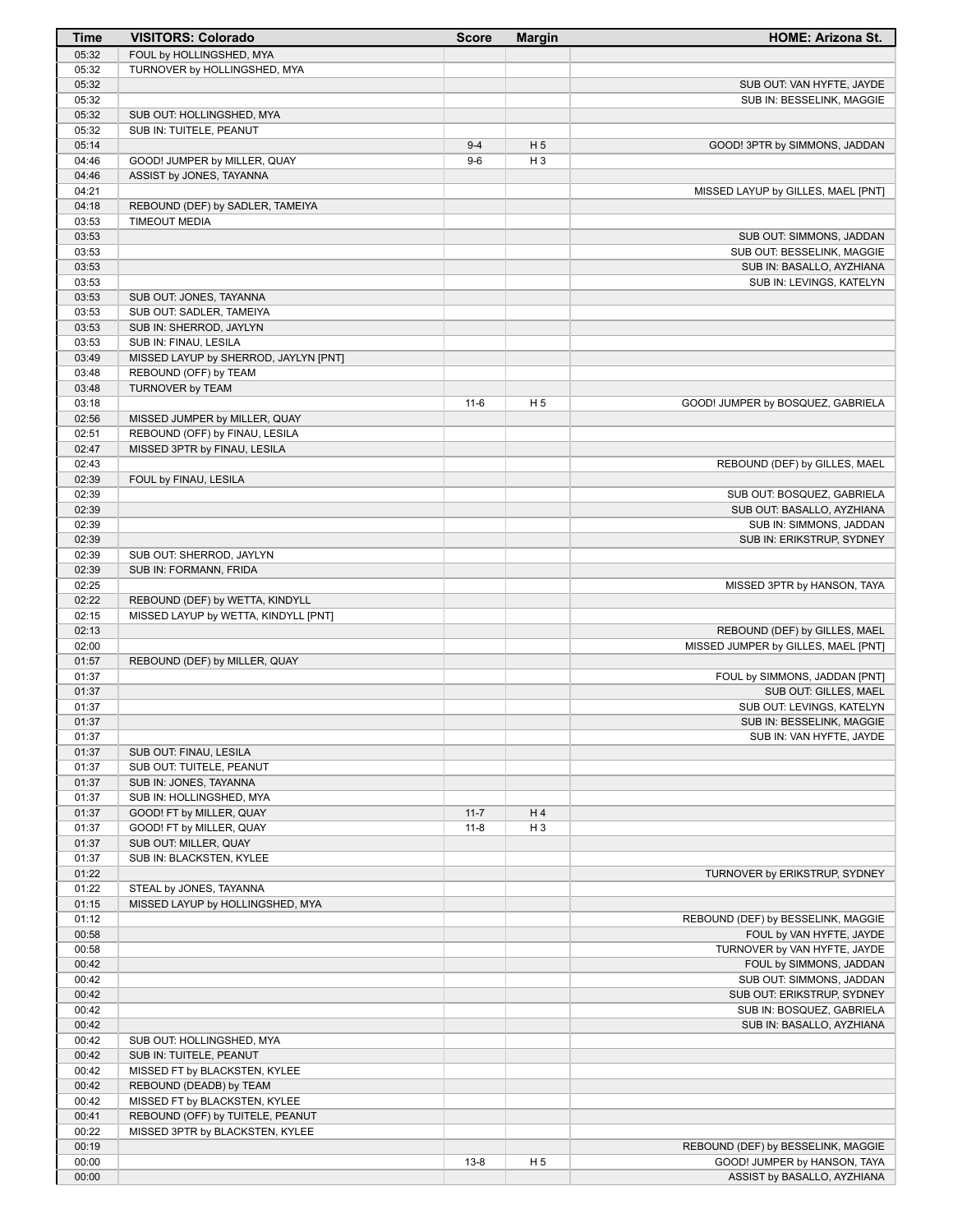### **Colorado 8, Arizona St. 13**

| Points (This Period) | <b>COLO</b>   | <b>ASU</b>    |
|----------------------|---------------|---------------|
| In the Paint         |               |               |
| Off Turns            |               |               |
| 2nd Chance           |               |               |
| Fast Break           |               |               |
| Bench                |               |               |
| Per Poss             | 0.533<br>4/15 | 0.867<br>6/15 |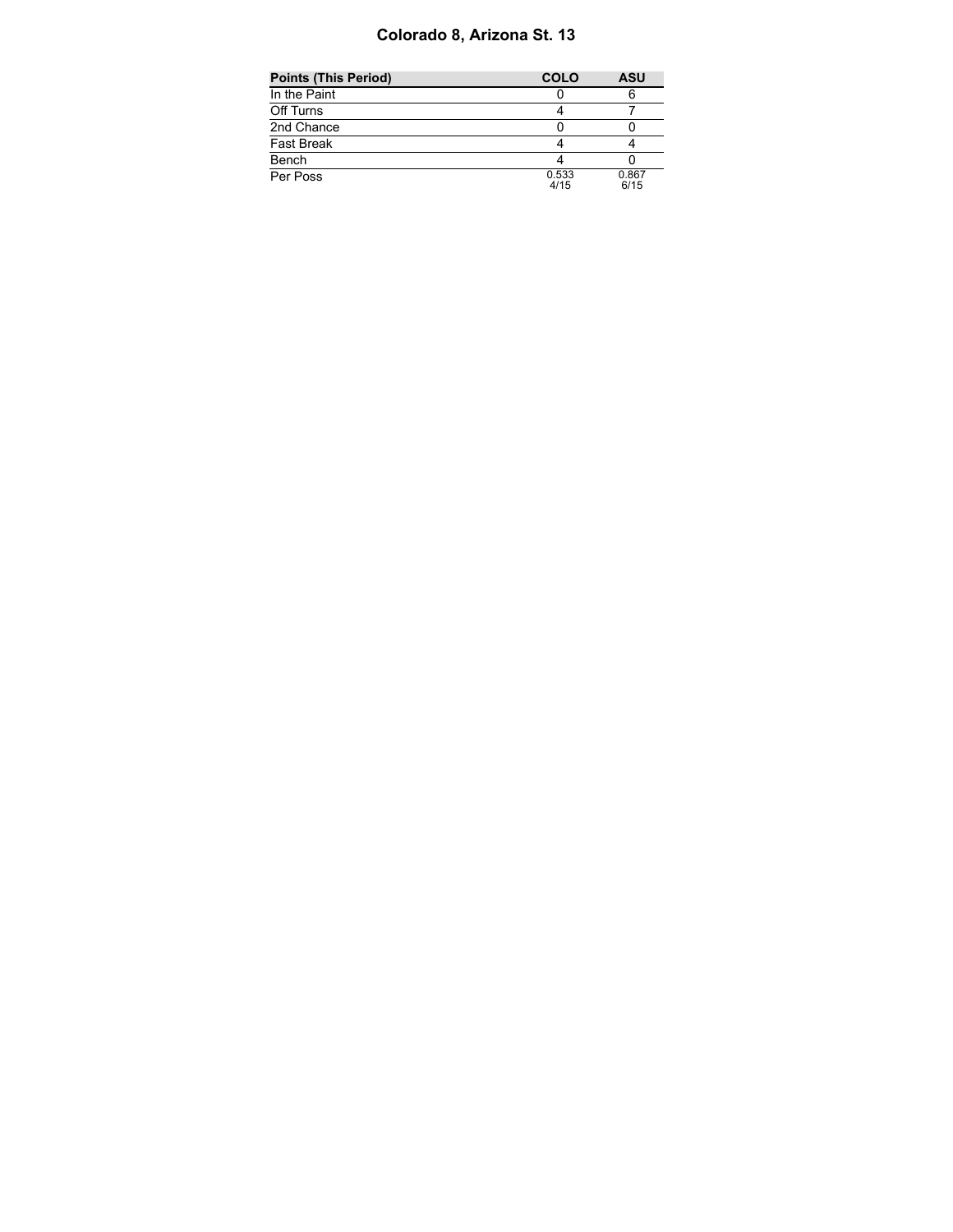### **Official Box Score Colorado vs Arizona St. Second Quarter Statistics Only January 22, 2022 at Desert Financial Arena**



# **Colorado 15**

| No. | Plaver                  | S | <b>Pts</b>     | <b>FG</b> | 3FG     | <b>FT</b> | <b>OR</b> | DR       | TR             | PF | A        | TO | <b>B</b> lk | Stl          | Min      | $+/-$        |
|-----|-------------------------|---|----------------|-----------|---------|-----------|-----------|----------|----------------|----|----------|----|-------------|--------------|----------|--------------|
| 00  | SHERROD, JAYLYN         | G | 2              | $0 - 1$   | $0-0$   | 2-4       | 0         | 0        | 0              |    | 0        | 2  | 0           | 0            | 8        | 6            |
| 03  | FORMANN, FRIDA          | G | $\overline{2}$ | $1 - 1$   | $0 - 0$ | $0 - 0$   | 0         |          |                |    | 0        | 0  | 0           | $\mathbf{0}$ | 8        | 6            |
| 04  | FINAU, LESILA           | G | 0              | $0 - 0$   | $0-0$   | $0 - 0$   | 0         | 0        | 0              | 0  |          |    | 0           | 0            | 4        | $-2$         |
| 21  | <b>HOLLINGSHED, MYA</b> | G | 3              | $1 - 2$   | $1 - 1$ | $0 - 0$   | 1         | 0        | 1              | 0  |          |    | 0           | $\mathbf{0}$ | 6        | 6            |
| 33  | TUITELE, PEANUT         | F | 0              | $0 - 0$   | $0 - 0$ | $0 - 0$   | $\Omega$  | 0        | 0              | 2  | $\Omega$ |    | 0           | $\Omega$     | 4        | $-2$         |
| 01  | JONES, TAYANNA          | G | $\overline{2}$ | $1 - 1$   | $0 - 0$ | $0 - 0$   | $\Omega$  | $\Omega$ | 0              | 0  | $\Omega$ |    | 0           | $\Omega$     | 5        | $\mathbf{0}$ |
| 02  | SADLER, TAMEIYA         | G | 0              | $0 - 0$   | $0 - 0$ | $0 - 0$   | $\Omega$  | $\Omega$ | 0              | 0  | $\Omega$ | 0  | 0           | $\Omega$     | $\Omega$ | 0            |
| 11  | MILLER, QUAY            | C | 4              | $2 - 3$   | $0 - 0$ | $0 - 0$   | 0         | 2        | 2              |    |          | 2  |             |              | 9        | 8            |
| 13  | <b>BLACKSTEN, KYLEE</b> | G | 0              | $0 - 0$   | $0 - 0$ | $0 - 0$   | 0         | 0        | 0              | 0  | $\Omega$ | 0  | 0           | $\Omega$     | 1        | 0            |
| 15  | <b>WETTA, KINDYLL</b>   | G | $\overline{2}$ | $1 - 1$   | $0 - 0$ | $0 - 0$   | $\Omega$  | 0        | 0              | 0  |          | 0  | 0           | 6            | 5        | 8            |
|     | TEAM                    |   |                | $0 - 0$   |         |           | $\Omega$  | 2        | $\overline{2}$ | 0  |          | 0  |             |              |          |              |
|     | <b>TOTALS</b>           |   | 15             | $6 - 9$   | $1 - 1$ | $2 - 4$   |           | 5        | 6              | 5  | 3        | 8  |             |              | 50       |              |

| <b>Shooting By Period</b> |           |       |         |       |       |       |
|---------------------------|-----------|-------|---------|-------|-------|-------|
| Period                    | FG        | FG%   | 3FG     | 3FG%  | FТ    | FT%   |
| 2nd Half                  | 6-9       | 67%   | 1-1     | 100%  | 2-4   | 50%   |
| 2nd Half                  | $10 - 28$ | 36%   | $1 - 6$ | 17%   | $2-5$ | 40%   |
| Game                      | 19-58     | 32.8% | 4-17    | 23.5% | 10-21 | 47.6% |

| No. | Player                    | S  | Pts           | <b>FG</b> | 3FG     | <b>FT</b> | <b>OR</b> | <b>DR</b> | <b>TR</b>    | PF | A        | TO       | <b>B</b> lk | Stl            | Min | $+/-$          |
|-----|---------------------------|----|---------------|-----------|---------|-----------|-----------|-----------|--------------|----|----------|----------|-------------|----------------|-----|----------------|
| 00  | HANSON, TAYA              | G  | 3             | $1 - 5$   | $1-2$   | $0-0$     | 0         | 0         | $\mathbf{0}$ | 0  | 0        |          | 0           | 0              | 8   | $-6$           |
| 02  | SIMMONS, JADDAN           | G  | 0             | $0 - 1$   | $0 - 1$ | $0 - 0$   | 0         |           | 1            | 0  |          | $\Omega$ | $\Omega$    | $\Omega$       | 3   | $\overline{0}$ |
| 03  | <b>BOSQUEZ, GABRIELA</b>  | G  | 2             | $1 - 3$   | $0 - 2$ | $0 - 0$   | 0         | 0         | 0            | 0  | 0        | 2        | 0           |                | 9   | -6             |
| 12  | GILLES, MAEL              | F. | 0             | $0 - 0$   | $0 - 0$ | $0 - 0$   | 0         | 0         | 0            | 2  | 0        |          | 0           | $\overline{0}$ |     | $-2$           |
| 32  | VAN HYFTE, JAYDE          | F. | 0             | $0 - 0$   | $0 - 0$ | $0-0$     | 0         | 0         | 0            | 0  | 0        | 2        | 0           |                | 4   | -3             |
| 05  | <b>BASALLO, AYZHIANA</b>  | G  | 0             | $0 - 0$   | $0 - 0$ | $0 - 0$   | $\Omega$  |           | $\mathbf 1$  | 0  | 2        | 2        | $\Omega$    | $\Omega$       |     | -6             |
| 11  | <b>ERIKSTRUP, SYDNEY</b>  | G  | $\Omega$      | $0 - 1$   | $0 - 1$ | $0 - 0$   | 1         | 1         | 2            |    | 0        | 0        | 0           | $\Omega$       | 5   | -3             |
| 13  | <b>BESSELINK, MAGGIE</b>  | F. | $\mathcal{P}$ | $1 - 1$   | $0 - 0$ | $0 - 0$   | 0         | 0         | 0            | 0  | $\Omega$ |          | 0           | $\Omega$       | 3   | 2              |
| 20  | LEVINGS, KATELYN          | F  | 0             | $0 - 0$   | $0 - 0$ | $0 - 0$   | 0         |           | 1            | 0  |          | ∩        |             |                |     | $-1$           |
| 43  | <b>GREENSLADE, IMOGEN</b> | С  | $\mathcal{P}$ | $1 - 1$   | $0 - 0$ | $0 - 0$   | $\Omega$  | 0         | 0            | 0  | $\Omega$ |          | 0           | $\Omega$       | 3   | $-5$           |
|     | <b>TEAM</b>               |    |               | $0 - 0$   |         |           | 2         | 0         | 2            | 0  |          | 0        |             |                |     |                |
|     | <b>TOTALS</b>             |    | 9             | $4 - 12$  | $1 - 6$ | $0-0$     | 3         | 4         |              | 3  | 4        | 10       |             | 3              | 50  |                |
|     |                           |    |               |           |         |           |           |           |              |    |          |          |             |                |     |                |

| <b>Shooting By Period</b><br>Period | FG       | FG%   | 3FG    | 3FG%  | FT        | FT%   |
|-------------------------------------|----------|-------|--------|-------|-----------|-------|
| 2nd Half                            | 4-12     | 33%   | 1-6    | 17%   | 0-0       | $0\%$ |
| 2nd Half                            | $9 - 28$ | 32%   | 4-10   | 40%   | $2 - 4$   | 50%   |
| Game                                | 19-52    | 36.5% | $6-20$ | 30.0% | $13 - 24$ | 54.2% |

| Game Notes:                                                           | Score 1st 2nd 3rd 4th 5th TOT |    |    |    |    |   |    | <b>Points (This Period)</b> | <b>COLO</b>   | ASU           |
|-----------------------------------------------------------------------|-------------------------------|----|----|----|----|---|----|-----------------------------|---------------|---------------|
| Officials: Charles Gonzalez, Julie Krommenhoek,<br><b>Stacie Blow</b> | COLO                          | 8  | 15 |    | 12 | 6 | 52 | In the Paint                | 10            |               |
| Attendance: 2190                                                      | ASU                           | 13 | 9  | 14 | 10 |   | 57 | Off Turns                   |               |               |
|                                                                       |                               |    |    |    |    |   |    | 2nd Chance                  |               |               |
| Start Time: 12:00 AM<br>Conference Game;                              |                               |    |    |    |    |   |    | <b>Fast Break</b>           |               |               |
|                                                                       |                               |    |    |    |    |   |    | Bench                       |               |               |
|                                                                       |                               |    |    |    |    |   |    | Per Poss                    | 0.833<br>7/18 | 0.429<br>4/21 |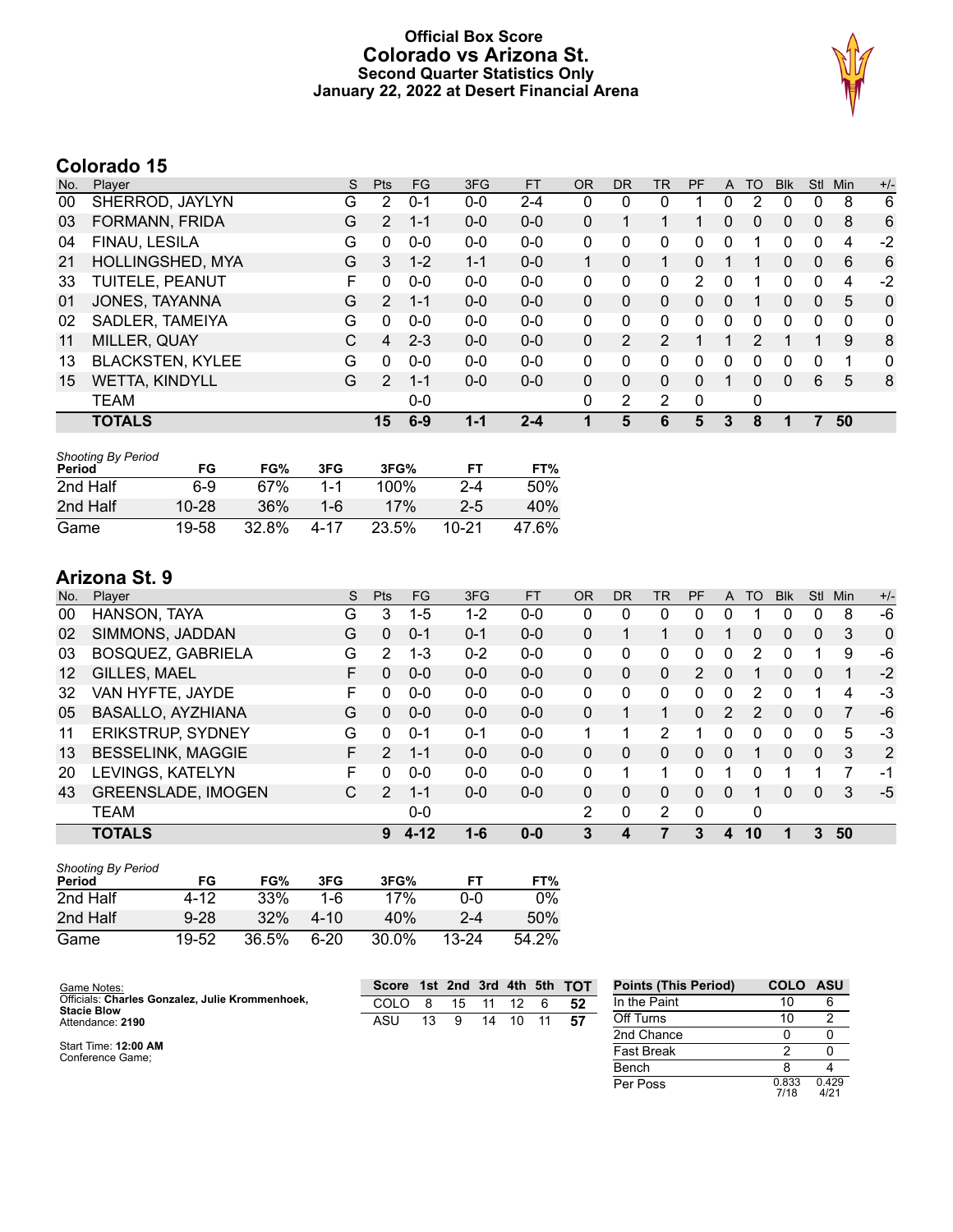#### **Official Play-By-Play Colorado vs Arizona St. Second Quarter January 22, 2022 at Desert Financial Arena**



#### **Period 2**

<mark>Startersː</mark><br>Colorado: 00 SHERROD,JAYLYN (G); 3 FORMANN,FRIDA (G); 4 FINAU,LESILA (G); 21 HOLLINGSHED,MYA (G); 33 TUITELE,PEANUT (F);<br>**Arizona St.**: 0 HANSON,TAYA (G); 2 SIMMONS,JADDAN (G); 3 BOSQUEZ,GABRIELA (G); 12 GILLES

| <b>Time</b> | <b>VISITORS: Colorado</b>           | <b>Score</b> | <b>Margin</b>  | <b>HOME: Arizona St.</b>               |
|-------------|-------------------------------------|--------------|----------------|----------------------------------------|
| 10:00       |                                     |              |                | SUB OUT: BESSELINK, MAGGIE             |
| 10:00       |                                     |              |                | SUB OUT: VAN HYFTE, JAYDE              |
| 10:00       |                                     |              |                | SUB IN: GILLES, MAEL                   |
| 10:00       |                                     |              |                | SUB IN: LEVINGS, KATELYN               |
| 10:00       | SUB OUT: BLACKSTEN, KYLEE           |              |                |                                        |
| 10:00       | SUB OUT: WETTA, KINDYLL             |              |                |                                        |
| 10:00       | SUB IN: SHERROD, JAYLYN             |              |                |                                        |
| 10:00       | SUB IN: MILLER, QUAY                |              |                |                                        |
| 09:36       |                                     |              |                | MISSED LAYUP by HANSON, TAYA [PNT]     |
| 09:35       |                                     |              |                | REBOUND (OFF) by TEAM                  |
| 09:35       | FOUL by FORMANN, FRIDA              |              |                |                                        |
| 09:24       |                                     |              |                |                                        |
| 09:24       |                                     |              |                | FOUL by GILLES, MAEL                   |
| 09:08       | GOOD! LAYUP by FORMANN, FRIDA [PNT] |              |                | TURNOVER by GILLES, MAEL               |
| 08:48       | FOUL by TUITELE, PEANUT [PNT]       | $13 - 10$    | $H_3$          |                                        |
|             |                                     |              |                |                                        |
| 08:48       |                                     |              |                | SUB OUT: GILLES, MAEL                  |
| 08:48       |                                     |              |                | SUB IN: BESSELINK, MAGGIE              |
| 08:38       |                                     |              |                | MISSED LAYUP by HANSON, TAYA           |
| 08:34       | REBOUND (DEF) by FORMANN, FRIDA     |              |                |                                        |
| 08:25       | GOOD! LAYUP by MILLER, QUAY         | $13 - 12$    | H <sub>1</sub> |                                        |
| 08:04       |                                     | $15 - 12$    | $H_3$          | GOOD! LAYUP by BOSQUEZ, GABRIELA [PNT] |
| 08:04       |                                     |              |                | ASSIST by BASALLO, AYZHIANA            |
| 07:47       | MISSED LAYUP by SHERROD, JAYLYN     |              |                |                                        |
| 07:44       |                                     |              |                | REBOUND (DEF) by BASALLO, AYZHIANA     |
| 07:29       |                                     | $17 - 12$    | H <sub>5</sub> | GOOD! LAYUP by BESSELINK, MAGGIE       |
| 07:29       |                                     |              |                | ASSIST by LEVINGS, KATELYN             |
| 07:08       | FOUL by MILLER, QUAY                |              |                |                                        |
| 07:08       | TURNOVER by MILLER, QUAY            |              |                |                                        |
| 07:08       |                                     |              |                | SUB OUT: HANSON, TAYA                  |
| 07:08       |                                     |              |                | SUB OUT: BASALLO, AYZHIANA             |
| 07:08       |                                     |              |                | SUB OUT: BESSELINK, MAGGIE             |
| 07:08       |                                     |              |                | SUB OUT: LEVINGS, KATELYN              |
| 07:08       |                                     |              |                | SUB IN: SIMMONS, JADDAN                |
| 07:08       |                                     |              |                | SUB IN: ERIKSTRUP, SYDNEY              |
| 07:08       |                                     |              |                | SUB IN: VAN HYFTE, JAYDE               |
| 07:08       |                                     |              |                | SUB IN: GREENSLADE, IMOGEN             |
| 07:08       | SUB OUT: SHERROD, JAYLYN            |              |                |                                        |
| 07:08       | SUB OUT: FORMANN, FRIDA             |              |                |                                        |
| 07:08       | SUB OUT: TUITELE, PEANUT            |              |                |                                        |
| 07:08       | SUB IN: FINAU, LESILA               |              |                |                                        |
| 07:08       | SUB IN: WETTA, KINDYLL              |              |                |                                        |
| 07:08       | SUB IN: HOLLINGSHED, MYA            |              |                |                                        |
| 06:51       |                                     | 19-12        | H <sub>7</sub> | GOOD! LAYUP by GREENSLADE, IMOGEN      |
| 06:51       |                                     |              |                | ASSIST by SIMMONS, JADDAN              |
| 06:40       | GOOD! LAYUP by JONES, TAYANNA [PNT] | 19-14        | H <sub>5</sub> |                                        |
| 06:40       | ASSIST by WETTA, KINDYLL            |              |                |                                        |
| 06:14       |                                     |              |                | TURNOVER by GREENSLADE, IMOGEN         |
|             |                                     |              |                |                                        |
| 06:14       | STEAL by WETTA, KINDYLL             |              |                |                                        |
| 05:59       | MISSED JUMPER by MILLER, QUAY [PNT] |              |                |                                        |
| 05:55       |                                     |              |                | REBOUND (DEF) by SIMMONS, JADDAN       |
| 05:51       |                                     |              |                | MISSED 3PTR by BOSQUEZ, GABRIELA       |
| 05:47       | REBOUND (DEF) by MILLER, QUAY       |              |                |                                        |
| 05:46       | TURNOVER by MILLER, QUAY            |              |                |                                        |
| 05:46       |                                     |              |                | STEAL by VAN HYFTE, JAYDE              |
| 05:21       |                                     |              |                | TURNOVER by VAN HYFTE, JAYDE [PNT]     |
| 05:21       |                                     |              |                | SUB OUT: SIMMONS, JADDAN               |
| 05:21       |                                     |              |                | SUB OUT: BOSQUEZ, GABRIELA             |
| 05:21       |                                     |              |                | SUB OUT: GREENSLADE, IMOGEN            |
| 05:21       |                                     |              |                | SUB IN: HANSON, TAYA                   |
| 05:21       |                                     |              |                | SUB IN: BASALLO, AYZHIANA              |
| 05:21       |                                     |              |                | SUB IN: LEVINGS, KATELYN               |
| 05:21       | SUB OUT: MILLER, QUAY               |              |                |                                        |
| 05:21       | SUB IN: TUITELE, PEANUT             |              |                |                                        |
| 05:05       | TURNOVER by JONES, TAYANNA          |              |                |                                        |
| 05:05       |                                     |              |                | STEAL by LEVINGS, KATELYN              |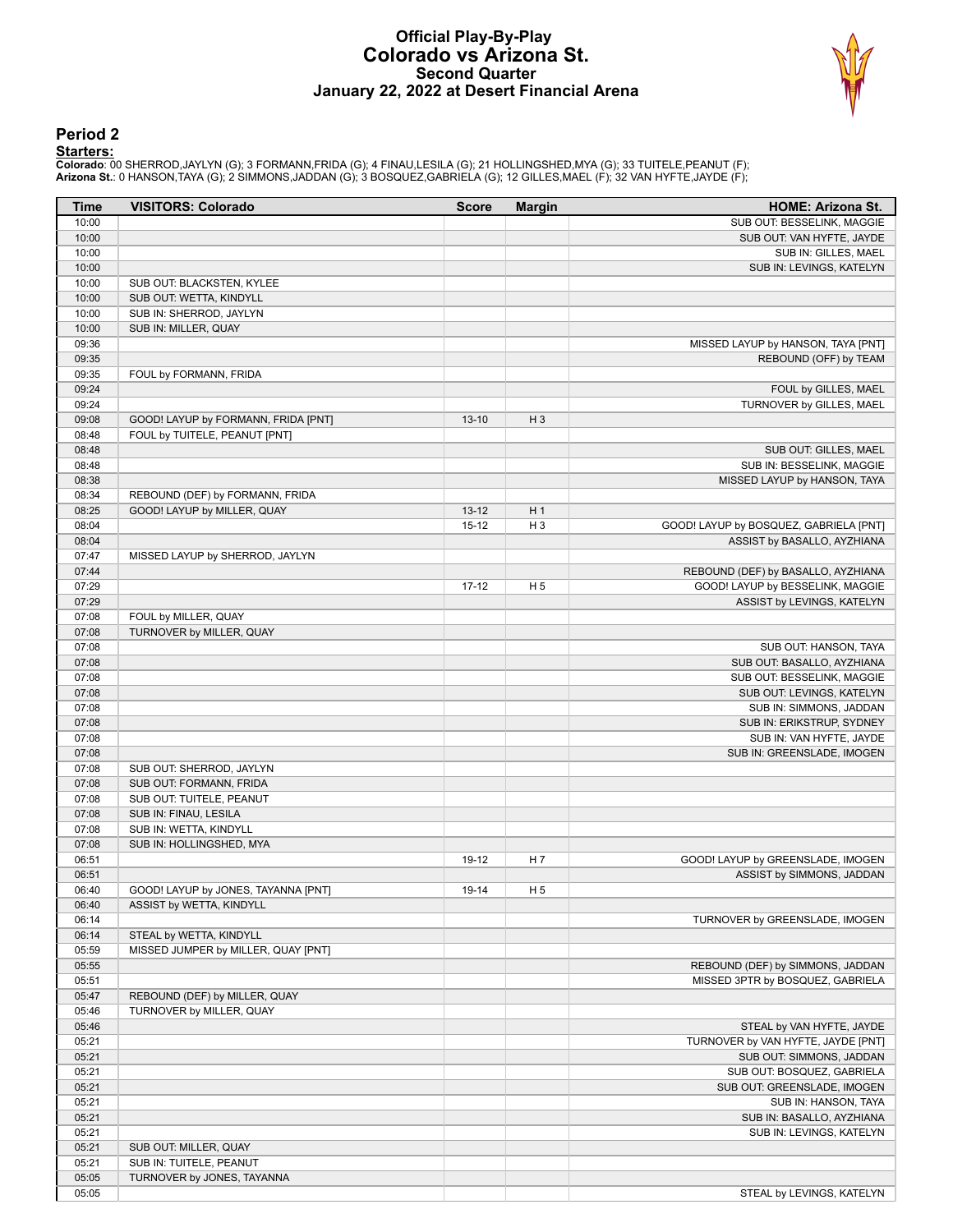| <b>Time</b>    | <b>VISITORS: Colorado</b>                                         | <b>Score</b> | <b>Margin</b>  | <b>HOME: Arizona St.</b>                               |
|----------------|-------------------------------------------------------------------|--------------|----------------|--------------------------------------------------------|
| 04:57          |                                                                   |              |                | TURNOVER by BASALLO, AYZHIANA                          |
| 04:57          | SUB OUT: JONES, TAYANNA                                           |              |                |                                                        |
| 04:57          | SUB IN: FORMANN, FRIDA                                            |              |                |                                                        |
| 04:57<br>04:57 | <b>TIMEOUT MEDIA</b>                                              |              |                |                                                        |
| 04:57          |                                                                   |              |                | SUB OUT: VAN HYFTE, JAYDE<br>SUB IN: GILLES, MAEL      |
| 04:57          | SUB OUT: WETTA, KINDYLL                                           |              |                |                                                        |
| 04:57          | SUB IN: SHERROD, JAYLYN                                           |              |                |                                                        |
| 04:49          |                                                                   |              |                | FOUL by GILLES, MAEL                                   |
| 04:49          |                                                                   |              |                | SUB OUT: ERIKSTRUP, SYDNEY                             |
| 04:49          |                                                                   |              |                | SUB OUT: GILLES, MAEL                                  |
| 04:49          |                                                                   |              |                | SUB IN: BOSQUEZ, GABRIELA                              |
| 04:49          |                                                                   |              |                | SUB IN: VAN HYFTE, JAYDE                               |
| 04:49          | GOOD! FT by SHERROD, JAYLYN                                       | 19-15        | H4             |                                                        |
| 04:49<br>04:49 | MISSED FT by SHERROD, JAYLYN<br>REBOUND (OFF) by HOLLINGSHED, MYA |              |                |                                                        |
| 04:48          | MISSED LAYUP by HOLLINGSHED, MYA [PNT]                            |              |                |                                                        |
| 04:48          |                                                                   |              |                | BLOCK by LEVINGS, KATELYN                              |
| 04:44          |                                                                   |              |                | REBOUND (DEF) by LEVINGS, KATELYN                      |
| 04:29          |                                                                   | $22 - 15$    | H 7            | GOOD! 3PTR by HANSON, TAYA                             |
| 04:29          |                                                                   |              |                | ASSIST by BASALLO, AYZHIANA                            |
| 04:18          | FOUL by TUITELE, PEANUT                                           |              |                |                                                        |
| 04:18          | TURNOVER by TUITELE, PEANUT                                       |              |                |                                                        |
| 04:18          |                                                                   |              |                | SUB OUT: VAN HYFTE, JAYDE                              |
| 04:18          |                                                                   |              |                | SUB IN: ERIKSTRUP, SYDNEY                              |
| 04:18<br>04:18 | SUB OUT: HOLLINGSHED, MYA<br>SUB OUT: TUITELE, PEANUT             |              |                |                                                        |
| 04:18          | SUB IN: MILLER, QUAY                                              |              |                |                                                        |
| 04:18          | SUB IN: BLACKSTEN, KYLEE                                          |              |                |                                                        |
| 04:13          |                                                                   |              |                | MISSED 3PTR by BOSQUEZ, GABRIELA                       |
| 04:11          | REBOUND (DEF) by TEAM                                             |              |                |                                                        |
| 03:35          | TURNOVER by FINAU, LESILA                                         |              |                |                                                        |
| 03:35          |                                                                   |              |                | STEAL by BOSQUEZ, GABRIELA                             |
| 03:26          |                                                                   |              |                | MISSED 3PTR by HANSON, TAYA                            |
| 03:23          |                                                                   |              |                | REBOUND (OFF) by ERIKSTRUP, SYDNEY                     |
| 03:13<br>03:13 |                                                                   |              |                | MISSED 3PTR by ERIKSTRUP, SYDNEY                       |
| 03:11          | BLOCK by MILLER, QUAY                                             |              |                | REBOUND (OFF) by TEAM                                  |
| 03:11          | SUB OUT: FINAU, LESILA                                            |              |                |                                                        |
| 03:11          | SUB IN: WETTA, KINDYLL                                            |              |                |                                                        |
| 03:11          |                                                                   |              |                | TIMEOUT 30SEC                                          |
| 03:11          | SUB OUT: BLACKSTEN, KYLEE                                         |              |                |                                                        |
| 03:11          | SUB IN: HOLLINGSHED, MYA                                          |              |                |                                                        |
| 03:09          |                                                                   |              |                | MISSED JUMPER by HANSON, TAYA                          |
| 03:05          | REBOUND (DEF) by MILLER, QUAY                                     |              |                |                                                        |
| 02:44<br>02:44 | GOOD! FT by SHERROD, JAYLYN                                       | $22 - 16$    | H <sub>6</sub> | FOUL by ERIKSTRUP, SYDNEY [PNT]                        |
| 02:44          | MISSED FT by SHERROD, JAYLYN                                      |              |                |                                                        |
| 02:43          |                                                                   |              |                | REBOUND (DEF) by ERIKSTRUP, SYDNEY                     |
| 02:33          |                                                                   |              |                | TURNOVER by BASALLO, AYZHIANA                          |
| 02:33          | STEAL by WETTA, KINDYLL                                           |              |                |                                                        |
| 02:30          | GOOD! LAYUP by WETTA, KINDYLL [FB/PNT]                            | $22 - 18$    | H4             |                                                        |
| 02:26          |                                                                   |              |                | SUB OUT: ERIKSTRUP, SYDNEY                             |
| 02:26          |                                                                   |              |                | SUB OUT: LEVINGS, KATELYN                              |
| 02:26          |                                                                   |              |                | SUB IN: VAN HYFTE, JAYDE                               |
| 02:26          |                                                                   |              |                | SUB IN: GREENSLADE, IMOGEN                             |
| 02:13<br>02:13 | STEAL by WETTA, KINDYLL                                           |              |                | TURNOVER by BOSQUEZ, GABRIELA                          |
| 02:00          | GOOD! 3PTR by HOLLINGSHED, MYA                                    | $22 - 21$    | H <sub>1</sub> |                                                        |
| 02:00          | ASSIST by MILLER, QUAY                                            |              |                |                                                        |
| 01:45          |                                                                   |              |                | TURNOVER by VAN HYFTE, JAYDE                           |
| 01:45          | STEAL by WETTA, KINDYLL                                           |              |                |                                                        |
| 01:29          | GOOD! LAYUP by MILLER, QUAY                                       | 22-23        | V <sub>1</sub> |                                                        |
| 01:29          | ASSIST by HOLLINGSHED, MYA                                        |              |                |                                                        |
| 01:29          |                                                                   |              |                | TIMEOUT 30SEC                                          |
| 01:29          |                                                                   |              |                | SUB OUT: BASALLO, AYZHIANA                             |
| 01:29          |                                                                   |              |                | SUB OUT: VAN HYFTE, JAYDE                              |
| 01:29<br>01:29 |                                                                   |              |                | SUB OUT: GREENSLADE, IMOGEN<br>SUB IN: SIMMONS, JADDAN |
| 01:29          |                                                                   |              |                | SUB IN: BESSELINK, MAGGIE                              |
| 01:29          |                                                                   |              |                | SUB IN: LEVINGS, KATELYN                               |
| 01:14          |                                                                   |              |                | TURNOVER by HANSON, TAYA                               |
| 01:14          | STEAL by WETTA, KINDYLL                                           |              |                |                                                        |
| 01:12          | FOUL by SHERROD, JAYLYN                                           |              |                |                                                        |
| 01:12          | TURNOVER by SHERROD, JAYLYN                                       |              |                |                                                        |
| 00:53          |                                                                   |              |                | TURNOVER by BESSELINK, MAGGIE [PNT]                    |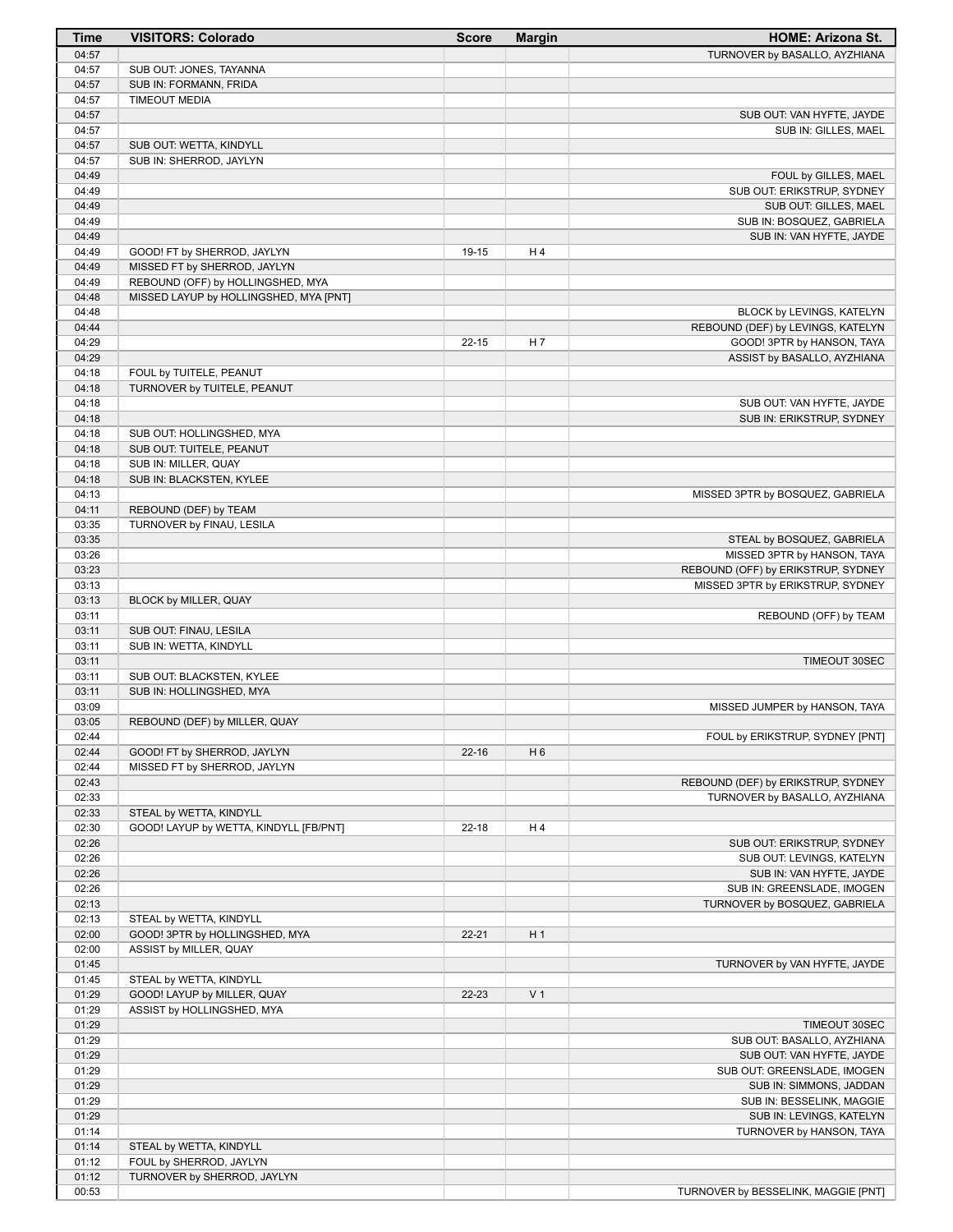| <b>Time</b> | <b>VISITORS: Colorado</b>    | <b>Score</b> | Margin | <b>HOME: Arizona St.</b>       |
|-------------|------------------------------|--------------|--------|--------------------------------|
| 00:53       | STEAL by MILLER, QUAY        |              |        |                                |
| 00:43       | TURNOVER by SHERROD, JAYLYN  |              |        |                                |
| 00:37       |                              |              |        | TURNOVER by BOSQUEZ, GABRIELA  |
| 00:37       | STEAL by WETTA, KINDYLL      |              |        |                                |
| 00:37       |                              |              |        | SUB OUT: SIMMONS, JADDAN       |
| 00:37       |                              |              |        | SUB IN: ERIKSTRUP, SYDNEY      |
| 00:06       | TURNOVER by HOLLINGSHED, MYA |              |        |                                |
| 00:06       |                              |              |        | SUB OUT: BOSQUEZ, GABRIELA     |
| 00:06       |                              |              |        | SUB IN: SIMMONS, JADDAN        |
| 00:06       | SUB OUT: HOLLINGSHED, MYA    |              |        |                                |
| 00:06       | SUB IN: BLACKSTEN, KYLEE     |              |        |                                |
| 00:00       |                              |              |        | MISSED 3PTR by SIMMONS, JADDAN |
| 00:00       | REBOUND (DEF) by TEAM        |              |        |                                |

## **Colorado 23, Arizona St. 22**

| <b>Points (This Period)</b> | <b>COLO</b>   | ASU           |
|-----------------------------|---------------|---------------|
| In the Paint                | 10            |               |
| Off Turns                   | 10            |               |
| 2nd Chance                  |               |               |
| <b>Fast Break</b>           |               |               |
| Bench                       |               |               |
| Per Poss                    | 0.833<br>7/18 | 0.429<br>4/21 |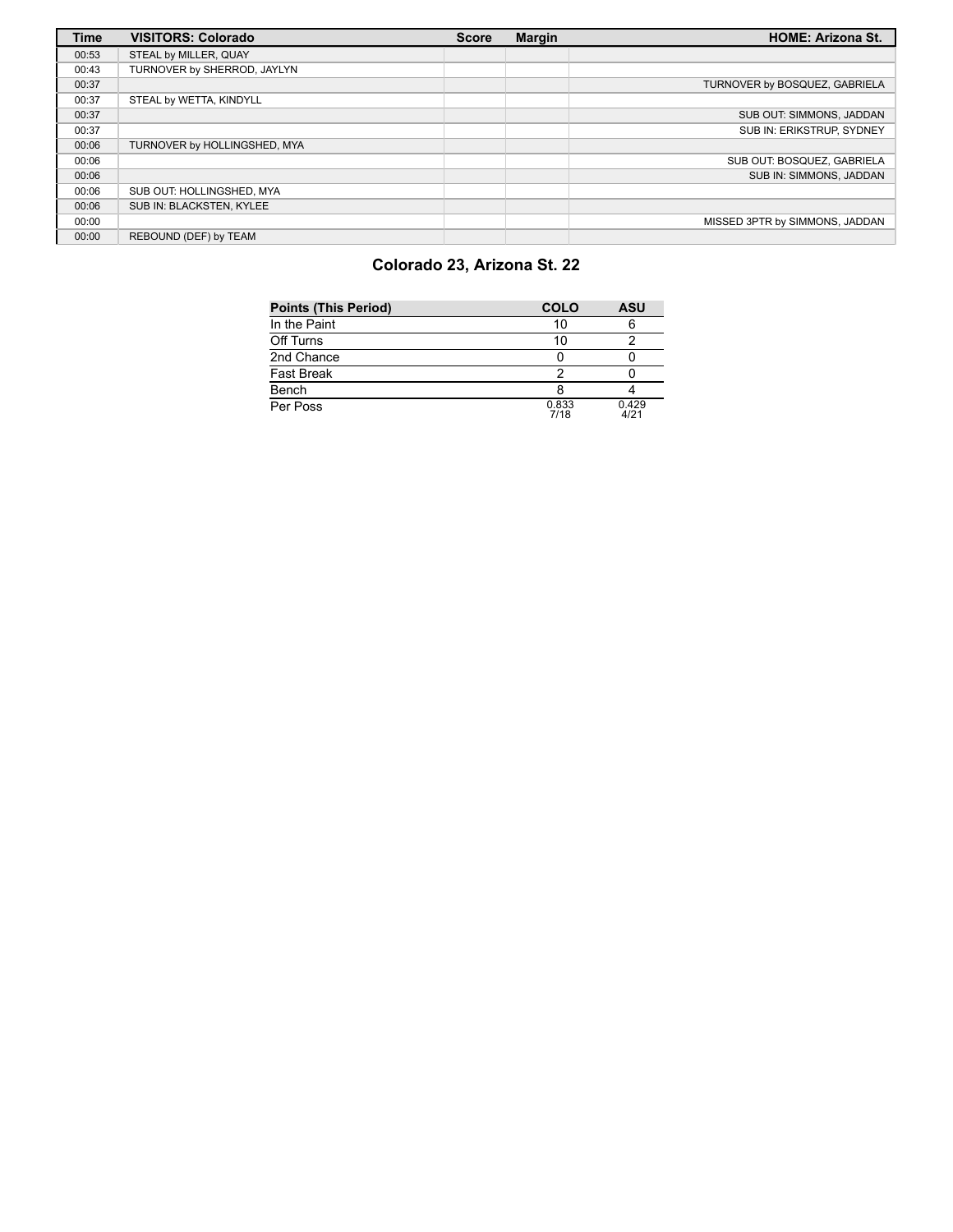### **Official Box Score Colorado vs Arizona St. Second Half Statistics Only January 22, 2022 at Desert Financial Arena**



# **Colorado 23**

| No. | Plaver                  | S  | <b>Pts</b> | <b>FG</b> | 3FG     | <b>FT</b> | <b>OR</b> | <b>DR</b> | TR             | <b>PF</b>     | A | TO | <b>B</b> lk  | Stl      | Min      | $+/-$        |
|-----|-------------------------|----|------------|-----------|---------|-----------|-----------|-----------|----------------|---------------|---|----|--------------|----------|----------|--------------|
| 00  | SHERROD, JAYLYN         | G  | 6          | $3 - 7$   | $0-0$   | $0-0$     | 0         |           |                | 2             | 0 | 5  | 0            | 3        | 14       | $-2$         |
| 01  | JONES, TAYANNA          | G  | 2          | $1 - 1$   | $0 - 0$ | $0 - 0$   | 0         | 2         | 2              | 0             | 0 |    | 0            | 0        | 6        | 3            |
| 02  | SADLER, TAMEIYA         | G  | 0          | $0 - 0$   | $0 - 0$ | $0 - 0$   | $\Omega$  | 0         | 0              | 0             | 0 | 0  | 0            | 0        |          | -6           |
| 03  | FORMANN, FRIDA          | G  | 2          | $0 - 4$   | $0 - 4$ | $2 - 2$   | 0         | 0         | 0              | 0             | 0 | 0  | $\mathbf{0}$ | 2        | 17       | 1            |
| 04  | FINAU, LESILA           | G  | 0          | $0 - 0$   | $0 - 0$ | $0 - 0$   | $\Omega$  | 0         | 0              |               | 1 | 0  | 0            |          | 6        | -4           |
| 11  | MILLER, QUAY            | C  | 4          | $2 - 3$   | $0 - 0$ | $0 - 1$   |           | 2         | 3              | $\Omega$      | 0 | 0  | $\Omega$     | 0        | 11       | 11           |
| 13  | <b>BLACKSTEN, KYLEE</b> | G  | $\Omega$   | $0 - 0$   | $0 - 0$ | $0 - 0$   | $\Omega$  | $\Omega$  | $\Omega$       | 0             | 0 | 0  | 0            | $\Omega$ | $\Omega$ | 0            |
| 15  | <b>WETTA, KINDYLL</b>   | G  | 4          | $2 - 3$   | $0 - 0$ | $0 - 2$   | 3         | 0         | 3              | $\mathcal{P}$ | 4 | 0  | 0            | 2        | 17       | 3            |
| 21  | HOLLINGSHED, MYA        | G  | 3          | $1 - 7$   | $1 - 2$ | $0-0$     | $\Omega$  | 4         | 4              | 3             | 1 | o  | 0            | 0        | 15       | $-7$         |
| 33  | TUITELE, PEANUT         | F. | 2          | $1 - 3$   | $0 - 0$ | $0 - 0$   | 1         |           | $\overline{2}$ | 0             | 0 | 0  |              | 0        | 14       | $-2$         |
|     | <b>TEAM</b>             |    | 0          | $0 - 0$   | $0 - 0$ | $0 - 0$   | $\Omega$  | 0         | 0              | 0             | 0 | 1  | 0            | $\Omega$ | 0        | $\mathbf 0$  |
|     | <b>TOTALS</b>           |    | 23         | $10 - 28$ | $1 - 6$ | $2 - 5$   | 5         | 10        | 15             | 8             | 6 |    | 1            | 8        | 100      | $\mathbf{0}$ |

| <b>Shooting By Period</b><br>Period | FG        | FG%   | 3FG  | 3FG%  |           | FT%   | Last FG Half: COLO 4th-00:16 |
|-------------------------------------|-----------|-------|------|-------|-----------|-------|------------------------------|
| 2nd Half                            | $10 - 28$ | 36%   | 1-6  | 17%   | $2-5$     | 40%   |                              |
| Game                                | 19-58     | 32.8% | 4-17 | 23.5% | $10 - 21$ | 47.6% |                              |

# **Arizona St. 24**

| No. | Plaver                    | S  | <b>Pts</b>    | FG       | 3FG      | <b>FT</b> | <b>OR</b> | <b>DR</b> | TR             | <b>PF</b>     | A        | TO | <b>B</b> lk   | Stl      | Min | $+/-$        |
|-----|---------------------------|----|---------------|----------|----------|-----------|-----------|-----------|----------------|---------------|----------|----|---------------|----------|-----|--------------|
| 00  | HANSON, TAYA              | G  | 6             | $2 - 3$  | $2 - 2$  | $0-0$     | 3         | 2         | 5              | 2             | 3        | 4  | 0             | 0        | 19  | 1            |
| 02  | SIMMONS, JADDAN           | G  | $\mathcal{P}$ | 1-4      | 0-1      | $0 - 2$   | 0         | 2         | $\overline{2}$ | 2             | 2        | 2  |               |          | 15  | $-2$         |
| 03  | <b>BOSQUEZ, GABRIELA</b>  | G  | 0             | $0 - 4$  | $0 - 2$  | $0-0$     | 1         | 0         |                |               | 2        | 2  | 0             | 0        | 17  | 3            |
| 05  | <b>BASALLO, AYZHIANA</b>  | G  | 3             | $1 - 2$  | $1 - 2$  | $0 - 0$   | 0         |           |                | 0             | 0        | 0  | $\mathbf{0}$  | $\Omega$ | 5   | 5            |
| 11  | <b>ERIKSTRUP, SYDNEY</b>  | G  | 0             | $0 - 0$  | $0 - 0$  | $0 - 0$   | 0         | $\Omega$  | $\Omega$       | $\Omega$      | $\Omega$ | 0  | 0             | 0        | 3   | $-4$         |
| 12  | GILLES, MAEL              | F. | 3             | $1 - 4$  | $1 - 3$  | $0 - 0$   | 0         | 3         | 3              | $\Omega$      | 0        | 1  | $\mathcal{P}$ | $\Omega$ | 17  | 3            |
| 13  | <b>BESSELINK, MAGGIE</b>  | F  | 4             | $2 - 5$  | $0 - 0$  | $0 - 0$   | 1.        |           | $\mathcal{P}$  |               | 0        |    | 0             | 2        | 7   | $-2$         |
| 20  | LEVINGS, KATELYN          | F. | 6             | $2 - 4$  | $0 - 0$  | $2 - 2$   | 0         | 3         | 3              | $\mathcal{P}$ | $\Omega$ |    | 3             | 0        | 12  | $-7$         |
| 32  | VAN HYFTE, JAYDE          | F  | 0             | $0 - 1$  | $0 - 0$  | $0 - 0$   |           | $\Omega$  |                | 0             | 0        | 0  | $\Omega$      | 0        | 3   | 4            |
| 43  | <b>GREENSLADE, IMOGEN</b> | C  | $\Omega$      | $0 - 1$  | $0 - 0$  | $0 - 0$   | 0         |           |                | 0             | $\Omega$ | 0  | $\Omega$      | $\Omega$ |     | $-2$         |
|     | <b>TEAM</b>               |    | 0             | $0 - 0$  | $0 - 0$  | $0 - 0$   | 4         | 2         | 6              | 0             | 0        |    | 0             | $\Omega$ | 0   | 0            |
|     | <b>TOTALS</b>             |    | 24            | $9 - 28$ | $4 - 10$ | $2 - 4$   | 10        | 15        | 25             | 8             |          | 12 | 6             | 3        | 100 | $\mathbf{0}$ |

| <b>Shooting By Period</b><br>Period | FG       | FG%   | 3FG      | 3FG%            |           | FT%   |
|-------------------------------------|----------|-------|----------|-----------------|-----------|-------|
| 2nd Half                            | $9 - 28$ | 32%   | $4 - 10$ | 40 <sub>%</sub> | 2-4       | 50%   |
| Game                                | 19-52    | 36.5% | $6 - 20$ | 30.0%           | $13 - 24$ | 54.2% |

*Last FG Half:* ASU 4th-03:14

| Game Notes:                                                           | Score 1st 2nd 3rd 4th 5th TOT |    |    |    |    |     | Points from (This Period) COLO ASU |    |    |
|-----------------------------------------------------------------------|-------------------------------|----|----|----|----|-----|------------------------------------|----|----|
| Officials: Charles Gonzalez, Julie Krommenhoek,<br><b>Stacie Blow</b> | COLO.                         |    | 15 |    | 12 | -52 | In the Paint                       | 18 | 10 |
| Attendance: 2190                                                      | ASU                           | 13 | q  | 14 | 10 | -57 | Off Turns                          |    |    |
|                                                                       |                               |    |    |    |    |     | 2nd Chance                         |    |    |
| Start Time: 12:00 AM<br>Conference Game:                              |                               |    |    |    |    |     | <b>Fast Break</b>                  |    |    |
|                                                                       |                               |    |    |    |    |     | Bench                              |    | 13 |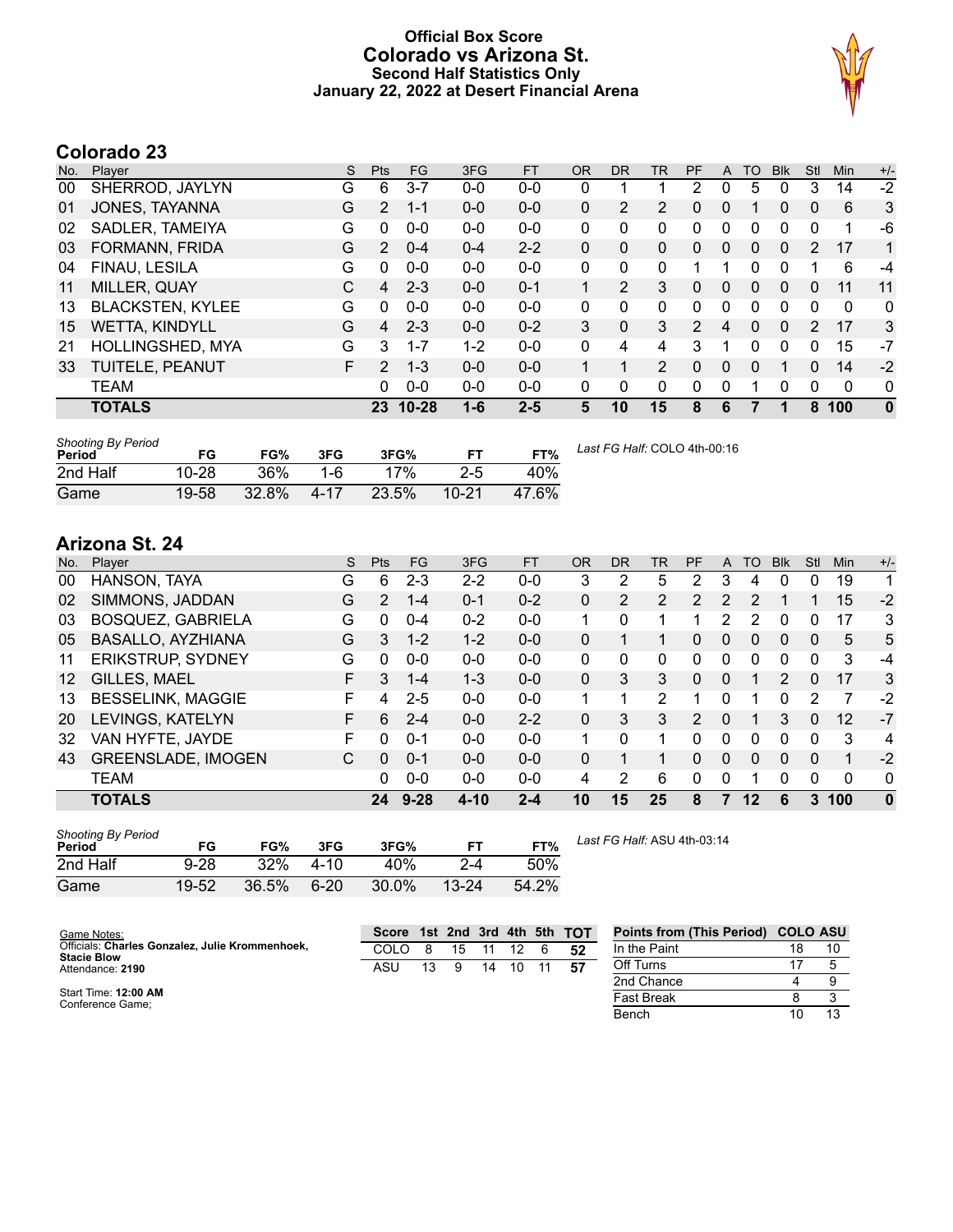### **Official Box Score Colorado vs Arizona St. Third Quarter Statistics Only January 22, 2022 at Desert Financial Arena**



# **Colorado 29**

| No. | Player                  | S | <b>Pts</b>     | FG.      | 3FG     | <b>FT</b> | <b>OR</b> | D <sub>R</sub> | TR             | <b>PF</b> | A        | TO           | <b>BIK</b>   | Stl          | Min            | $+/-$        |
|-----|-------------------------|---|----------------|----------|---------|-----------|-----------|----------------|----------------|-----------|----------|--------------|--------------|--------------|----------------|--------------|
| 00  | SHERROD, JAYLYN         | G | 0              | $0 - 0$  | $0-0$   | $0-0$     | 0         |                |                | 0         | 0        | 4            | 0            | 0            | 6              | $-6$         |
| 03  | FORMANN, FRIDA          | G | 0              | $0 - 0$  | $0 - 0$ | $0 - 0$   | 0         | $\mathbf{0}$   | 0              | 0         | 0        | 0            | 0            |              | 8              | $-3$         |
| 04  | FINAU, LESILA           | G | 0              | $0 - 0$  | $0 - 0$ | $0 - 0$   | 0         | $\Omega$       | 0              |           |          | 0            | 0            | 0            | 3              | 0            |
| 21  | HOLLINGSHED, MYA        | G | 3              | $1 - 5$  | $1 - 2$ | $0 - 0$   | 0         | $\mathcal{P}$  | 2              |           |          | $\mathbf{0}$ | $\mathbf{0}$ | $\mathbf{0}$ | 8              | $-7$         |
| 33  | TUITELE, PEANUT         | F | 0              | $0 - 1$  | $0 - 0$ | $0 - 0$   | 0         |                | 1              | 0         | 0        | 0            | 1            | 0            | 7              | $-2$         |
| 01  | JONES, TAYANNA          | G | 2              | $1 - 1$  | $0 - 0$ | $0 - 0$   | $\Omega$  | 2              | 2              | 0         | $\Omega$ |              | 0            | $\Omega$     | 6              | 3            |
| 02  | SADLER, TAMEIYA         | G | 0              | $0 - 0$  | $0 - 0$ | $0 - 0$   | 0         | 0              | 0              | 0         | 0        | 0            | 0            | 0            |                | -6           |
| 11  | MILLER, QUAY            | C | $\overline{2}$ | $1 - 2$  | $0 - 0$ | $0 - 1$   |           |                | $\overline{2}$ | $\Omega$  | 0        | 0            | $\Omega$     | 0            | 5              | 3            |
| 13  | <b>BLACKSTEN, KYLEE</b> | G | 0              | $0 - 0$  | $0 - 0$ | $0 - 0$   | 0         | 0              | 0              | 0         | 0        | 0            | 0            | 0            | $\Omega$       | $\mathbf{0}$ |
| 15  | <b>WETTA, KINDYLL</b>   | G | 4              | $2 - 2$  | $0 - 0$ | $0 - 2$   | $\Omega$  | $\mathbf{0}$   | 0              | 1         | 2        | 0            | $\Omega$     | 2            | $\overline{7}$ | 3            |
|     | <b>TEAM</b>             |   |                | $0 - 0$  |         |           | 0         | 0              | 0              | 0         |          | 0            |              |              |                |              |
|     | <b>TOTALS</b>           |   | 11             | $5 - 11$ | $1 - 2$ | $0 - 3$   | 1         | 7              | 8              | 3         | 4        | 5            | 1            | 3            | 50             |              |

| <b>Shooting By Period</b><br>Period | FG    | FG%   | 3FG   | 3FG%       | FT        | FT%   |
|-------------------------------------|-------|-------|-------|------------|-----------|-------|
| 2nd Half                            | -8    | 13%   | $1-5$ | <b>20%</b> | $3-6$     | 50%   |
| Game                                | 19-58 | 32.8% | 4-17  | 23.5%      | $10 - 21$ | 47.6% |

| No.               | Plaver                    | S  | <b>Pts</b>    | <b>FG</b> | 3FG     | <b>FT</b> | 0R           | DR | TR           | PF | A            | TO           | <b>B</b> lk | Stl           | Min | $+/-$ |
|-------------------|---------------------------|----|---------------|-----------|---------|-----------|--------------|----|--------------|----|--------------|--------------|-------------|---------------|-----|-------|
| 00                | HANSON, TAYA              | G  | 6             | $2 - 3$   | $2 - 2$ | $0 - 0$   |              |    | 2            |    |              |              | 0           | 0             | 9   | 3     |
| 02                | SIMMONS, JADDAN           | G  | 0             | $0 - 1$   | $0 - 0$ | $0 - 0$   | 0            |    |              |    |              |              |             |               | 8   | 2     |
| 03                | <b>BOSQUEZ, GABRIELA</b>  | G  | 0             | $0 - 1$   | $0 - 0$ | $0 - 0$   | 0            | 0  | 0            | 0  | 2            | 0            | 0           | 0             |     | 7     |
| $12 \overline{ }$ | GILLES, MAEL              | F  | 3             | 1-4       | $1 - 3$ | $0 - 0$   | $\Omega$     | 2  | 2            | 0  | 0            | 0            |             | 0             |     | 5     |
| 32                | VAN HYFTE, JAYDE          | F  | O             | $0 - 1$   | $0 - 0$ | $0 - 0$   | 1            | 0  | 1            | 0  | 0            | 0            | 0           | 0             | 3   | 6     |
| 05                | <b>BASALLO, AYZHIANA</b>  | G  | 3             | $1 - 2$   | $1 - 2$ | $0 - 0$   | $\mathbf{0}$ | 0  | 0            | 0  | 0            | $\Omega$     | $\Omega$    | $\Omega$      | 2   | 1     |
| 11                | <b>ERIKSTRUP, SYDNEY</b>  | G  | 0             | $0 - 0$   | $0 - 0$ | $0 - 0$   | $\Omega$     | 0  | $\Omega$     | 0  | 0            | <sup>0</sup> | 0           | 0             | 3   | -4    |
| 13                | <b>BESSELINK, MAGGIE</b>  | F. | $\mathcal{P}$ | $1 - 3$   | $0 - 0$ | $0 - 0$   | 1.           | 0  | $\mathbf{1}$ |    | 0            |              | 0           | $\mathcal{P}$ | 4   | $-4$  |
| 20                | LEVINGS, KATELYN          | F  | 0             | $0 - 0$   | $0 - 0$ | $0 - 0$   | 0            |    |              | 0  | 0            | 0            |             | 0             | 5   | 1     |
| 43                | <b>GREENSLADE, IMOGEN</b> | С  | $\Omega$      | $0 - 1$   | $0 - 0$ | $0 - 0$   | 0            |    |              | 0  | $\mathbf{0}$ | $\Omega$     | 0           | $\mathbf{0}$  |     | $-2$  |
|                   | <b>TEAM</b>               |    |               | $0 - 0$   |         |           |              |    | 2            | 0  |              | 0            |             |               |     |       |
|                   | <b>TOTALS</b>             |    | 14            | $5 - 16$  | $4 - 7$ | $0 - 0$   | 4            |    | 11           | 3  | 4            |              | 3           | 3             | 50  |       |

| <b>Shooting By Period</b><br>Period | FG    | FG%    | 3FG    | 3FG%   |           | FT%   |
|-------------------------------------|-------|--------|--------|--------|-----------|-------|
| 2nd Half                            | በ-2   | $00\%$ | በ-1    | $00\%$ | $11 - 20$ | 55%   |
| Game                                | 19-52 | 36.5%  | $6-20$ | 30.0%  | $13 - 24$ | 54.2% |

| Game Notes:                                                           | Score 1st 2nd 3rd 4th 5th TOT |    |    |    |    |     |    | <b>Points (This Period)</b> | <b>COLO ASU</b> |               |
|-----------------------------------------------------------------------|-------------------------------|----|----|----|----|-----|----|-----------------------------|-----------------|---------------|
| Officials: Charles Gonzalez, Julie Krommenhoek,<br><b>Stacie Blow</b> | COLO                          | 8  | 15 |    | 12 | 6   | 52 | In the Paint                |                 |               |
| Attendance: 2190                                                      | ASU                           | 13 | 9  | 14 | 10 | -11 | 57 | Off Turns                   |                 |               |
|                                                                       |                               |    |    |    |    |     |    | 2nd Chance                  |                 |               |
| Start Time: 12:00 AM<br>Conference Game:                              |                               |    |    |    |    |     |    | <b>Fast Break</b>           |                 |               |
|                                                                       |                               |    |    |    |    |     |    | Bench                       |                 |               |
|                                                                       |                               |    |    |    |    |     |    | Per Poss                    | 0.688<br>5/16   | 0.824<br>5/17 |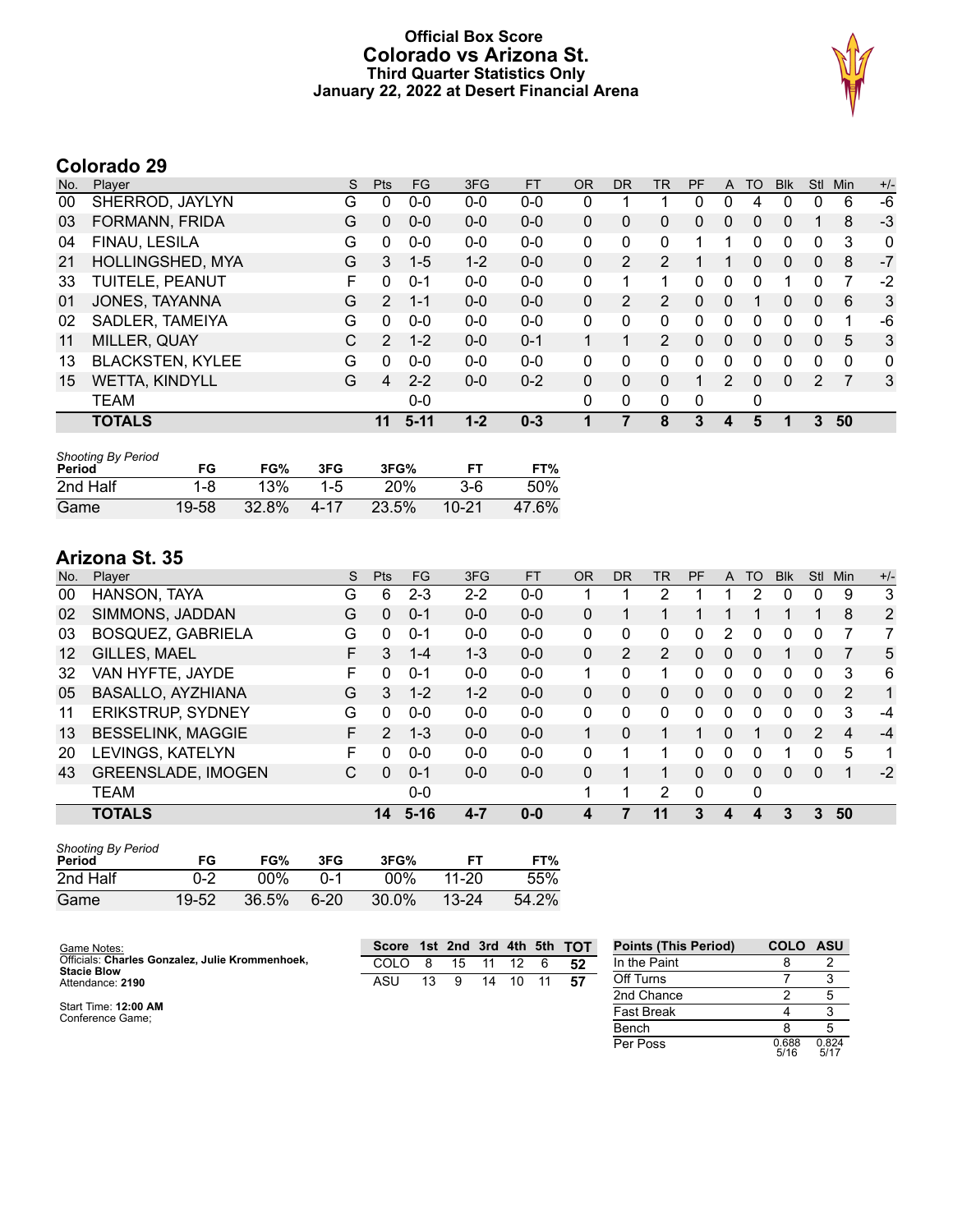#### **Official Play-By-Play Colorado vs Arizona St. Third Quarter January 22, 2022 at Desert Financial Arena**



#### **Period 3**

<mark>Startersː</mark><br>Colorado: 00 SHERROD,JAYLYN (G); 3 FORMANN,FRIDA (G); 4 FINAU,LESILA (G); 21 HOLLINGSHED,MYA (G); 33 TUITELE,PEANUT (F);<br>**Arizona St.**: 0 HANSON,TAYA (G); 2 SIMMONS,JADDAN (G); 3 BOSQUEZ,GABRIELA (G); 12 GILLES

| Time           | <b>VISITORS: Colorado</b>                                      | <b>Score</b> | <b>Margin</b>  | <b>HOME: Arizona St.</b>                |
|----------------|----------------------------------------------------------------|--------------|----------------|-----------------------------------------|
| 10:00          |                                                                |              |                | SUB OUT: ERIKSTRUP, SYDNEY              |
| 10:00          |                                                                |              |                | SUB OUT: BESSELINK, MAGGIE              |
| 10:00          |                                                                |              |                | SUB OUT: LEVINGS, KATELYN               |
| 10:00          |                                                                |              |                | SUB IN: BOSQUEZ, GABRIELA               |
| 10:00          |                                                                |              |                | SUB IN: GILLES, MAEL                    |
| 10:00          |                                                                |              |                | SUB IN: VAN HYFTE, JAYDE                |
| 10:00          | SUB OUT: MILLER, QUAY                                          |              |                |                                         |
| 10:00          | SUB OUT: BLACKSTEN, KYLEE                                      |              |                |                                         |
| 10:00<br>10:00 | SUB OUT: WETTA, KINDYLL                                        |              |                |                                         |
| 10:00          | SUB IN: FINAU, LESILA<br>SUB IN: HOLLINGSHED, MYA              |              |                |                                         |
| 10:00          | SUB IN: TUITELE, PEANUT                                        |              |                |                                         |
| 09:44          |                                                                |              |                | TURNOVER by SIMMONS, JADDAN             |
| 09:44          | STEAL by FORMANN, FRIDA                                        |              |                |                                         |
| 09:30          | GOOD! 3PTR by HOLLINGSHED, MYA                                 | 22-26        | V <sub>4</sub> |                                         |
| 09:30          | ASSIST by FINAU, LESILA                                        |              |                |                                         |
| 08:58          |                                                                |              |                | MISSED JUMPER by BOSQUEZ, GABRIELA      |
| 08:53          |                                                                |              |                | REBOUND (OFF) by HANSON, TAYA           |
| 08:42          | FOUL by FINAU, LESILA                                          |              |                |                                         |
| 08:36          |                                                                |              |                | TURNOVER by HANSON, TAYA                |
| 08:08          | MISSED JUMPER by TUITELE, PEANUT [PNT]                         |              |                |                                         |
| 08:05          |                                                                |              |                | REBOUND (DEF) by GILLES, MAEL           |
| 08:01          |                                                                | 25-26        | V <sub>1</sub> | GOOD! 3PTR by HANSON, TAYA [FB]         |
| 08:01          |                                                                |              |                | ASSIST by SIMMONS, JADDAN               |
| 07:44          | MISSED LAYUP by HOLLINGSHED, MYA [PNT]                         |              |                |                                         |
| 07:44          |                                                                |              |                | BLOCK by SIMMONS, JADDAN                |
| 07:43          |                                                                |              |                | REBOUND (DEF) by TEAM                   |
| 07:43          | SUB OUT: FINAU, LESILA                                         |              |                |                                         |
| 07:43          | SUB IN: SADLER, TAMEIYA                                        |              |                |                                         |
| 07:36          |                                                                | 28-26        | H <sub>2</sub> | GOOD! 3PTR by HANSON, TAYA              |
| 07:36          |                                                                |              |                | ASSIST by BOSQUEZ, GABRIELA             |
| 07:20          | TURNOVER by SHERROD, JAYLYN                                    |              |                |                                         |
| 07:20          |                                                                |              |                | STEAL by SIMMONS, JADDAN                |
| 07:11<br>07:11 | BLOCK by TUITELE, PEANUT                                       |              |                | MISSED LAYUP by VAN HYFTE, JAYDE [PNT]  |
| 07:05          |                                                                |              |                | REBOUND (OFF) by VAN HYFTE, JAYDE       |
| 07:03          |                                                                | $31 - 26$    | H <sub>5</sub> | GOOD! 3PTR by GILLES, MAEL              |
| 07:03          |                                                                |              |                | ASSIST by HANSON, TAYA                  |
| 06:34          | TURNOVER by SHERROD, JAYLYN                                    |              |                |                                         |
| 06:34          |                                                                |              |                | SUB OUT: GILLES, MAEL                   |
| 06:34          |                                                                |              |                | SUB OUT: VAN HYFTE, JAYDE               |
| 06:34          |                                                                |              |                | SUB IN: BESSELINK, MAGGIE               |
| 06:34          |                                                                |              |                | SUB IN: LEVINGS, KATELYN                |
| 06:34          | SUB OUT: SHERROD, JAYLYN                                       |              |                |                                         |
| 06:34          | SUB OUT: SADLER, TAMEIYA                                       |              |                |                                         |
| 06:34          | SUB IN: JONES, TAYANNA                                         |              |                |                                         |
| 06:34          | SUB IN: WETTA, KINDYLL                                         |              |                |                                         |
| 06:34          | SUB OUT: FORMANN, FRIDA                                        |              |                |                                         |
| 06:34          | SUB IN: SHERROD, JAYLYN                                        |              |                |                                         |
| 06:12          |                                                                |              |                | MISSED LAYUP by BESSELINK, MAGGIE [PNT] |
| 06:10          | REBOUND (DEF) by HOLLINGSHED, MYA                              |              |                |                                         |
| 06:10          |                                                                |              |                | FOUL by BESSELINK, MAGGIE               |
| 05:54          | MISSED 3PTR by HOLLINGSHED, MYA                                |              |                |                                         |
| 05:50          |                                                                |              |                | REBOUND (DEF) by HANSON, TAYA           |
| 05:40          |                                                                |              |                | MISSED LAYUP by BESSELINK, MAGGIE [PNT] |
| 05:36          |                                                                |              |                | REBOUND (OFF) by BESSELINK, MAGGIE      |
| 05:36          |                                                                | 33-26        | H 7            | GOOD! LAYUP by BESSELINK, MAGGIE        |
| 05:22          | TURNOVER by SHERROD, JAYLYN                                    |              |                |                                         |
| 05:22          |                                                                |              |                | STEAL by BESSELINK, MAGGIE              |
| 05:18          |                                                                |              |                | TURNOVER by HANSON, TAYA                |
| 05:18          | STEAL by WETTA, KINDYLL                                        | 33-28        | H <sub>5</sub> |                                         |
| 05:13<br>05:13 | GOOD! LAYUP by JONES, TAYANNA [FB]<br>ASSIST by WETTA, KINDYLL |              |                |                                         |
| 05:02          |                                                                |              |                | SUB OUT: SIMMONS, JADDAN                |
| 05:02          |                                                                |              |                | SUB OUT: BESSELINK, MAGGIE              |
|                |                                                                |              |                |                                         |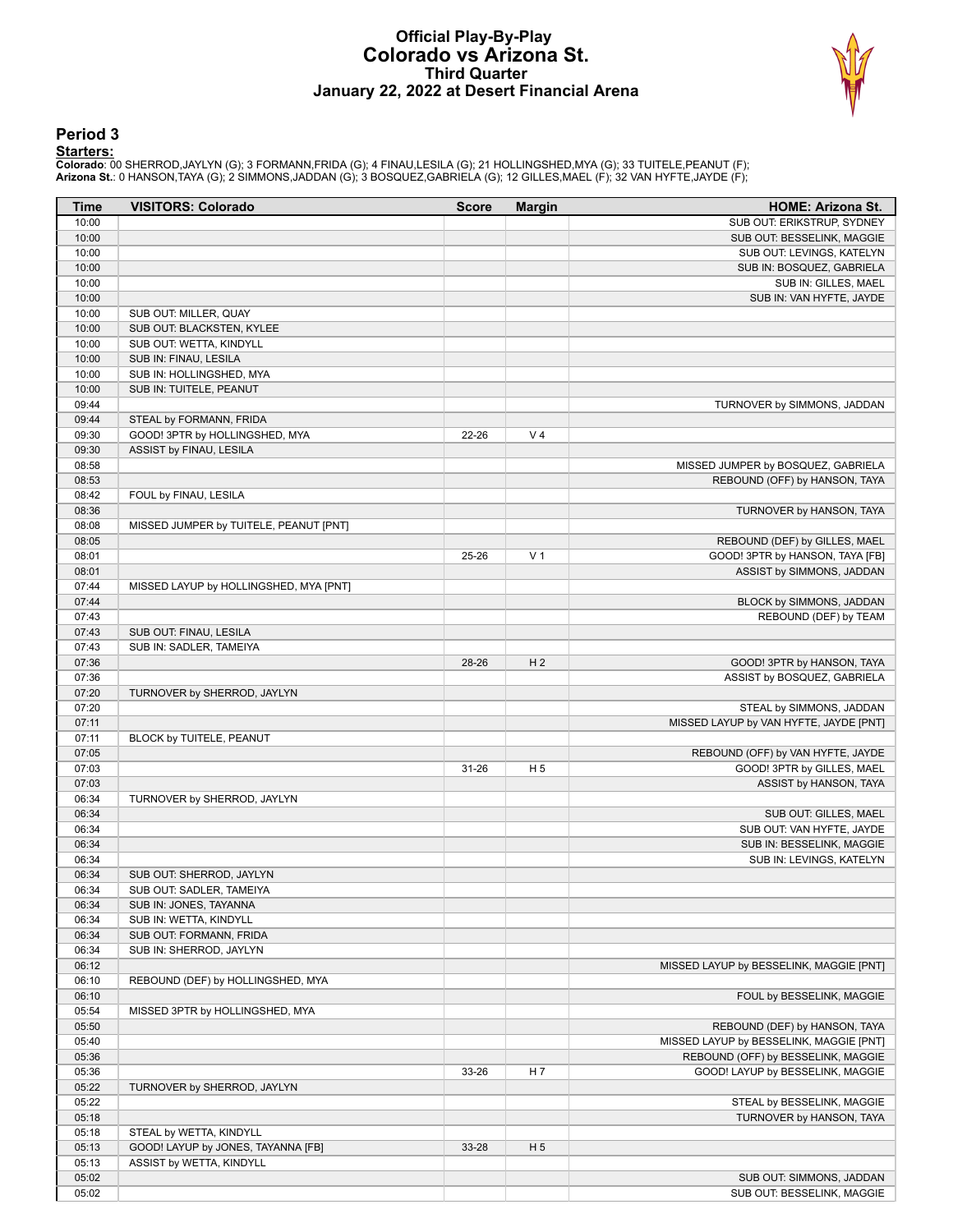| Time           | <b>VISITORS: Colorado</b>            | <b>Score</b> | <b>Margin</b>  | <b>HOME: Arizona St.</b>                                             |
|----------------|--------------------------------------|--------------|----------------|----------------------------------------------------------------------|
| 05:02          |                                      |              |                | SUB IN: BASALLO, AYZHIANA                                            |
| 05:02          |                                      |              |                | SUB IN: GILLES, MAEL                                                 |
| 05:02          | SUB OUT: SHERROD, JAYLYN             |              |                |                                                                      |
| 05:02          | SUB OUT: TUITELE, PEANUT             |              |                |                                                                      |
| 05:02          | SUB IN: FORMANN, FRIDA               |              |                |                                                                      |
| 05:02          | SUB IN: MILLER, QUAY                 |              |                |                                                                      |
| 04:58          |                                      | 36-28        | H 8            | GOOD! 3PTR by BASALLO, AYZHIANA                                      |
| 04:58          |                                      |              |                | ASSIST by BOSQUEZ, GABRIELA                                          |
| 04:33          | GOOD! JUMPER by WETTA, KINDYLL [PNT] | 36-30        | H <sub>6</sub> |                                                                      |
| 04:33          | ASSIST by HOLLINGSHED, MYA           |              |                |                                                                      |
| 04:13          |                                      |              |                | MISSED 3PTR by GILLES, MAEL                                          |
| 04:10<br>04:09 | <b>TIMEOUT MEDIA</b>                 |              |                | REBOUND (OFF) by TEAM                                                |
| 03:50          |                                      |              |                | MISSED JUMPER by GILLES, MAEL                                        |
| 03:47          | REBOUND (DEF) by JONES, TAYANNA      |              |                |                                                                      |
| 03:33          | MISSED LAYUP by HOLLINGSHED, MYA     |              |                |                                                                      |
| 03:33          |                                      |              |                | BLOCK by LEVINGS, KATELYN                                            |
| 03:32          |                                      |              |                | REBOUND (DEF) by LEVINGS, KATELYN                                    |
| 03:32          | FOUL by HOLLINGSHED, MYA             |              |                |                                                                      |
| 03:32          |                                      |              |                | SUB OUT: HANSON, TAYA                                                |
| 03:32          |                                      |              |                | SUB OUT: BOSQUEZ, GABRIELA                                           |
| 03:32          |                                      |              |                | SUB IN: SIMMONS, JADDAN                                              |
| 03:32          |                                      |              |                | SUB IN: ERIKSTRUP, SYDNEY                                            |
| 03:06          |                                      |              |                | MISSED 3PTR by BASALLO, AYZHIANA                                     |
| 03:02          | REBOUND (DEF) by JONES, TAYANNA      |              |                |                                                                      |
| 02:48          |                                      |              |                | FOUL by SIMMONS, JADDAN [PNT]                                        |
| 02:48          |                                      |              |                | SUB OUT: BASALLO, AYZHIANA                                           |
| 02:48          |                                      |              |                | SUB OUT: LEVINGS, KATELYN                                            |
| 02:48          |                                      |              |                | SUB IN: HANSON, TAYA                                                 |
| 02:48          |                                      |              |                | SUB IN: BESSELINK, MAGGIE                                            |
| 02:48          | SUB OUT: HOLLINGSHED, MYA            |              |                |                                                                      |
| 02:48          | SUB IN: TUITELE, PEANUT              |              |                |                                                                      |
| 02:48          | MISSED FT by WETTA, KINDYLL          |              |                |                                                                      |
| 02:48<br>02:48 | REBOUND (DEADB) by TEAM              |              |                |                                                                      |
| 02:46          | MISSED FT by WETTA, KINDYLL          |              |                |                                                                      |
| 02:33          |                                      |              |                | REBOUND (DEF) by GILLES, MAEL<br>MISSED JUMPER by HANSON, TAYA [PNT] |
| 02:30          | REBOUND (DEF) by TUITELE, PEANUT     |              |                |                                                                      |
| 02:12          | MISSED LAYUP by MILLER, QUAY [PNT]   |              |                |                                                                      |
| 02:12          |                                      |              |                | BLOCK by GILLES, MAEL                                                |
| 02:12          | REBOUND (OFF) by MILLER, QUAY        |              |                |                                                                      |
| 02:08          | GOOD! LAYUP by MILLER, QUAY [PNT]    | 36-32        | H4             |                                                                      |
| 02:08          | ASSIST by WETTA, KINDYLL             |              |                |                                                                      |
| 02:08          |                                      |              |                | FOUL by HANSON, TAYA [PNT]                                           |
| 02:08          |                                      |              |                | SUB OUT: GILLES, MAEL                                                |
| 02:08          |                                      |              |                | SUB IN: GREENSLADE, IMOGEN                                           |
| 02:08          | MISSED FT by MILLER, QUAY            |              |                |                                                                      |
| 02:07          |                                      |              |                | REBOUND (DEF) by GREENSLADE, IMOGEN                                  |
| 01:46          |                                      |              |                | TURNOVER by BESSELINK, MAGGIE                                        |
| 01:46          | STEAL by WETTA, KINDYLL              |              |                |                                                                      |
| 01:42          | GOOD! LAYUP by WETTA, KINDYLL [FB]   | 36-34        | H <sub>2</sub> |                                                                      |
| 01:22          |                                      |              |                | MISSED JUMPER by GREENSLADE, IMOGEN                                  |
| 01:19          | REBOUND (DEF) by MILLER, QUAY        |              |                |                                                                      |
| 00:57          | TURNOVER by JONES, TAYANNA           |              |                |                                                                      |
| 00:57          |                                      |              |                | STEAL by BESSELINK, MAGGIE                                           |
| 00:45          | FOUL by WETTA, KINDYLL [PNT]         |              |                |                                                                      |
| 00:45          |                                      |              |                | SUB OUT: ERIKSTRUP, SYDNEY                                           |
| 00:45          |                                      |              |                | SUB OUT: BESSELINK, MAGGIE                                           |
| 00:45          |                                      |              |                | SUB OUT: GREENSLADE, IMOGEN                                          |
| 00:45          |                                      |              |                | SUB IN: BOSQUEZ, GABRIELA                                            |
| 00:45<br>00:45 |                                      |              |                | SUB IN: GILLES, MAEL<br>SUB IN: LEVINGS, KATELYN                     |
| 00:45          | SUB OUT: JONES, TAYANNA              |              |                |                                                                      |
| 00:45          | SUB OUT: FORMANN, FRIDA              |              |                |                                                                      |
| 00:45          | SUB OUT: TUITELE, PEANUT             |              |                |                                                                      |
| 00:45          | SUB IN: SHERROD, JAYLYN              |              |                |                                                                      |
| 00:45          | SUB IN: FINAU, LESILA                |              |                |                                                                      |
| 00:45          | SUB IN: HOLLINGSHED, MYA             |              |                |                                                                      |
| 00:42          |                                      |              |                | MISSED 3PTR by GILLES, MAEL                                          |
| 00:39          | REBOUND (DEF) by SHERROD, JAYLYN     |              |                |                                                                      |
| 00:33          | TURNOVER by SHERROD, JAYLYN          |              |                |                                                                      |
| 00:23          |                                      |              |                | MISSED LAYUP by SIMMONS, JADDAN [PNT]                                |
| 00:21          | REBOUND (DEF) by HOLLINGSHED, MYA    |              |                |                                                                      |
| 00:04          | MISSED JUMPER by HOLLINGSHED, MYA    |              |                |                                                                      |
| 00:00          |                                      |              |                | REBOUND (DEF) by SIMMONS, JADDAN                                     |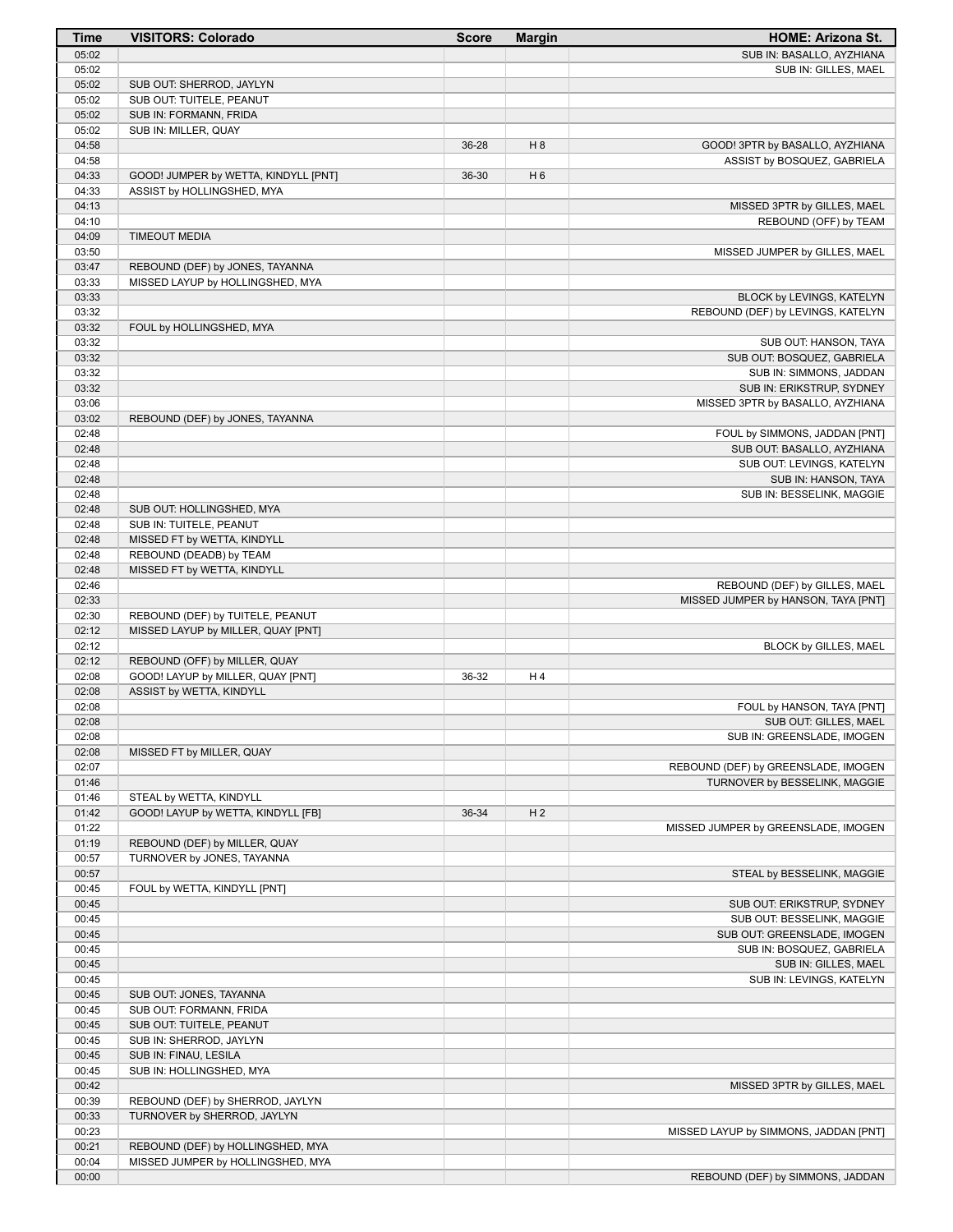### **Colorado 34, Arizona St. 36**

| Points (This Period) | <b>COLO</b>   | <b>ASU</b>    |
|----------------------|---------------|---------------|
| In the Paint         |               |               |
| Off Turns            |               |               |
| 2nd Chance           |               |               |
| Fast Break           |               |               |
| Bench                |               |               |
| Per Poss             | 0.688<br>5/16 | 0.824<br>5/17 |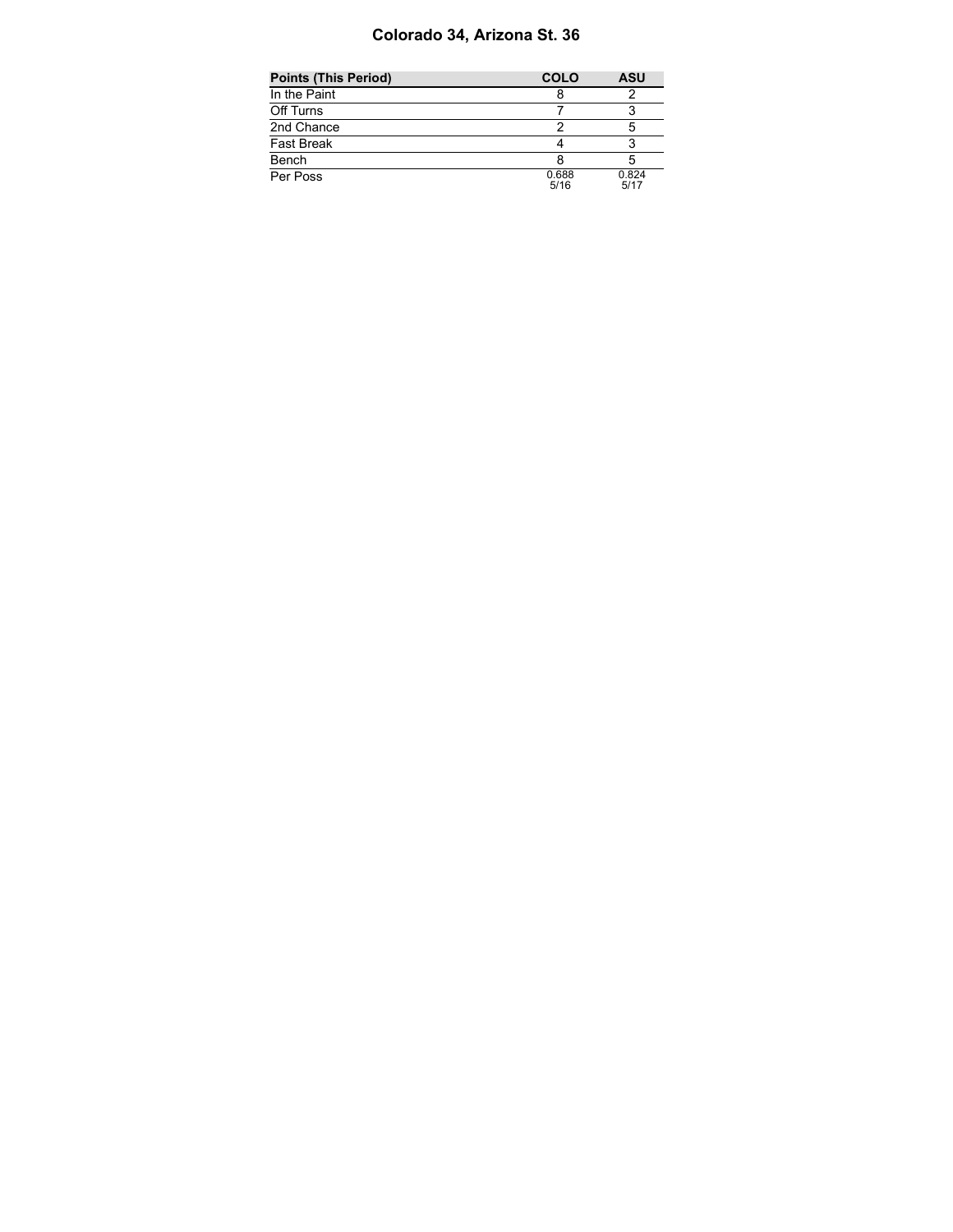### **Official Box Score Colorado vs Arizona St. Fourth Quarter Statistics Only January 22, 2022 at Desert Financial Arena**



# **Colorado 12**

| No. | Plaver                  | S | <b>Pts</b>      | <b>FG</b> | 3FG     | <b>FT</b> | <b>OR</b>    | <b>DR</b> | TR | <b>PF</b>    | A            | TO           | <b>Blk</b>   | Stl          | Min         | $+/-$        |
|-----|-------------------------|---|-----------------|-----------|---------|-----------|--------------|-----------|----|--------------|--------------|--------------|--------------|--------------|-------------|--------------|
| 00  | SHERROD, JAYLYN         | G | 6               | $3 - 7$   | $0-0$   | $0-0$     | 0            | 0         | 0  | 2            | 0            |              | 0            | 3            | 8           | 4            |
| 03  | FORMANN, FRIDA          | G | $\mathcal{P}$   | $0 - 4$   | $0 - 4$ | $2 - 2$   | 0            | 0         | 0  | 0            | 0            | 0            | 0            |              | 9           | 4            |
| 04  | FINAU, LESILA           | G | 0               | $0 - 0$   | $0 - 0$ | $0 - 0$   | $\Omega$     | 0         | 0  | 0            | 0            | 0            | 0            |              | 3           | -4           |
| 21  | HOLLINGSHED, MYA        | G | $\mathbf{0}$    | $0 - 2$   | $0 - 0$ | $0 - 0$   | $\mathbf{0}$ | 2         | 2  | 2            | $\Omega$     | $\mathbf{0}$ | $\mathbf{0}$ | $\mathbf{0}$ | 7           | $\mathbf{0}$ |
| 33  | TUITELE, PEANUT         | F | $\mathcal{P}$   | $1 - 2$   | $0 - 0$ | $0 - 0$   | 1.           | $\Omega$  | 1  | 0            | 0            | 0            | $\Omega$     | 0            | 7           | 0            |
| 01  | JONES, TAYANNA          | G | $\Omega$        | $0 - 0$   | $0 - 0$ | $0 - 0$   | $\Omega$     | $\Omega$  | 0  | $\Omega$     | $\Omega$     | $\Omega$     | $\Omega$     | $\Omega$     | $\Omega$    | $\mathbf{0}$ |
| 02  | SADLER, TAMEIYA         | G | $\Omega$        | $0 - 0$   | $0 - 0$ | $0 - 0$   | 0            | 0         | 0  | 0            | 0            | 0            | 0            | 0            | $\mathbf 0$ | $\mathbf{0}$ |
| 11  | MILLER, QUAY            | C | 2               | $1 - 1$   | $0 - 0$ | $0 - 0$   | $\Omega$     |           | 1  | 0            | 0            | $\Omega$     | $\Omega$     | 0            | 6           | 8            |
| 13  | <b>BLACKSTEN, KYLEE</b> | G | 0               | $0 - 0$   | $0 - 0$ | $0 - 0$   | $\Omega$     | 0         | 0  | 0            | 0            | 0            | 0            | 0            | $\Omega$    | $\mathbf{0}$ |
| 15  | <b>WETTA, KINDYLL</b>   | G | $\Omega$        | $0 - 1$   | $0 - 0$ | $0 - 0$   | 3            | $\Omega$  | 3  | 1            | 2            | $\Omega$     | $\Omega$     | $\Omega$     | 10          | $\mathbf{0}$ |
|     | <b>TEAM</b>             |   |                 | $0 - 0$   |         |           | 0            | 0         | 0  | $\mathbf{0}$ |              |              |              |              |             |              |
|     | <b>TOTALS</b>           |   | 12 <sup>°</sup> | $5 - 17$  | $0 - 4$ | $2 - 2$   | 4            | 3         | 7  | 5            | $\mathbf{2}$ | 2            | 0            | 5            | 50          |              |

| <b>Shooting By Period</b> |       |       |      |       |         |       |
|---------------------------|-------|-------|------|-------|---------|-------|
| Period                    | FG    | FG%   | 3FG  | 3FG%  |         | FT%   |
| Game                      | 19-58 | 32.8% | 4-17 | 23.5% | - 10-21 | 47.6% |

# **Arizona St. 10**

| No.               | Plaver                    | S | <b>Pts</b>    | <b>FG</b> | 3FG     | <b>FT</b> | OR | D <sub>R</sub> | TR             | PF | A            | TO       | <b>Blk</b> | Stl | Min         | $+/-$          |
|-------------------|---------------------------|---|---------------|-----------|---------|-----------|----|----------------|----------------|----|--------------|----------|------------|-----|-------------|----------------|
| 00                | HANSON, TAYA              | G | $\Omega$      | $0 - 0$   | $0 - 0$ | $0-0$     | 2  |                | 3              |    | 2            |          |            | 0   | 10          | $-2$           |
| 02                | SIMMONS, JADDAN           | G | 2             | $1 - 3$   | $0 - 1$ | $0 - 2$   | 0  |                |                |    |              |          | 0          | 0   |             | $-4$           |
| 03                | <b>BOSQUEZ, GABRIELA</b>  | G | 0             | $0 - 3$   | $0 - 2$ | $0-0$     |    | 0              | 1              |    | 0            | 2        |            | 0   | 10          | -4             |
| $12 \overline{ }$ | GILLES, MAEL              | F | 0             | $0 - 0$   | $0 - 0$ | $0 - 0$   | 0  |                | 1.             | 0  | 0            |          |            | 0   | 10          | $-2$           |
| 32                | VAN HYFTE, JAYDE          | F | 0             | $0 - 0$   | $0 - 0$ | $0 - 0$   | 0  | 0              | $\mathbf{0}$   | 0  | $\Omega$     | 0        | 0          | 0   | $\mathbf 0$ | $-2$           |
| 05                | <b>BASALLO, AYZHIANA</b>  | G | $\Omega$      | $0 - 0$   | $0 - 0$ | $0 - 0$   | 0  |                | 1              | 0  | $\Omega$     | $\Omega$ | $\Omega$   | 0   | 3           | $\overline{4}$ |
| 11                | <b>ERIKSTRUP, SYDNEY</b>  | G | $\Omega$      | $0 - 0$   | $0 - 0$ | $0 - 0$   | 0  | 0              | 0              | 0  | 0            | 0        | 0          | 0   | $\Omega$    | 0              |
| 13                | <b>BESSELINK, MAGGIE</b>  | F | $\mathcal{P}$ | $1 - 2$   | $0 - 0$ | $0 - 0$   | 0  |                | 1              | 0  | $\mathbf{0}$ | 0        | 0          | 0   | 3           | 2              |
| 20                | LEVINGS, KATELYN          | F | 6             | $2 - 4$   | $0 - 0$ | $2 - 2$   | 0  | 2              | $\overline{2}$ | 2  | 0            |          | 2          | 0   |             | -8             |
| 43                | <b>GREENSLADE, IMOGEN</b> | С | 0             | $0 - 0$   | $0 - 0$ | $0 - 0$   | 0  | 0              | 0              | 0  | $\Omega$     | $\Omega$ | 0          | 0   | $\Omega$    | $\mathbf{0}$   |
|                   | <b>TEAM</b>               |   |               | $0 - 0$   |         |           | 3  | 1              | 4              | 0  |              | 1        |            |     |             |                |
|                   | <b>TOTALS</b>             |   | 10            | $4 - 12$  | $0 - 3$ | $2 - 4$   | 6  | 8              | 14             | 5  | 3            | 8        | 3          | 0   | 50          |                |

| <b>Shooting By Period</b> |       |       |      |       |         |       |  |  |  |  |  |  |
|---------------------------|-------|-------|------|-------|---------|-------|--|--|--|--|--|--|
| Period                    | FG    | FG%   | 3FG  | 3FG%  | FТ      | FT%   |  |  |  |  |  |  |
| Game                      | 19-52 | 36.5% | 6-20 | 30.0% | - 13-24 | 54.2% |  |  |  |  |  |  |

| Game Notes:                                                           | <b>Score</b> |    |    |    |    | 1st 2nd 3rd 4th 5th TOT | <b>Points (This Period)</b> | <b>COLO</b> | ASU |
|-----------------------------------------------------------------------|--------------|----|----|----|----|-------------------------|-----------------------------|-------------|-----|
| Officials: Charles Gonzalez, Julie Krommenhoek,<br><b>Stacie Blow</b> | COL O        |    | 15 |    | 12 | 52                      | In the Paint                |             |     |
| Attendance: 2190                                                      | ASU          | 13 | q  | 14 | 10 |                         | Off Turns                   |             |     |
|                                                                       |              |    |    |    |    |                         | 2nd Chance                  |             |     |
| Start Time: 12:00 AM<br>Conference Game:                              |              |    |    |    |    |                         | <b>Fast Break</b>           |             |     |
|                                                                       |              |    |    |    |    |                         | Bench                       |             |     |

Per Poss 0.750

 $\frac{1}{0.750}$ <br>6/16

0.526 5/19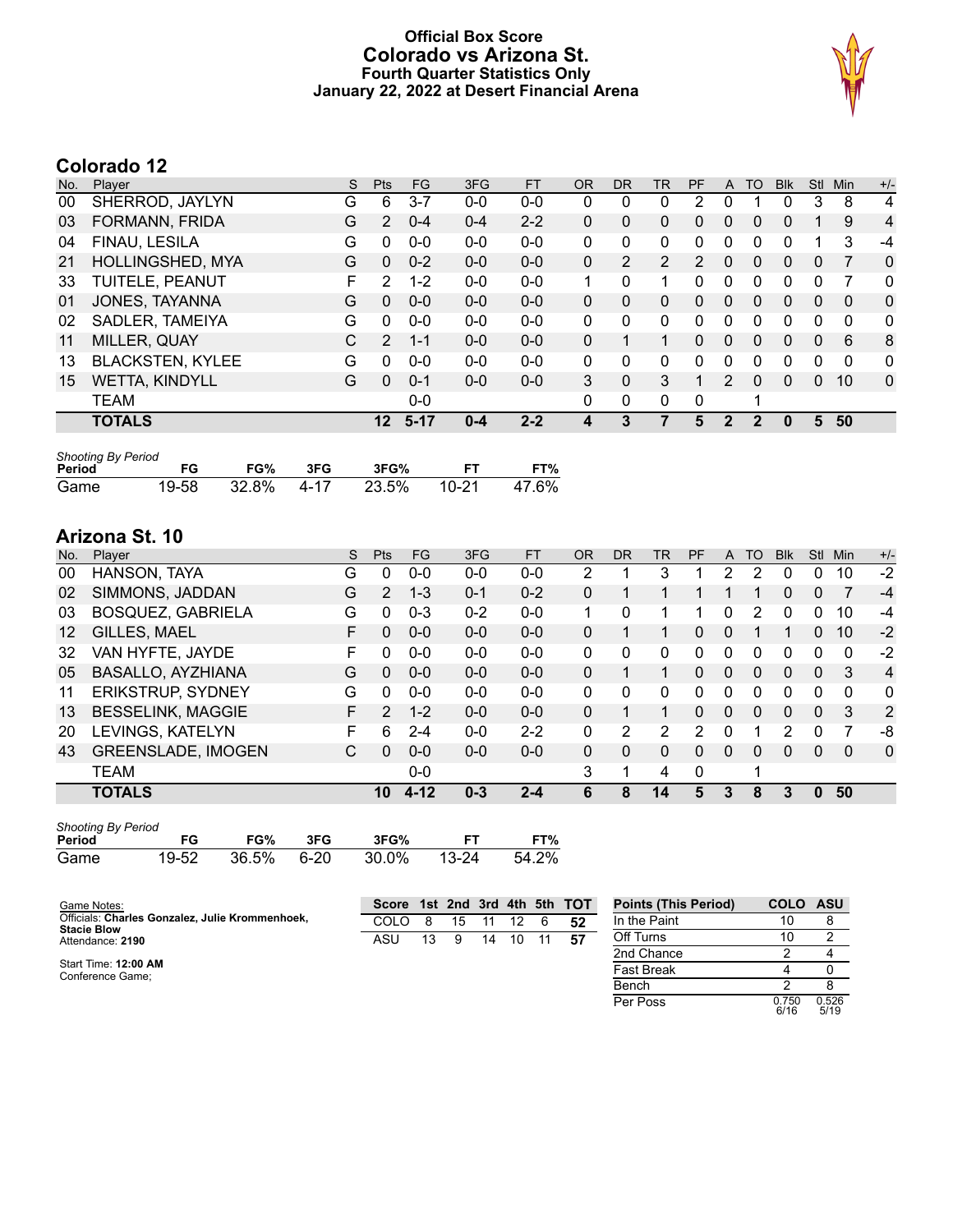#### **Official Play-By-Play Colorado vs Arizona St. Fourth Quarter January 22, 2022 at Desert Financial Arena**



#### **Period 4**

<mark>Startersː</mark><br>Colorado: 00 SHERROD,JAYLYN (G); 3 FORMANN,FRIDA (G); 4 FINAU,LESILA (G); 21 HOLLINGSHED,MYA (G); 33 TUITELE,PEANUT (F);<br>**Arizona St.**: 0 HANSON,TAYA (G); 2 SIMMONS,JADDAN (G); 3 BOSQUEZ,GABRIELA (G); 12 GILLES

| Time           | <b>VISITORS: Colorado</b>                           | <b>Score</b> | <b>Margin</b>  | <b>HOME: Arizona St.</b>                 |
|----------------|-----------------------------------------------------|--------------|----------------|------------------------------------------|
| 09:33          |                                                     | 38-34        | H4             | GOOD! LAYUP by SIMMONS, JADDAN [PNT]     |
| 09:01          | <b>TURNOVER by TEAM</b>                             |              |                |                                          |
| 08:54          | FOUL by HOLLINGSHED, MYA [PNT]                      |              |                |                                          |
| 08:54          | SUB OUT: SHERROD, JAYLYN                            |              |                |                                          |
| 08:54          | SUB OUT: HOLLINGSHED, MYA                           |              |                |                                          |
| 08:54          | SUB IN: FORMANN, FRIDA                              |              |                |                                          |
| 08:54          | SUB IN: TUITELE, PEANUT                             |              |                |                                          |
| 08:54          |                                                     |              |                | MISSED FT by SIMMONS, JADDAN [FB]        |
| 08:54          |                                                     |              |                | REBOUND (DEADB) by TEAM                  |
| 08:53          |                                                     |              |                | MISSED FT by SIMMONS, JADDAN [FB]        |
| 08:53          |                                                     |              |                | REBOUND (OFF) by TEAM                    |
| 08:42          |                                                     | 40-34        | H <sub>6</sub> | GOOD! JUMPER by LEVINGS, KATELYN [PNT]   |
| 08:42          |                                                     |              |                | ASSIST by HANSON, TAYA                   |
| 08:32          |                                                     |              |                | FOUL by LEVINGS, KATELYN                 |
| 08:21          | MISSED LAYUP by WETTA, KINDYLL [PNT]                |              |                |                                          |
| 08:21          |                                                     |              |                | BLOCK by GILLES, MAEL                    |
| 08:16          | REBOUND (OFF) by WETTA, KINDYLL                     |              |                |                                          |
| 08:15          | MISSED JUMPER by TUITELE, PEANUT [PNT]              |              |                |                                          |
| 08:11          |                                                     |              |                | REBOUND (DEF) by SIMMONS, JADDAN         |
| 08:06          |                                                     |              |                | MISSED JUMPER by BOSQUEZ, GABRIELA [PNT] |
| 08:03          | REBOUND (DEF) by MILLER, QUAY                       |              |                |                                          |
| 07:39          | MISSED 3PTR by FORMANN, FRIDA                       |              |                |                                          |
| 07:36          |                                                     |              |                | REBOUND (DEF) by LEVINGS, KATELYN        |
| 07:20          |                                                     |              |                | TURNOVER by SIMMONS, JADDAN              |
| 07:20          | STEAL by FINAU, LESILA                              |              |                |                                          |
| 07:20          |                                                     |              |                | FOUL by SIMMONS, JADDAN                  |
| 07:20          |                                                     |              |                | SUB OUT: SIMMONS, JADDAN                 |
| 07:20          |                                                     |              |                | SUB IN: BASALLO, AYZHIANA                |
| 07:20          |                                                     |              |                | SUB OUT: LEVINGS, KATELYN                |
| 07:20          |                                                     |              |                | SUB IN: BESSELINK, MAGGIE                |
| 07:20<br>07:20 | SUB OUT: FINAU, LESILA                              |              |                |                                          |
|                | SUB OUT: MILLER, QUAY                               |              |                |                                          |
| 07:20<br>07:20 | SUB IN: SHERROD, JAYLYN<br>SUB IN: HOLLINGSHED, MYA |              |                |                                          |
| 07:03          | MISSED JUMPER by HOLLINGSHED, MYA [PNT]             |              |                |                                          |
| 07:00          |                                                     |              |                | REBOUND (DEF) by BESSELINK, MAGGIE       |
| 06:41          |                                                     | 42-34        | H 8            | GOOD! LAYUP by BESSELINK, MAGGIE [PNT]   |
| 06:41          |                                                     |              |                | ASSIST by HANSON, TAYA                   |
| 06:28          | MISSED LAYUP by SHERROD, JAYLYN                     |              |                |                                          |
| 06:24          | REBOUND (OFF) by TUITELE, PEANUT                    |              |                |                                          |
| 06:21          | MISSED 3PTR by FORMANN, FRIDA                       |              |                |                                          |
| 06:17          |                                                     |              |                | REBOUND (DEF) by TEAM                    |
| 06:17          | FOUL by WETTA, KINDYLL                              |              |                |                                          |
| 06:07          |                                                     |              |                | TURNOVER by HANSON, TAYA                 |
| 06:07          | STEAL by SHERROD, JAYLYN                            |              |                |                                          |
| 06:07          |                                                     |              |                | FOUL by HANSON, TAYA                     |
| 05:55          | MISSED JUMPER by HOLLINGSHED, MYA                   |              |                |                                          |
| 05:52          |                                                     |              |                | REBOUND (DEF) by GILLES, MAEL            |
| 05:52          | FOUL by SHERROD, JAYLYN                             |              |                |                                          |
| 05:36          |                                                     |              |                | TURNOVER by HANSON, TAYA                 |
| 05:25          |                                                     |              |                | FOUL by BOSQUEZ, GABRIELA [PNT]          |
| 05:13          | MISSED 3PTR by FORMANN, FRIDA                       |              |                |                                          |
| 05:08          | REBOUND (OFF) by WETTA, KINDYLL                     |              |                |                                          |
| 05:06          | MISSED 3PTR by FORMANN, FRIDA                       |              |                |                                          |
| 05:02          |                                                     |              |                | REBOUND (DEF) by HANSON, TAYA            |
| 04:46          |                                                     |              |                | MISSED 3PTR by BOSQUEZ, GABRIELA         |
| 04:42          | REBOUND (DEF) by HOLLINGSHED, MYA                   |              |                |                                          |
| 04:38          | MISSED LAYUP by SHERROD, JAYLYN                     |              |                |                                          |
| 04:35          |                                                     |              |                | REBOUND (DEF) by BASALLO, AYZHIANA       |
| 04:27          |                                                     |              |                | MISSED LAYUP by BESSELINK, MAGGIE [PNT]  |
| 04:24          |                                                     |              |                | REBOUND (OFF) by HANSON, TAYA            |
| 04:24          | <b>TIMEOUT MEDIA</b>                                |              |                |                                          |
| 04:24          |                                                     |              |                | SUB OUT: BASALLO, AYZHIANA               |
| 04:24          |                                                     |              |                | SUB OUT: BESSELINK, MAGGIE               |
| 04:24          |                                                     |              |                | SUB IN: SIMMONS, JADDAN                  |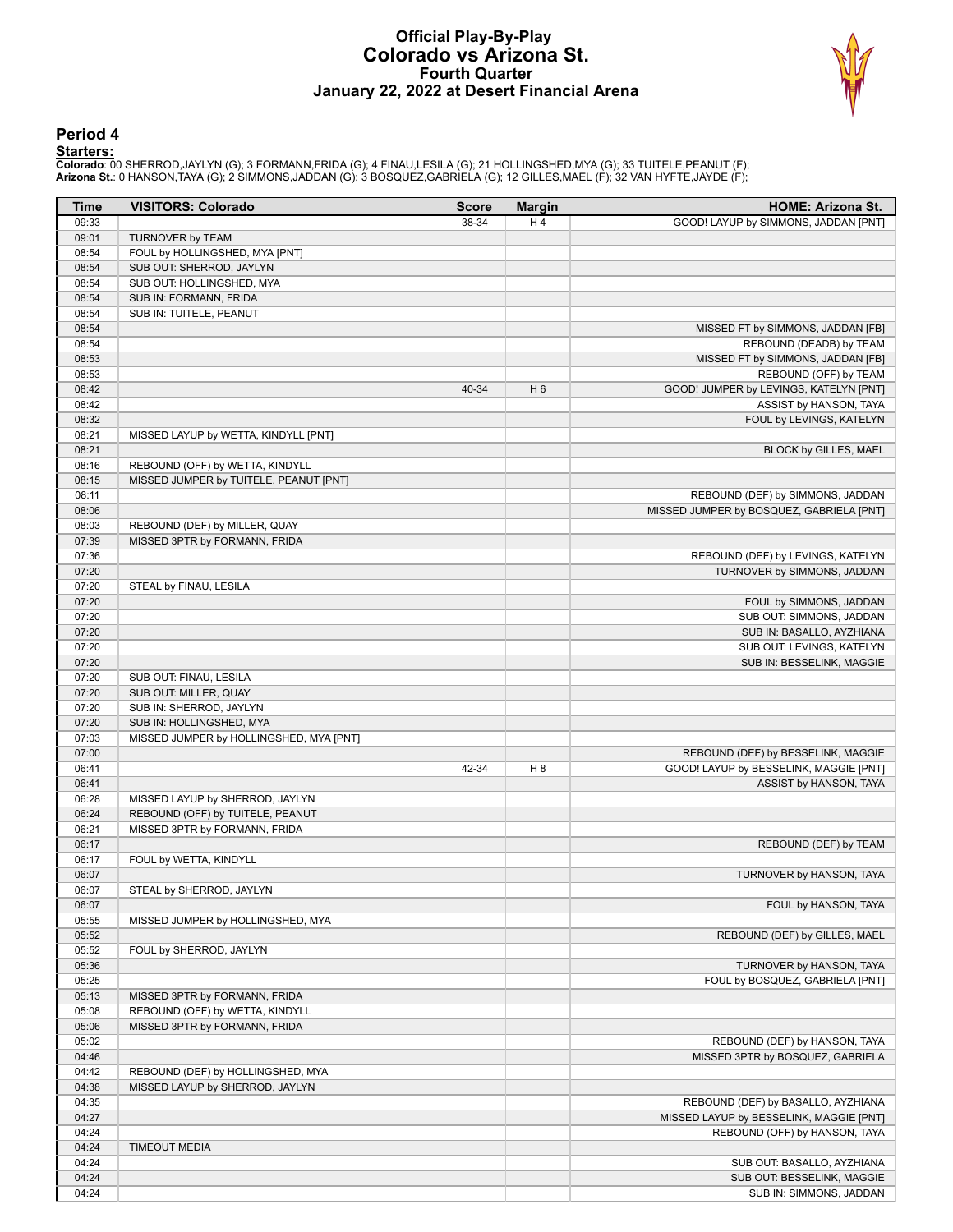| <b>Time</b>    | <b>VISITORS: Colorado</b>                          | <b>Score</b> | <b>Margin</b>  | <b>HOME: Arizona St.</b>                                |
|----------------|----------------------------------------------------|--------------|----------------|---------------------------------------------------------|
| 04:24          |                                                    |              |                | SUB IN: LEVINGS, KATELYN                                |
| 04:06          |                                                    |              |                | TURNOVER by TEAM [PNT]                                  |
| 03:56          | GOOD! LAYUP by SHERROD, JAYLYN                     | 42-36        | H <sub>6</sub> |                                                         |
| 03:40          |                                                    |              |                | MISSED 3PTR by BOSQUEZ, GABRIELA                        |
| 03:37          |                                                    |              |                | REBOUND (OFF) by BOSQUEZ, GABRIELA                      |
| 03:29          |                                                    |              |                | MISSED 3PTR by SIMMONS, JADDAN                          |
| 03:25          |                                                    |              |                | REBOUND (OFF) by TEAM                                   |
| 03:14          |                                                    | 44-36        | H 8            | GOOD! LAYUP by LEVINGS, KATELYN [PNT]                   |
| 03:14          |                                                    |              |                | ASSIST by SIMMONS, JADDAN                               |
| 03:08          | FOUL by SHERROD, JAYLYN [PNT]                      |              |                |                                                         |
| 03:08<br>03:08 | TURNOVER by SHERROD, JAYLYN [PNT]<br>TIMEOUT 30SEC |              |                |                                                         |
| 03:08          | SUB OUT: TUITELE, PEANUT                           |              |                |                                                         |
| 03:08          | SUB IN: MILLER, QUAY                               |              |                |                                                         |
| 02:51          |                                                    |              |                | MISSED JUMPER by LEVINGS, KATELYN                       |
| 02:48          | REBOUND (DEF) by HOLLINGSHED, MYA                  |              |                |                                                         |
| 02:30          |                                                    |              |                | FOUL by LEVINGS, KATELYN                                |
| 02:30          | GOOD! FT by FORMANN, FRIDA                         | 44-37        | H 7            |                                                         |
| 02:30          | GOOD! FT by FORMANN, FRIDA                         | 44-38        | H <sub>6</sub> |                                                         |
| 02:20          |                                                    |              |                | TURNOVER by BOSQUEZ, GABRIELA                           |
| 02:20          | STEAL by SHERROD, JAYLYN                           |              |                |                                                         |
| 02:15          | GOOD! LAYUP by SHERROD, JAYLYN [FB]                | 44-40        | H4             |                                                         |
| 01:57          |                                                    |              |                | TURNOVER by BOSQUEZ, GABRIELA [PNT]                     |
| 01:57          | STEAL by SHERROD, JAYLYN                           |              |                |                                                         |
| 01:52          | GOOD! LAYUP by MILLER, QUAY [FB]                   | 44-42        | H <sub>2</sub> |                                                         |
| 01:52          | ASSIST by WETTA, KINDYLL                           |              |                |                                                         |
| 01:41          |                                                    |              |                | TIMEOUT 30SEC                                           |
| 01:41          |                                                    |              |                | SUB OUT: BOSQUEZ, GABRIELA                              |
| 01:41          |                                                    |              |                | SUB IN: BASALLO, AYZHIANA                               |
| 01:38          | FOUL by HOLLINGSHED, MYA [PNT]                     |              |                |                                                         |
| 01:38          |                                                    | 45-42        | $H_3$          | GOOD! FT by LEVINGS, KATELYN                            |
| 01:38          |                                                    | 46-42        | H 4            | GOOD! FT by LEVINGS, KATELYN                            |
| 01:37<br>01:37 |                                                    |              |                | SUB OUT: BASALLO, AYZHIANA<br>SUB IN: BOSQUEZ, GABRIELA |
| 01:21          | SUB OUT: HOLLINGSHED, MYA                          |              |                |                                                         |
| 01:21          | SUB IN: TUITELE, PEANUT                            |              |                |                                                         |
| 01:20          | MISSED LAYUP by SHERROD, JAYLYN [PNT]              |              |                |                                                         |
| 01:20          |                                                    |              |                | <b>BLOCK by LEVINGS, KATELYN</b>                        |
| 01:15          |                                                    |              |                | REBOUND (DEF) by LEVINGS, KATELYN                       |
| 01:13          |                                                    |              |                | TURNOVER by GILLES, MAEL                                |
| 01:11          | TIMEOUT 30SEC                                      |              |                |                                                         |
| 00:53          | TIMEOUT 30SEC                                      |              |                |                                                         |
| 00:46          | GOOD! LAYUP by SHERROD, JAYLYN                     | 46-44        | H <sub>2</sub> |                                                         |
| 00:46          |                                                    |              |                | <b>TIMEOUT TEAM</b>                                     |
| 00:46          |                                                    |              |                | SUB OUT: BOSQUEZ, GABRIELA                              |
| 00:46          |                                                    |              |                | SUB IN: BASALLO, AYZHIANA                               |
| 00:37          |                                                    |              |                | TURNOVER by LEVINGS, KATELYN                            |
| 00:37          | STEAL by FORMANN, FRIDA                            |              |                |                                                         |
| 00:37          |                                                    |              |                | SUB OUT: BASALLO, AYZHIANA                              |
| 00:37          |                                                    |              |                | SUB IN: BOSQUEZ, GABRIELA                               |
| 00:22          | MISSED LAYUP by SHERROD, JAYLYN                    |              |                |                                                         |
| 00:22          |                                                    |              |                | BLOCK by LEVINGS, KATELYN                               |
| 00:16          | REBOUND (OFF) by WETTA, KINDYLL                    |              |                |                                                         |
| 00:16          | GOOD! LAYUP by TUITELE, PEANUT                     | 46-46        | Т              |                                                         |
| 00:16          | ASSIST by WETTA, KINDYLL                           |              |                |                                                         |
| 00:11          |                                                    |              |                | MISSED LAYUP by SIMMONS, JADDAN [PNT]                   |
| 00:07          |                                                    |              |                | REBOUND (OFF) by TEAM                                   |
| 00:07<br>00:07 |                                                    |              |                | SUB OUT: BOSQUEZ, GABRIELA<br>SUB IN: BASALLO, AYZHIANA |
| 00:06          |                                                    |              |                | MISSED JUMPER by LEVINGS, KATELYN [PNT]                 |
| 00:03          |                                                    |              |                | REBOUND (OFF) by HANSON, TAYA                           |
|                |                                                    |              |                |                                                         |

## **Colorado 46, Arizona St. 46**

| <b>Points (This Period)</b> | <b>COLO</b>   | ASU           |
|-----------------------------|---------------|---------------|
| In the Paint                | 10            |               |
| Off Turns                   | 10            |               |
| 2nd Chance                  |               |               |
| <b>Fast Break</b>           |               |               |
| Bench                       |               |               |
| Per Poss                    | 0.750<br>6/16 | 0.526<br>5/19 |

### **Official Box Score Colorado vs Arizona St.**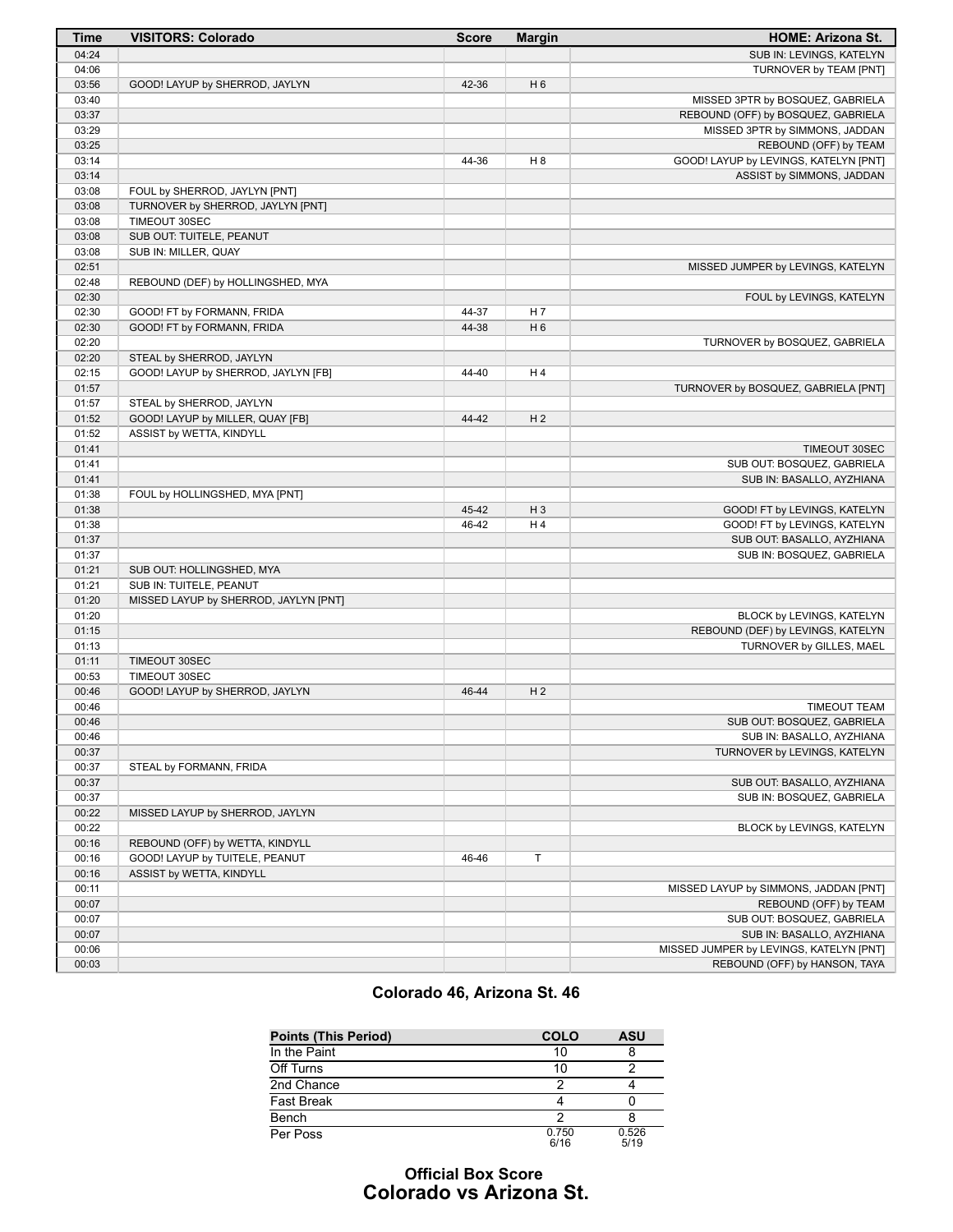### **Overtime Statistics Only January 22, 2022 at Desert Financial Arena**



| No. | Player                  | S  | <b>Pts</b>   | FG      | 3FG     | <b>FT</b> | <b>OR</b> | DR       | TR | <b>PF</b>     | A        | TO       | <b>Blk</b>   | <b>Stl</b> | Min         | $+/-$ |
|-----|-------------------------|----|--------------|---------|---------|-----------|-----------|----------|----|---------------|----------|----------|--------------|------------|-------------|-------|
| 00  | SHERROD, JAYLYN         | G  | 3            | $0 - 2$ | $0 - 0$ | $3 - 4$   | 0         | 0        | 0  | 2             | 0        |          | 0            |            | 3           |       |
| 01  | JONES, TAYANNA          | G  | $\Omega$     | $0 - 0$ | $0 - 0$ | $0 - 0$   | 0         | $\Omega$ | 0  | 0             | $\Omega$ | 0        | 0            | 0          | 0           |       |
| 02  | SADLER, TAMEIYA         | G  | $\mathbf{0}$ | $0 - 0$ | $0 - 0$ | $0 - 0$   | 0         | 0        | 0  | 0             | 0        | 0        | 0            | 0          | $\mathbf 0$ |       |
| 03  | FORMANN, FRIDA          | G  | 3.           | $1 - 3$ | $1 - 3$ | $0 - 2$   | 0         | 0        | 0  |               | 0        | 0        | 0            | 0          | 5           |       |
| 04  | FINAU, LESILA           | G  | $\Omega$     | $0 - 1$ | $0 - 1$ | $0 - 0$   | 0         |          | 1  |               |          | 0        | 0            | 0          | 2           |       |
| 11  | MILLER, QUAY            | C  | $\Omega$     | $0 - 0$ | $0 - 0$ | $0 - 0$   | 0         |          |    | 2             | 0        |          | 0            | 0          | 5           |       |
| 13  | <b>BLACKSTEN, KYLEE</b> | G  | 0            | $0 - 0$ | $0 - 0$ | $0 - 0$   | 0         | 0        | 0  | 0             | 0        | 0        | 0            | 0          | 0           |       |
| 15  | <b>WETTA, KINDYLL</b>   | G  | $\Omega$     | $0 - 2$ | $0 - 1$ | $0 - 0$   | $\Omega$  |          | 1  | 2             | $\Omega$ | $\Omega$ | $\Omega$     | 0          | 5           |       |
| 21  | HOLLINGSHED, MYA        | G  | $\Omega$     | $0 - 0$ | $0 - 0$ | $0 - 0$   | 0         | $\Omega$ | 0  | 0             | 0        | $\Omega$ | 0            | 0          | 0           |       |
| 33  | TUITELE, PEANUT         | F. | $\Omega$     | $0 - 0$ | $0 - 0$ | $0 - 0$   | $\Omega$  |          | 1  | $\mathcal{P}$ | $\Omega$ | 0        | 0            | 0          | 5           |       |
|     | <b>TEAM</b>             |    | $\Omega$     | $0 - 0$ | $0 - 0$ | $0 - 0$   | 0         | 0        | 0  | 0             | 0        | 0        | 0            | 0          | $\mathbf 0$ |       |
|     | <b>TOTALS</b>           |    | 6            | $1 - 8$ | $1 - 5$ | $3 - 6$   |           | 4        | 5  | 10            |          | 2        | $\mathbf{0}$ | 1          | 25          |       |

| <b>Shooting By Period</b><br>Period | FG    | FG%   | 3FG     | 3FG%     | FТ        | FT%   | Last FG Half: COLO 5th-00:01 |
|-------------------------------------|-------|-------|---------|----------|-----------|-------|------------------------------|
| 2nd Half                            | 1-8   | 13%   | $1 - 5$ | 20%      | $3-6$     | 50%   |                              |
| Game                                | 19-58 | 32.8% | 4-17    | $23.5\%$ | $10 - 21$ | 47.6% |                              |

# **Arizona St. 11**

| No. | Plaver                    | S | <b>Pts</b> | FG      | 3FG     | <b>FT</b> | <b>OR</b> | DR       | TR | PF | A        | TO       | <b>Blk</b> | Stl          | Min         | $+/-$ |
|-----|---------------------------|---|------------|---------|---------|-----------|-----------|----------|----|----|----------|----------|------------|--------------|-------------|-------|
| 00  | HANSON, TAYA              | G | 4          | $0 - 1$ | $0 - 1$ | 4-4       |           |          | 2  | 2  | 0        |          |            | 0            | 5           |       |
| 02  | SIMMONS, JADDAN           | G | 0          | $0 - 0$ | $0 - 0$ | $0 - 2$   | 0         | 0        | 0  | 0  | 0        |          | 0          |              | 5           |       |
| 03  | <b>BOSQUEZ, GABRIELA</b>  | G |            | $0 - 0$ | $0 - 0$ | $1-2$     | 0         | 0        | 0  |    |          | 0        | 0          | 0            | 3           |       |
| 05  | <b>BASALLO, AYZHIANA</b>  | G | 0          | $0 - 0$ | $0 - 0$ | $0 - 0$   | $\Omega$  | 0        | 0  | 0  | 0        | 0        | 0          | $\mathbf{0}$ | 2           |       |
| 11  | <b>ERIKSTRUP, SYDNEY</b>  | G | 0          | $0 - 0$ | $0 - 0$ | $0 - 0$   | 0         | $\Omega$ | 0  | 0  | 0        | $\Omega$ | 0          | $\Omega$     | $\Omega$    |       |
| 12  | GILLES, MAEL              | F | 5          | $0 - 0$ | $0 - 0$ | $5 - 8$   | $\Omega$  | 6        | 6  | 0  | 0        |          | 0          | $\Omega$     | 5           |       |
| 13  | <b>BESSELINK, MAGGIE</b>  | F | 0          | $0 - 0$ | $0 - 0$ | $0 - 0$   | 0         | 0        | 0  | 0  | 0        | $\Omega$ | 0          | 0            | $\Omega$    |       |
| 20  | LEVINGS, KATELYN          | F | 0          | $0 - 1$ | $0 - 0$ | $0 - 0$   | $\Omega$  | 0        | 0  | 0  | $\Omega$ | 0        | 0          | $\Omega$     | 2           |       |
| 32  | VAN HYFTE, JAYDE          | F |            | $0 - 0$ | $0 - 0$ | $1 - 4$   | 1         |          | 2  | 0  | 0        | 0        | 0          | $\Omega$     | 3           |       |
| 43  | <b>GREENSLADE, IMOGEN</b> | С | 0          | $0 - 0$ | $0 - 0$ | $0 - 0$   | 0         | 0        | 0  | 0  | $\Omega$ | 0        | 0          | 0            | $\Omega$    |       |
|     | TEAM                      |   | o          | $0 - 0$ | $0 - 0$ | $0 - 0$   | 0         | 0        | 0  | 0  | 0        | 0        | 0          | 0            | $\mathbf 0$ |       |
|     | <b>TOTALS</b>             |   | 11         | $0 - 2$ | $0 - 1$ | $11 - 20$ | 3         | 8        | 11 | 3  | $\bf{0}$ | 2        |            |              | 25          |       |

| <b>Shooting By Period</b><br>Period | FG    | FG%    | 3FG      | 3FG%  |           | FT%   | Lε |
|-------------------------------------|-------|--------|----------|-------|-----------|-------|----|
| 2nd Half                            | በ-2   | $00\%$ | $0 - 1$  | 00%   | $11 - 20$ | 55%   |    |
| Game                                | 19-52 | 36.5%  | $6 - 20$ | 30.0% | $13 - 24$ | 54.2% |    |

*Last FG Half:* ASU -

| Game Notes:                                                           | <b>Score</b> |    |    |    |    | 1st 2nd 3rd 4th 5th TOT | Points from (This Period) COLO ASU |  |
|-----------------------------------------------------------------------|--------------|----|----|----|----|-------------------------|------------------------------------|--|
| Officials: Charles Gonzalez, Julie Krommenhoek,<br><b>Stacie Blow</b> | COL O        |    | 15 |    |    |                         | In the Paint                       |  |
| Attendance: 2190                                                      | ASU          | 13 | -9 | 14 | 10 | 57                      | Off Turns                          |  |
|                                                                       |              |    |    |    |    |                         | 2nd Chance                         |  |
| Start Time: 12:00 AM<br>Conference Game:                              |              |    |    |    |    |                         | <b>Fast Break</b>                  |  |
|                                                                       |              |    |    |    |    |                         | Bench                              |  |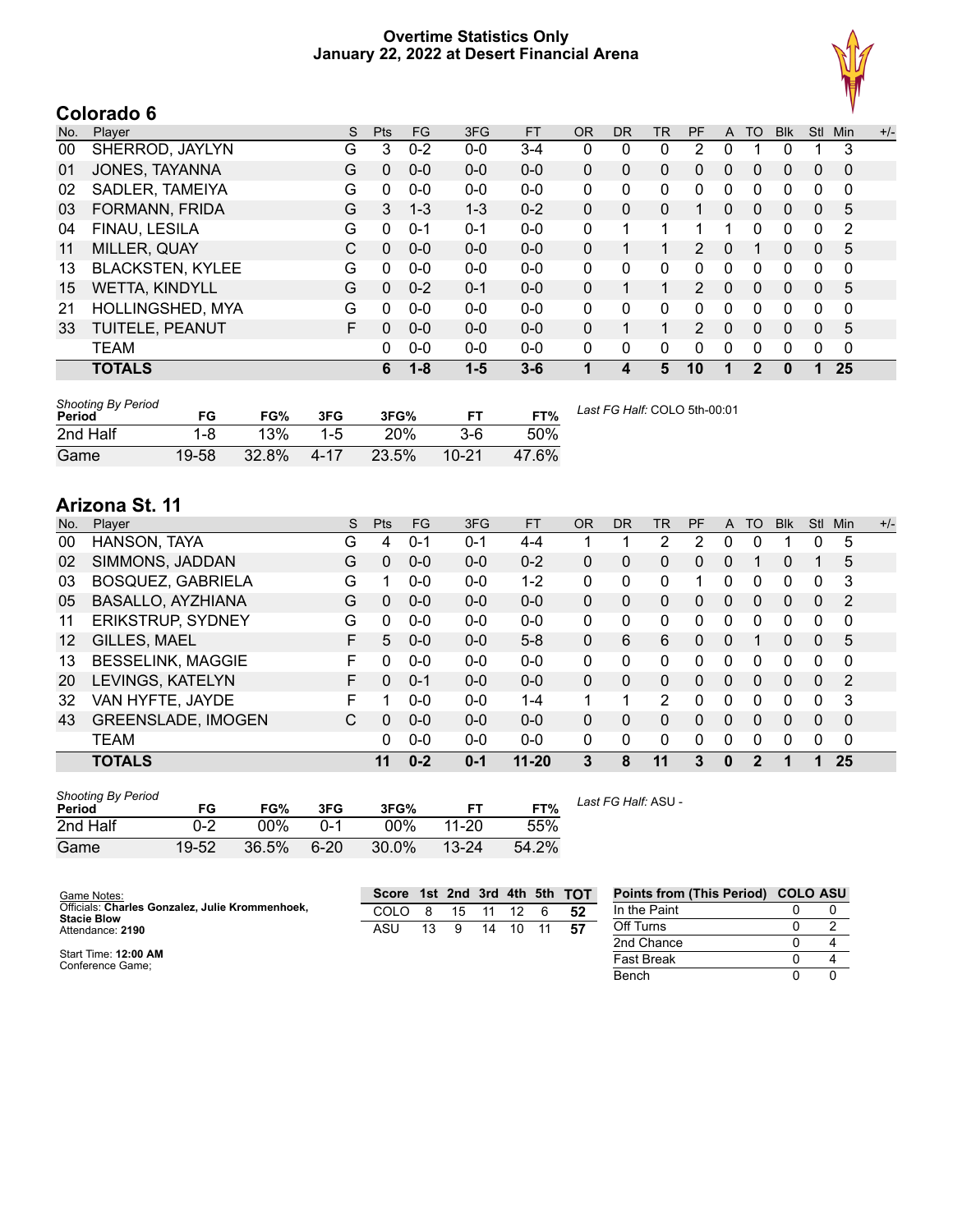**Official Play-By-Play Colorado vs Arizona St. Overtime January 22, 2022 at Desert Financial Arena**

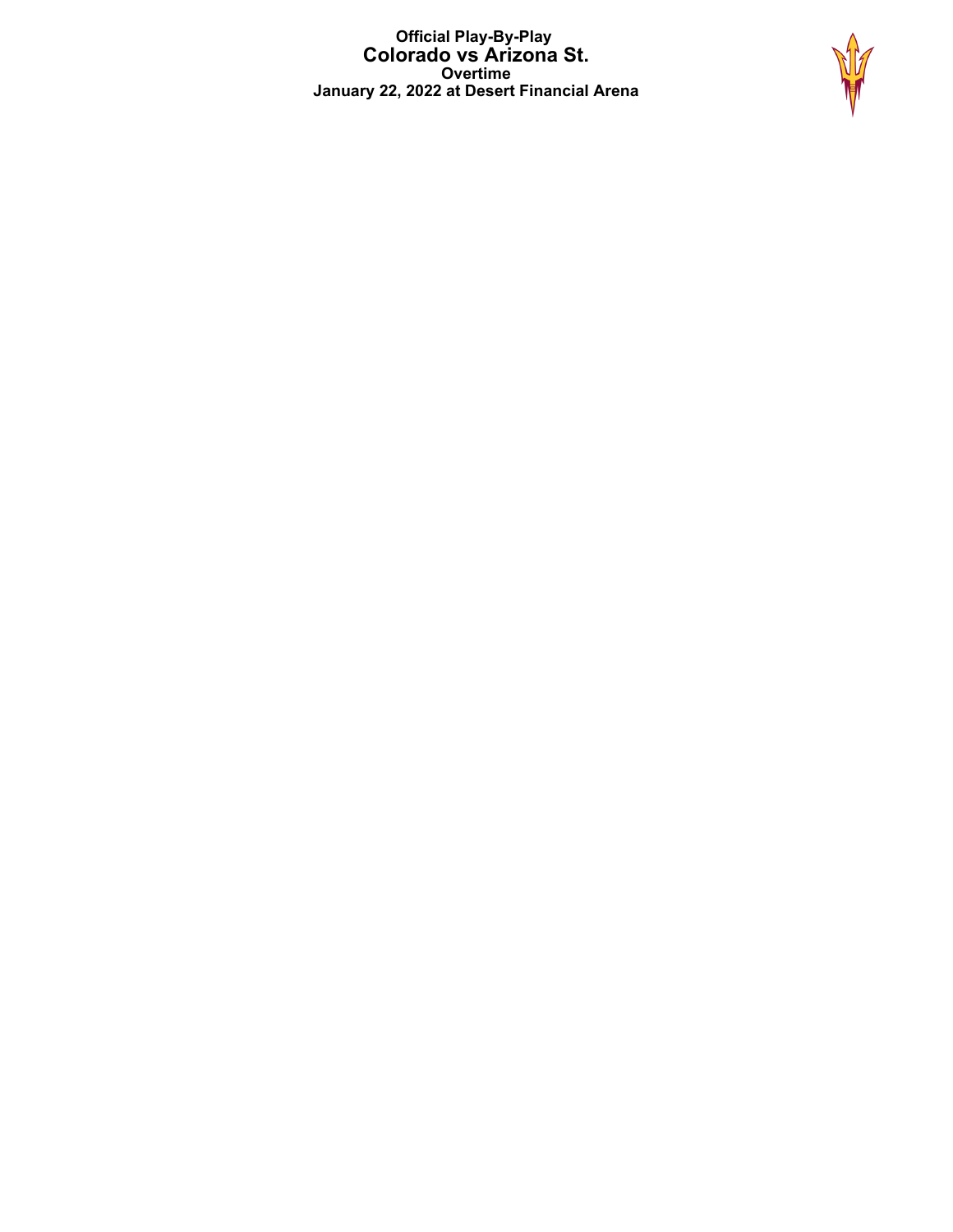### **Period 5**

<mark>Startersː</mark><br>Colorado: 00 SHERROD,JAYLYN (G); 3 FORMANN,FRIDA (G); 4 FINAU,LESILA (G); 21 HOLLINGSHED,MYA (G); 33 TUITELE,PEANUT (F);<br>**Arizona St.**: 0 HANSON,TAYA (G); 2 SIMMONS,JADDAN (G); 3 BOSQUEZ,GABRIELA (G); 12 GILLES

| <b>Time</b>    | <b>VISITORS: Colorado</b>        | <b>Score</b> | <b>Margin</b>  | <b>HOME: Arizona St.</b>                                     |
|----------------|----------------------------------|--------------|----------------|--------------------------------------------------------------|
| 05:00          |                                  |              |                | SUB OUT: LEVINGS, KATELYN                                    |
| 05:00          |                                  |              |                | SUB IN: VAN HYFTE, JAYDE                                     |
| 05:00          | SUB OUT: SHERROD, JAYLYN         |              |                |                                                              |
| 05:00          | SUB IN: FINAU, LESILA            |              |                |                                                              |
| 04:41<br>04:38 | MISSED LAYUP by WETTA, KINDYLL   |              |                |                                                              |
| 04:18          |                                  |              |                | REBOUND (DEF) by HANSON, TAYA<br>MISSED 3PTR by HANSON, TAYA |
| 04:15          |                                  |              |                | REBOUND (OFF) by TEAM                                        |
| 04:15          | FOUL by TUITELE, PEANUT          |              |                |                                                              |
| 04:15          |                                  |              |                | MISSED FT by VAN HYFTE, JAYDE                                |
| 04:15          |                                  |              |                | REBOUND (DEADB) by TEAM                                      |
| 04:15          |                                  | 47-46        | H <sub>1</sub> | GOOD! FT by VAN HYFTE, JAYDE                                 |
| 03:51          | TURNOVER by MILLER, QUAY         |              |                |                                                              |
| 03:51<br>03:51 | SUB OUT: FINAU, LESILA           |              |                | STEAL by SIMMONS, JADDAN                                     |
| 03:51          | SUB IN: SHERROD, JAYLYN          |              |                |                                                              |
| 03:28          |                                  |              |                | TURNOVER by GILLES, MAEL                                     |
| 03:02          | MISSED LAYUP by SHERROD, JAYLYN  |              |                |                                                              |
| 02:59          |                                  |              |                | REBOUND (DEF) by GILLES, MAEL                                |
| 02:52          |                                  |              |                | TURNOVER by SIMMONS, JADDAN                                  |
| 02:52          | STEAL by SHERROD, JAYLYN         |              |                |                                                              |
| 02:48          | MISSED LAYUP by SHERROD, JAYLYN  |              |                |                                                              |
| 02:46<br>02:46 | FOUL by WETTA, KINDYLL           |              |                | REBOUND (DEF) by GILLES, MAEL                                |
| 02:46          |                                  |              |                | SUB OUT: BASALLO, AYZHIANA                                   |
| 02:46          |                                  |              |                | SUB OUT: VAN HYFTE, JAYDE                                    |
| 02:46          |                                  |              |                | SUB IN: BOSQUEZ, GABRIELA                                    |
| 02:46          |                                  |              |                | SUB IN: LEVINGS, KATELYN                                     |
| 02:46          |                                  | 48-46        | H <sub>2</sub> | GOOD! FT by GILLES, MAEL                                     |
| 02:46          |                                  |              |                | MISSED FT by GILLES, MAEL                                    |
| 02:46          | REBOUND (DEF) by WETTA, KINDYLL  |              |                |                                                              |
| 02:29<br>02:10 | TURNOVER by SHERROD, JAYLYN      |              |                | MISSED LAYUP by LEVINGS, KATELYN [PNT]                       |
| 02:08          |                                  |              |                | REBOUND (OFF) by HANSON, TAYA                                |
| 02:07          | FOUL by FORMANN, FRIDA [PNT]     |              |                |                                                              |
| 02:07          |                                  | 49-46        | $H_3$          | GOOD! FT by HANSON, TAYA                                     |
| 02:07          |                                  | 50-46        | H4             | GOOD! FT by HANSON, TAYA                                     |
| 01:48          |                                  |              |                | FOUL by HANSON, TAYA [PNT]                                   |
| 01:48          | GOOD! FT by SHERROD, JAYLYN      | 50-47        | $H_3$          |                                                              |
| 01:48          | GOOD! FT by SHERROD, JAYLYN      | 50-48        | H <sub>2</sub> |                                                              |
| 01:37<br>01:37 | FOUL by MILLER, QUAY             | 51-48        | $H_3$          | GOOD! FT by HANSON, TAYA                                     |
| 01:37          |                                  | 52-48        | H4             | GOOD! FT by HANSON, TAYA                                     |
| 01:23          |                                  |              |                | FOUL by BOSQUEZ, GABRIELA                                    |
| 01:23          | GOOD! FT by SHERROD, JAYLYN      | 52-49        | H <sub>3</sub> |                                                              |
| 01:23          | MISSED FT by SHERROD, JAYLYN     |              |                |                                                              |
| 01:22          |                                  |              |                | REBOUND (DEF) by GILLES, MAEL                                |
| 01:17          | FOUL by SHERROD, JAYLYN          |              |                |                                                              |
| 01:17<br>01:17 |                                  |              |                | MISSED FT by SIMMONS, JADDAN [FB]<br>REBOUND (DEADB) by TEAM |
| 01:17          |                                  |              |                | MISSED FT by SIMMONS, JADDAN [FB]                            |
| 01:16          | REBOUND (DEF) by TUITELE, PEANUT |              |                |                                                              |
| 01:07          | MISSED 3PTR by FORMANN, FRIDA    |              |                |                                                              |
| 01:02          |                                  |              |                | REBOUND (DEF) by GILLES, MAEL                                |
| 01:02          | FOUL by TUITELE, PEANUT          |              |                |                                                              |
| 01:02          |                                  |              |                | SUB OUT: LEVINGS, KATELYN                                    |
| 01:02          |                                  |              |                | SUB IN: VAN HYFTE, JAYDE                                     |
| 01:02          |                                  | 53-49        | H4             | GOOD! FT by GILLES, MAEL [FB]                                |
| 01:02<br>01:01 | REBOUND (DEF) by MILLER, QUAY    |              |                | MISSED FT by GILLES, MAEL [FB]                               |
| 00:45          | MISSED 3PTR by WETTA, KINDYLL    |              |                |                                                              |
| 00:42          |                                  |              |                | REBOUND (DEF) by GILLES, MAEL                                |
| 00:41          | FOUL by MILLER, QUAY             |              |                |                                                              |
| 00:41          |                                  | 54-49        | H <sub>5</sub> | GOOD! FT by GILLES, MAEL [FB]                                |
| 00:41          |                                  | 55-49        | H <sub>6</sub> | GOOD! FT by GILLES, MAEL [FB]                                |
| 00:41          | TIMEOUT 30SEC                    |              |                |                                                              |
| 00:41          | <b>TIMEOUT MEDIA</b>             |              |                |                                                              |
| 00:38<br>00:38 | MISSED 3PTR by FORMANN, FRIDA    |              |                | BLOCK by HANSON, TAYA                                        |
| 00:35          | FOUL by SHERROD, JAYLYN          |              |                |                                                              |
| 00:35          | SUB OUT: SHERROD, JAYLYN         |              |                |                                                              |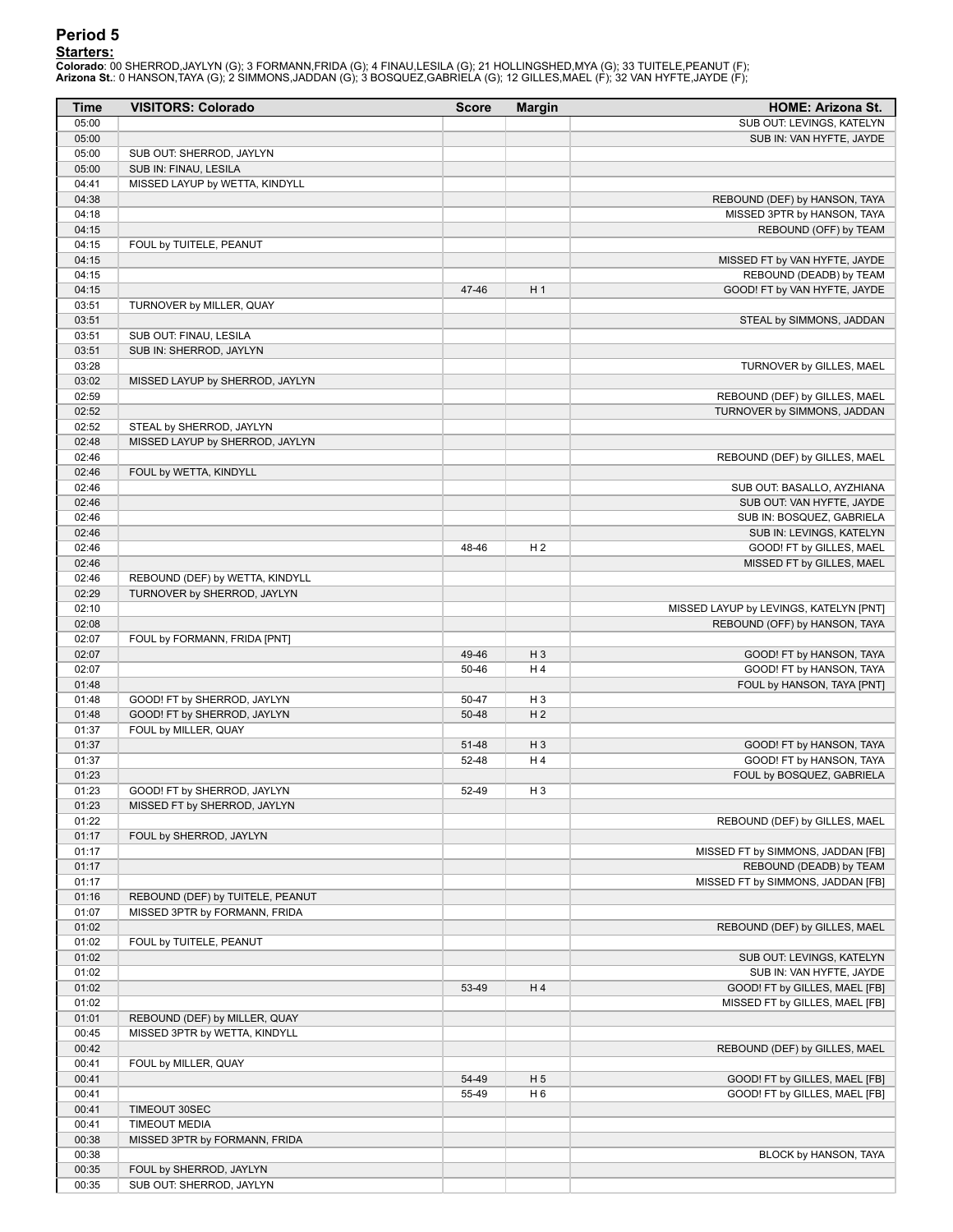| Time  | <b>VISITORS: Colorado</b>      | <b>Score</b> | <b>Margin</b>  | <b>HOME: Arizona St.</b>           |
|-------|--------------------------------|--------------|----------------|------------------------------------|
| 00:35 | SUB IN: FINAU, LESILA          |              |                |                                    |
| 00:35 |                                | 56-49        | H <sub>7</sub> | GOOD! FT by GILLES, MAEL [FB]      |
| 00:35 |                                |              |                | MISSED FT by GILLES, MAEL [FB]     |
| 00:34 |                                |              |                | REBOUND (DEF) by GILLES, MAEL      |
| 00:34 |                                |              |                | REBOUND (OFF) by VAN HYFTE, JAYDE  |
| 00:22 | FOUL by WETTA, KINDYLL         |              |                |                                    |
| 00:22 |                                |              |                | MISSED FT by BOSQUEZ, GABRIELA     |
| 00:22 |                                |              |                | REBOUND (DEADB) by TEAM            |
| 00:22 |                                | 57-49        | H8             | GOOD! FT by BOSQUEZ, GABRIELA      |
| 00:13 | MISSED 3PTR by FINAU, LESILA   |              |                |                                    |
| 00:12 | REBOUND (OFF) by TEAM          |              |                |                                    |
| 00:12 |                                |              |                | FOUL by HANSON, TAYA               |
| 00:12 |                                |              |                | SUB OUT: HANSON, TAYA              |
| 00:12 |                                |              |                | SUB IN: BASALLO, AYZHIANA          |
| 00:12 | MISSED FT by FORMANN, FRIDA    |              |                |                                    |
| 00:12 | REBOUND (DEADB) by TEAM        |              |                |                                    |
| 00:12 | MISSED FT by FORMANN, FRIDA    |              |                |                                    |
| 00:11 |                                |              |                | REBOUND (DEF) by VAN HYFTE, JAYDE  |
| 00:10 | FOUL by FINAU, LESILA          |              |                |                                    |
| 00:10 |                                |              |                | MISSED FT by VAN HYFTE, JAYDE [FB] |
| 00:10 |                                |              |                | REBOUND (DEADB) by TEAM            |
| 00:10 |                                |              |                | MISSED FT by VAN HYFTE, JAYDE [FB] |
| 00:09 | REBOUND (DEF) by FINAU, LESILA |              |                |                                    |
| 00:01 | GOOD! 3PTR by FORMANN, FRIDA   | 57-52        | H <sub>5</sub> |                                    |
| 00:01 | ASSIST by FINAU, LESILA        |              |                |                                    |

# **Colorado 52, Arizona St. 57**

| <b>Points (This Period)</b> | COLO          | ASU           |
|-----------------------------|---------------|---------------|
| In the Paint                |               |               |
| Off Turns                   |               |               |
| 2nd Chance                  |               |               |
| <b>Fast Break</b>           |               |               |
| Bench                       |               |               |
| Per Poss                    | 0.500<br>3/12 | 1.100<br>6/10 |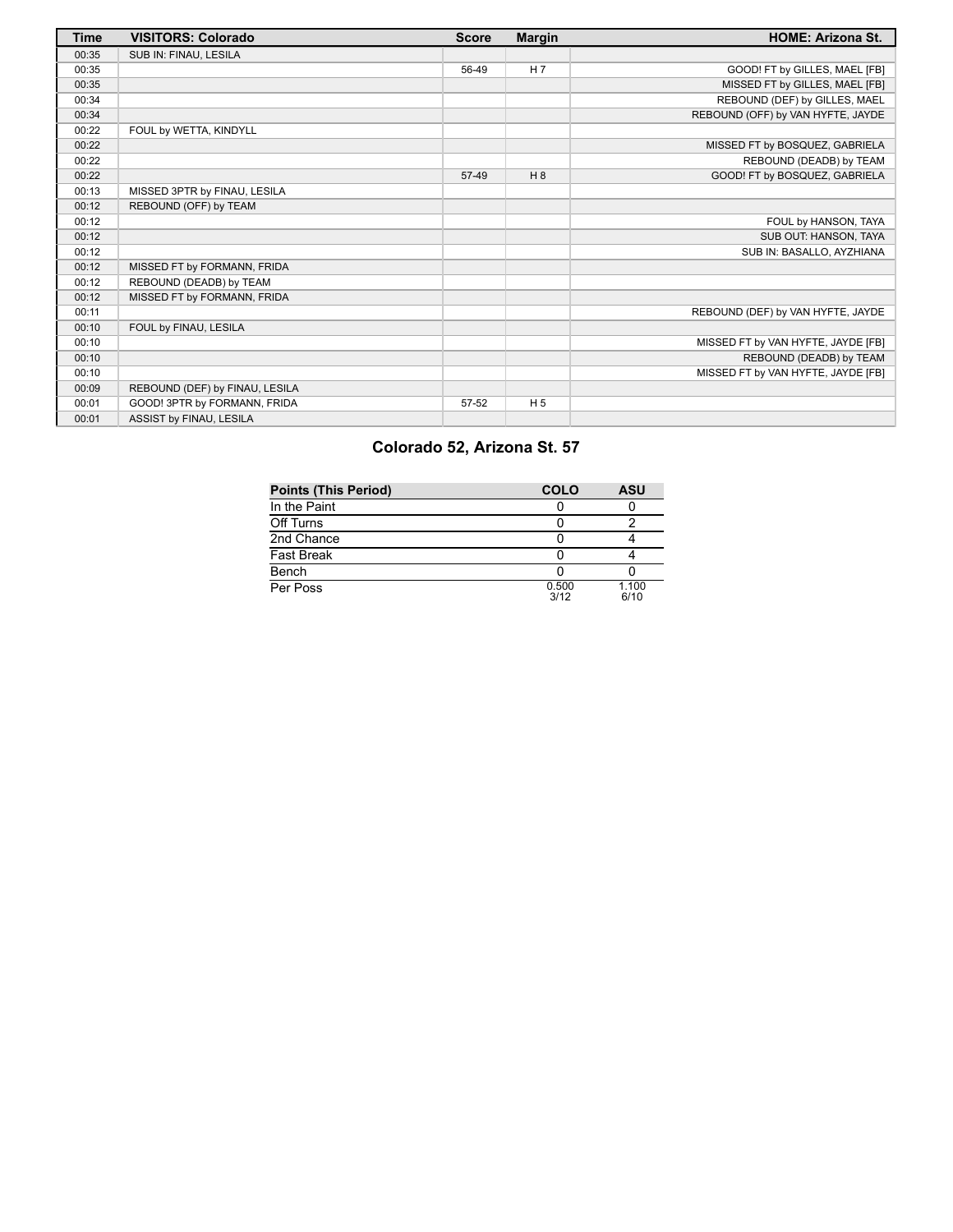#### **Official Scoring/Possession Reference Chart Colorado vs Arizona St. Period 1 January 22, 2022 at Desert Financial Arena**



**Period 1**

<mark>Startersː</mark><br>Colorado: 00 SHERROD,JAYLYN (G); 3 FORMANN,FRIDA (G); 4 FINAU,LESILA (G); 21 HOLLINGSHED,MYA (G); 33 TUITELE,PEANUT (F);<br>**Arizona St.**: 0 HANSON,TAYA (G); 2 SIMMONS,JADDAN (G); 3 BOSQUEZ,GABRIELA (G); 12 GILLES

| <b>Time</b> | <b>VISITORS: Colorado</b>         | <b>Score</b> | <b>Margin</b>  | <b>HOME: Arizona St.</b>              |
|-------------|-----------------------------------|--------------|----------------|---------------------------------------|
| 09:46       |                                   | $2 - 0$      | H <sub>2</sub> | GOOD! LAYUP by HANSON, TAYA           |
| 09:10       |                                   | $4 - 0$      | H <sub>4</sub> | GOOD! LAYUP by SIMMONS, JADDAN [FB]   |
| 07:38       |                                   | $6-0$        | H 6            | GOOD! LAYUP by BOSQUEZ, GABRIELA [FB] |
| 06:39       | GOOD! 3PTR by FORMANN, FRIDA [FB] | $6-3$        | $H_3$          |                                       |
| 06:09       | GOOD! FT by FINAU, LESILA [FB]    | $6 - 4$      | H <sub>2</sub> |                                       |
| 05:14       |                                   | $9 - 4$      | H <sub>5</sub> | GOOD! 3PTR by SIMMONS, JADDAN         |
| 04:46       | GOOD! JUMPER by MILLER, QUAY      | $9-6$        | $H_3$          |                                       |
| 03:18       |                                   | $11 - 6$     | H <sub>5</sub> | GOOD! JUMPER by BOSQUEZ, GABRIELA     |
| 01:37       | GOOD! FT by MILLER, QUAY          | $11 - 7$     | H <sub>4</sub> |                                       |
| 01:37       | GOOD! FT by MILLER, QUAY          | $11 - 8$     | $H_3$          |                                       |
| 00:00       |                                   | $13 - 8$     | H <sub>5</sub> | GOOD! JUMPER by HANSON, TAYA          |

**Colorado 8, Arizona St. 13**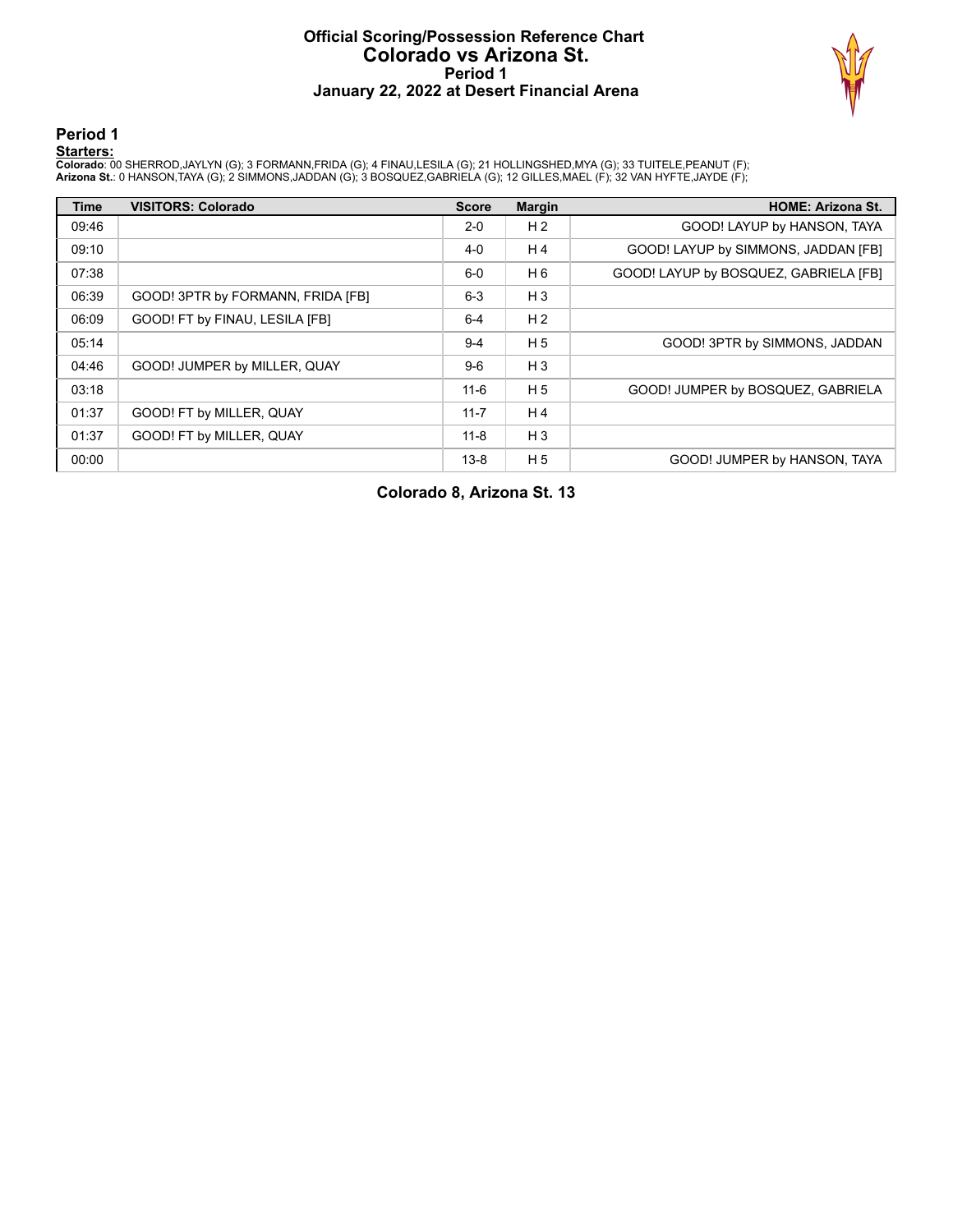#### **Official Scoring/Possession Reference Chart Colorado vs Arizona St. Period 2 January 22, 2022 at Desert Financial Arena**



**Period 2**

<mark>Startersː</mark><br>Colorado: 00 SHERROD,JAYLYN (G); 3 FORMANN,FRIDA (G); 4 FINAU,LESILA (G); 21 HOLLINGSHED,MYA (G); 33 TUITELE,PEANUT (F);<br>**Arizona St.**: 0 HANSON,TAYA (G); 2 SIMMONS,JADDAN (G); 3 BOSQUEZ,GABRIELA (G); 12 GILLES

| <b>Time</b> | <b>VISITORS: Colorado</b>              | <b>Score</b> | <b>Margin</b>  | <b>HOME: Arizona St.</b>               |
|-------------|----------------------------------------|--------------|----------------|----------------------------------------|
| 09:08       | GOOD! LAYUP by FORMANN, FRIDA [PNT]    | $13 - 10$    | H <sub>3</sub> |                                        |
| 08:25       | GOOD! LAYUP by MILLER, QUAY            | $13 - 12$    | H <sub>1</sub> |                                        |
| 08:04       |                                        | $15-12$      | $H_3$          | GOOD! LAYUP by BOSQUEZ, GABRIELA [PNT] |
| 07:29       |                                        | $17-12$      | H <sub>5</sub> | GOOD! LAYUP by BESSELINK, MAGGIE       |
| 06:51       |                                        | $19-12$      | H <sub>7</sub> | GOOD! LAYUP by GREENSLADE, IMOGEN      |
| 06:40       | GOOD! LAYUP by JONES, TAYANNA [PNT]    | 19-14        | H <sub>5</sub> |                                        |
| 04:49       | GOOD! FT by SHERROD, JAYLYN            | $19 - 15$    | H <sub>4</sub> |                                        |
| 04:29       |                                        | $22 - 15$    | H 7            | GOOD! 3PTR by HANSON, TAYA             |
| 02:44       | GOOD! FT by SHERROD, JAYLYN            | $22 - 16$    | H 6            |                                        |
| 02:30       | GOOD! LAYUP by WETTA, KINDYLL [FB/PNT] | $22 - 18$    | H <sub>4</sub> |                                        |
| 02:00       | GOOD! 3PTR by HOLLINGSHED, MYA         | $22 - 21$    | H <sub>1</sub> |                                        |
| 01:29       | GOOD! LAYUP by MILLER, QUAY            | $22 - 23$    | V <sub>1</sub> |                                        |

**Colorado 23, Arizona St. 22**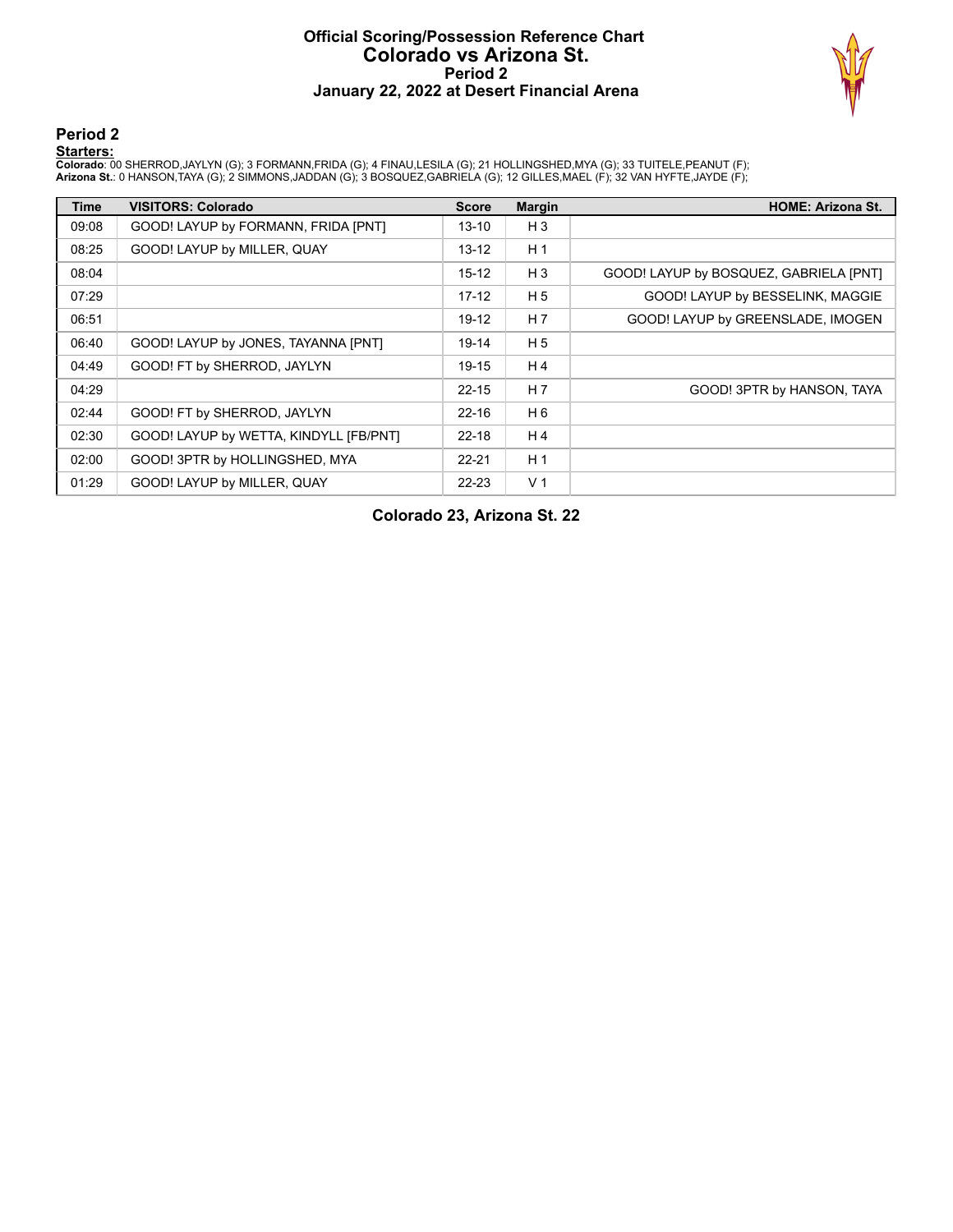#### **Official Scoring/Possession Reference Chart Colorado vs Arizona St. Period 3 January 22, 2022 at Desert Financial Arena**



**Period 3**

<mark>Startersː</mark><br>Colorado: 00 SHERROD,JAYLYN (G); 3 FORMANN,FRIDA (G); 4 FINAU,LESILA (G); 21 HOLLINGSHED,MYA (G); 33 TUITELE,PEANUT (F);<br>**Arizona St.**: 0 HANSON,TAYA (G); 2 SIMMONS,JADDAN (G); 3 BOSQUEZ,GABRIELA (G); 12 GILLES

| <b>Time</b> | <b>VISITORS: Colorado</b>            | <b>Score</b> | <b>Margin</b>  | <b>HOME: Arizona St.</b>         |
|-------------|--------------------------------------|--------------|----------------|----------------------------------|
| 09:30       | GOOD! 3PTR by HOLLINGSHED, MYA       | $22 - 26$    | V <sub>4</sub> |                                  |
| 08:01       |                                      | $25 - 26$    | V <sub>1</sub> | GOOD! 3PTR by HANSON, TAYA [FB]  |
| 07:36       |                                      | 28-26        | H <sub>2</sub> | GOOD! 3PTR by HANSON, TAYA       |
| 07:03       |                                      | $31 - 26$    | H <sub>5</sub> | GOOD! 3PTR by GILLES, MAEL       |
| 05:36       |                                      | $33 - 26$    | H <sub>7</sub> | GOOD! LAYUP by BESSELINK, MAGGIE |
| 05:13       | GOOD! LAYUP by JONES, TAYANNA [FB]   | 33-28        | H <sub>5</sub> |                                  |
| 04:58       |                                      | 36-28        | H 8            | GOOD! 3PTR by BASALLO, AYZHIANA  |
| 04:33       | GOOD! JUMPER by WETTA, KINDYLL [PNT] | 36-30        | H 6            |                                  |
| 02:08       | GOOD! LAYUP by MILLER, QUAY [PNT]    | 36-32        | H <sub>4</sub> |                                  |
| 01:42       | GOOD! LAYUP by WETTA, KINDYLL [FB]   | 36-34        | H <sub>2</sub> |                                  |

**Colorado 34, Arizona St. 36**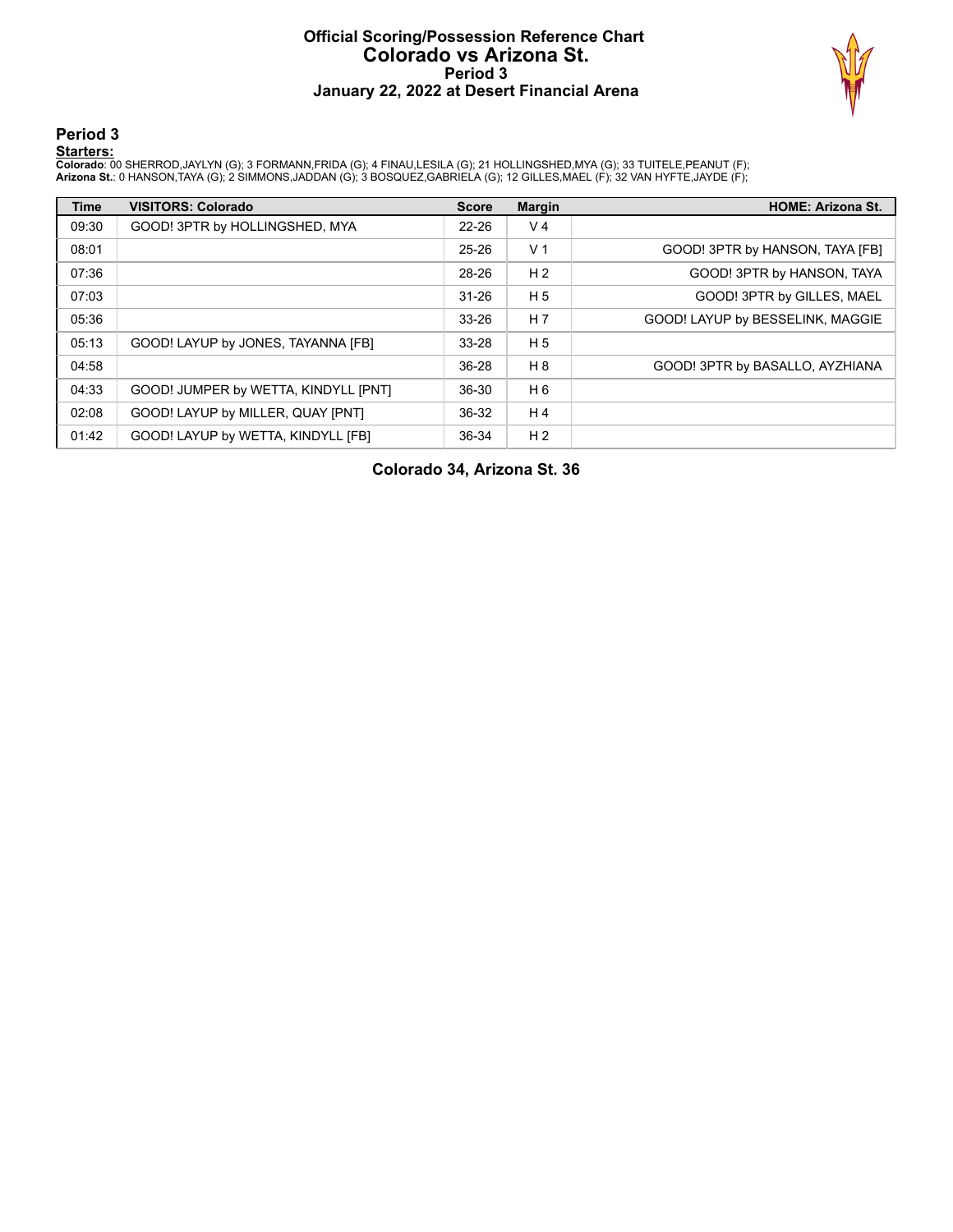#### **Official Scoring/Possession Reference Chart Colorado vs Arizona St. Period 4 January 22, 2022 at Desert Financial Arena**



#### **Period 4**

<mark>Startersː</mark><br>Colorado: 00 SHERROD,JAYLYN (G); 3 FORMANN,FRIDA (G); 4 FINAU,LESILA (G); 21 HOLLINGSHED,MYA (G); 33 TUITELE,PEANUT (F);<br>**Arizona St.**: 0 HANSON,TAYA (G); 2 SIMMONS,JADDAN (G); 3 BOSQUEZ,GABRIELA (G); 12 GILLES

| <b>Time</b> | <b>VISITORS: Colorado</b>           | <b>Score</b> | <b>Margin</b>  | <b>HOME: Arizona St.</b>               |
|-------------|-------------------------------------|--------------|----------------|----------------------------------------|
| 09:33       |                                     | 38-34        | H <sub>4</sub> | GOOD! LAYUP by SIMMONS, JADDAN [PNT]   |
| 08:42       |                                     | 40-34        | H <sub>6</sub> | GOOD! JUMPER by LEVINGS, KATELYN [PNT] |
| 06:41       |                                     | 42-34        | H 8            | GOOD! LAYUP by BESSELINK, MAGGIE [PNT] |
| 03:56       | GOOD! LAYUP by SHERROD, JAYLYN      | 42-36        | H <sub>6</sub> |                                        |
| 03:14       |                                     | 44-36        | H 8            | GOOD! LAYUP by LEVINGS, KATELYN [PNT]  |
| 02:30       | GOOD! FT by FORMANN, FRIDA          | 44-37        | H 7            |                                        |
| 02:30       | GOOD! FT by FORMANN, FRIDA          | 44-38        | H 6            |                                        |
| 02:15       | GOOD! LAYUP by SHERROD, JAYLYN [FB] | 44-40        | H <sub>4</sub> |                                        |
| 01:52       | GOOD! LAYUP by MILLER, QUAY [FB]    | 44-42        | H <sub>2</sub> |                                        |
| 01:38       |                                     | 45-42        | $H_3$          | GOOD! FT by LEVINGS, KATELYN           |
| 01:38       |                                     | 46-42        | H <sub>4</sub> | GOOD! FT by LEVINGS, KATELYN           |
| 00:46       | GOOD! LAYUP by SHERROD, JAYLYN      | 46-44        | H <sub>2</sub> |                                        |
| 00:16       | GOOD! LAYUP by TUITELE, PEANUT      | 46-46        | т              |                                        |

**Colorado 46, Arizona St. 46**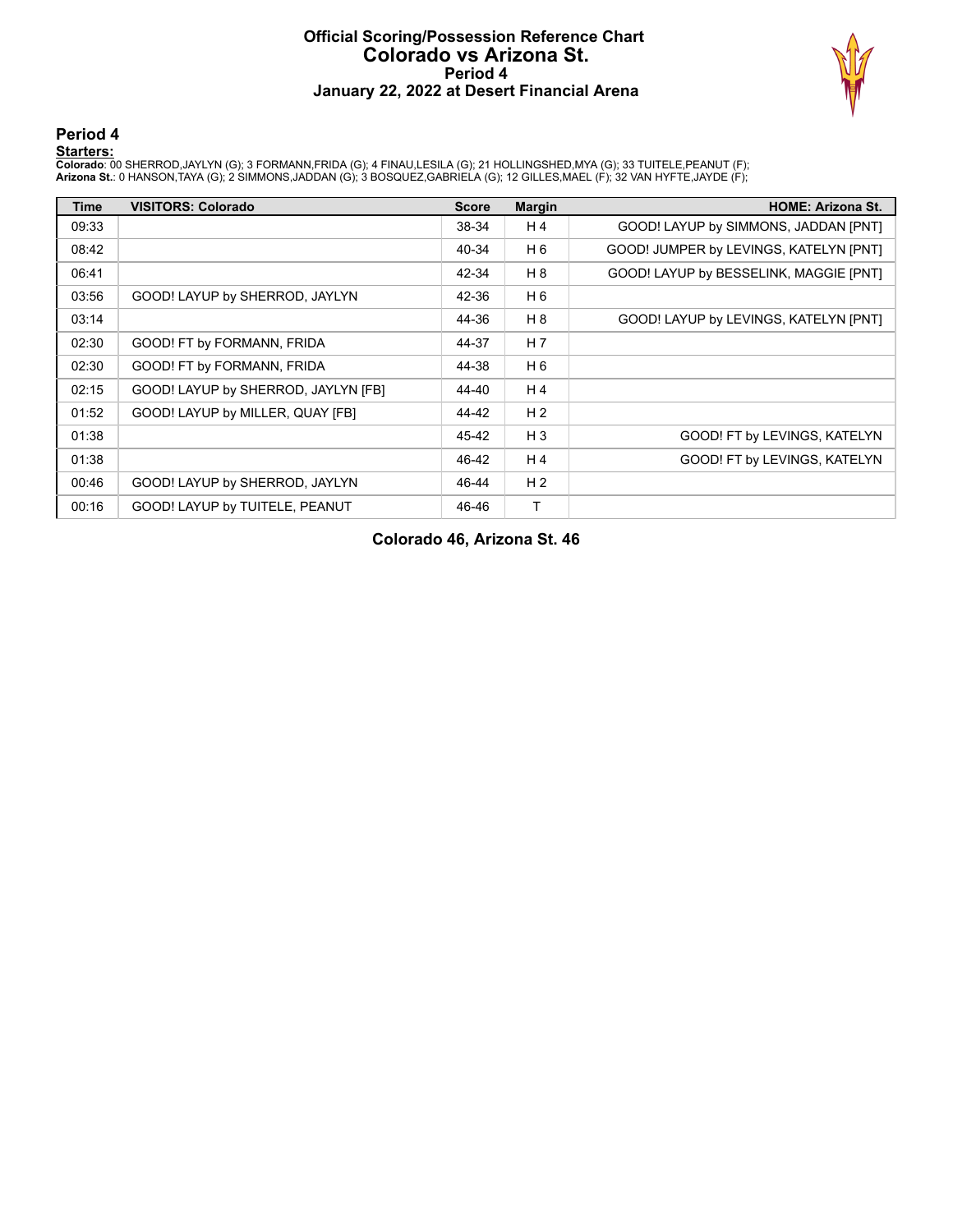#### **Official Scoring/Possession Reference Chart Colorado vs Arizona St. Period 5 January 22, 2022 at Desert Financial Arena**



#### **Period 5**

<mark>Startersː</mark><br>Colorado: 00 SHERROD,JAYLYN (G); 3 FORMANN,FRIDA (G); 4 FINAU,LESILA (G); 21 HOLLINGSHED,MYA (G); 33 TUITELE,PEANUT (F);<br>**Arizona St.**: 0 HANSON,TAYA (G); 2 SIMMONS,JADDAN (G); 3 BOSQUEZ,GABRIELA (G); 12 GILLES

| <b>Time</b> | <b>VISITORS: Colorado</b>    | <b>Score</b> | <b>Margin</b>  | <b>HOME: Arizona St.</b>      |
|-------------|------------------------------|--------------|----------------|-------------------------------|
| 04:15       |                              | 47-46        | H <sub>1</sub> | GOOD! FT by VAN HYFTE, JAYDE  |
| 02:46       |                              | 48-46        | H <sub>2</sub> | GOOD! FT by GILLES, MAEL      |
| 02:07       |                              | 49-46        | $H_3$          | GOOD! FT by HANSON, TAYA      |
| 02:07       |                              | 50-46        | H <sub>4</sub> | GOOD! FT by HANSON, TAYA      |
| 01:48       | GOOD! FT by SHERROD, JAYLYN  | 50-47        | $H_3$          |                               |
| 01:48       | GOOD! FT by SHERROD, JAYLYN  | 50-48        | H <sub>2</sub> |                               |
| 01:37       |                              | 51-48        | $H_3$          | GOOD! FT by HANSON, TAYA      |
| 01:37       |                              | 52-48        | H4             | GOOD! FT by HANSON, TAYA      |
| 01:23       | GOOD! FT by SHERROD, JAYLYN  | 52-49        | $H_3$          |                               |
| 01:02       |                              | 53-49        | H <sub>4</sub> | GOOD! FT by GILLES, MAEL [FB] |
| 00:41       |                              | 54-49        | H <sub>5</sub> | GOOD! FT by GILLES, MAEL [FB] |
| 00:41       |                              | 55-49        | H <sub>6</sub> | GOOD! FT by GILLES, MAEL [FB] |
| 00:35       |                              | 56-49        | H <sub>7</sub> | GOOD! FT by GILLES, MAEL [FB] |
| 00:22       |                              | 57-49        | H 8            | GOOD! FT by BOSQUEZ, GABRIELA |
| 00:01       | GOOD! 3PTR by FORMANN, FRIDA | 57-52        | H <sub>5</sub> |                               |

**Colorado 52, Arizona St. 57**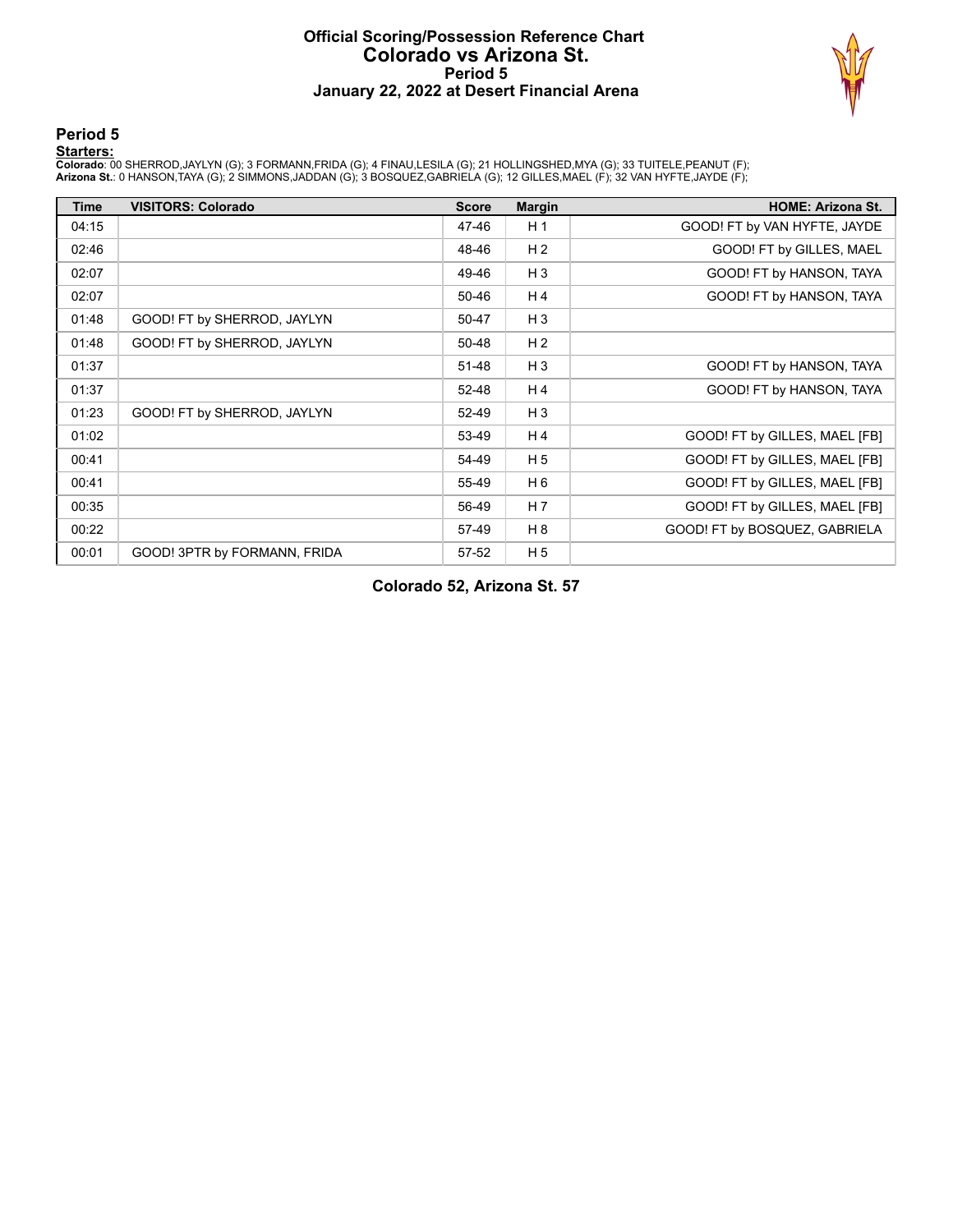#### **Official Substitutions Log Colorado vs Arizona St. Period 1 January 22, 2022 at Desert Financial Arena**



| <b>VISITORS: Colorado</b>    | <b>Time</b>    | <b>Score</b> | <b>HOME: Arizona St.</b>   |
|------------------------------|----------------|--------------|----------------------------|
| 00 SHERROD, JAYLYN           |                |              | 0 HANSON, TAYA             |
| 3 FORMANN, FRIDA             |                |              | 2 SIMMONS, JADDAN          |
| 4 FINAU, LESILA              |                |              | 3 BOSQUEZ, GABRIELA        |
| 21 HOLLINGSHED, MYA          |                |              | 12 GILLES, MAEL            |
| 33 TUITELE, PEANUT           |                |              | 32 VAN HYFTE, JAYDE        |
|                              | 08:11          | $0 - 4$      | SUB OUT: VAN HYFTE, JAYDE  |
|                              | 08:11          |              | SUB IN: BESSELINK, MAGGIE  |
|                              | 08:00          | $0 - 4$      | SUB OUT: SIMMONS, JADDAN   |
|                              | 08:00          |              | SUB IN: BASALLO, AYZHIANA  |
| SUB OUT: 21 HOLLINGSHED, MYA | 08:00          |              |                            |
| SUB IN: 11 MILLER, QUAY      | 08:00          |              |                            |
|                              | 07:24          | $0-6$        | SUB OUT: HANSON, TAYA      |
|                              | 07:24          |              | SUB OUT: BOSQUEZ, GABRIELA |
|                              | 07:24          |              | SUB OUT: GILLES, MAEL      |
|                              | 07:24          |              | SUB OUT: BESSELINK, MAGGIE |
|                              | 07:24          |              | SUB IN: SIMMONS, JADDAN    |
|                              | 07:24          |              | SUB IN: ERIKSTRUP, SYDNEY  |
|                              | 07:24          |              | SUB IN: LEVINGS, KATELYN   |
|                              | 07:24          |              | SUB IN: VAN HYFTE, JAYDE   |
|                              | 06:09          | $3-6$        | SUB OUT: BASALLO, AYZHIANA |
|                              | 06:09          |              | SUB IN: BOSQUEZ, GABRIELA  |
| SUB OUT: 3 FORMANN, FRIDA    | 06:09          |              |                            |
| SUB OUT: 33 TUITELE, PEANUT  | 06:09          |              |                            |
| SUB IN: 2 SADLER, TAMEIYA    | 06:09          |              |                            |
| SUB IN: 21 HOLLINGSHED, MYA  | 06:09          |              |                            |
|                              | 06:09          |              | SUB OUT: LEVINGS, KATELYN  |
|                              | 06:09          |              | SUB IN: GILLES, MAEL       |
|                              | 05:51          | $4-6$        | SUB OUT: ERIKSTRUP, SYDNEY |
|                              | 05:51          |              | SUB IN: HANSON, TAYA       |
| SUB OUT: 00 SHERROD, JAYLYN  | 05:39          | $4-6$        |                            |
| SUB OUT: 4 FINAU, LESILA     | 05:39          |              |                            |
| SUB IN: 1 JONES, TAYANNA     | 05:39          |              |                            |
| SUB IN: 15 WETTA, KINDYLL    | 05:39<br>05:32 | $4-6$        |                            |
|                              | 05:32          |              | SUB OUT: VAN HYFTE, JAYDE  |
| SUB OUT: 21 HOLLINGSHED, MYA | 05:32          |              | SUB IN: BESSELINK, MAGGIE  |
| SUB IN: 33 TUITELE, PEANUT   | 05:32          |              |                            |
|                              | 03:53          | $6-9$        | SUB OUT: SIMMONS, JADDAN   |
|                              | 03:53          |              | SUB OUT: BESSELINK, MAGGIE |
|                              | 03:53          |              | SUB IN: BASALLO, AYZHIANA  |
|                              | 03:53          |              | SUB IN: LEVINGS, KATELYN   |
| SUB OUT: 1 JONES, TAYANNA    | 03:53          |              |                            |
| SUB OUT: 2 SADLER, TAMEIYA   | 03:53          |              |                            |
| SUB IN: 00 SHERROD.JAYLYN    | 03:53          |              |                            |
| SUB IN: 4 FINAU, LESILA      | 03:53          |              |                            |
|                              | 02:39          | $6 - 11$     | SUB OUT: BOSQUEZ, GABRIELA |
|                              | 02:39          |              | SUB OUT: BASALLO, AYZHIANA |
|                              | 02:39          |              | SUB IN: SIMMONS, JADDAN    |
|                              | 02:39          |              | SUB IN: ERIKSTRUP, SYDNEY  |
| SUB OUT: 00 SHERROD, JAYLYN  | 02:39          |              |                            |
| SUB IN: 3 FORMANN, FRIDA     | 02:39          |              |                            |
|                              | 01:37          | $6 - 11$     | SUB OUT: GILLES, MAEL      |
|                              | 01:37          |              | SUB OUT: LEVINGS, KATELYN  |
|                              | 01:37          |              | SUB IN: BESSELINK, MAGGIE  |
|                              | 01:37          |              | SUB IN: VAN HYFTE, JAYDE   |
| SUB OUT: 4 FINAU, LESILA     | 01:37          |              |                            |
| SUB OUT: 33 TUITELE, PEANUT  | 01:37          |              |                            |
| SUB IN: 1 JONES, TAYANNA     | 01:37          |              |                            |
| SUB IN: 21 HOLLINGSHED, MYA  | 01:37          |              |                            |
| SUB OUT: 11 MILLER, QUAY     | 01:37          |              |                            |
| SUB IN: 13 BLACKSTEN, KYLEE  | 01:37          |              |                            |
|                              | 00:42          | $8 - 11$     | SUB OUT: SIMMONS, JADDAN   |
|                              | 00:42          |              | SUB OUT: ERIKSTRUP, SYDNEY |
|                              | 00:42          |              | SUB IN: BOSQUEZ, GABRIELA  |
|                              | 00:42          |              | SUB IN: BASALLO, AYZHIANA  |
| SUB OUT: 21 HOLLINGSHED, MYA | 00:42          |              |                            |
| SUB IN: 33 TUITELE, PEANUT   | 00:42          |              |                            |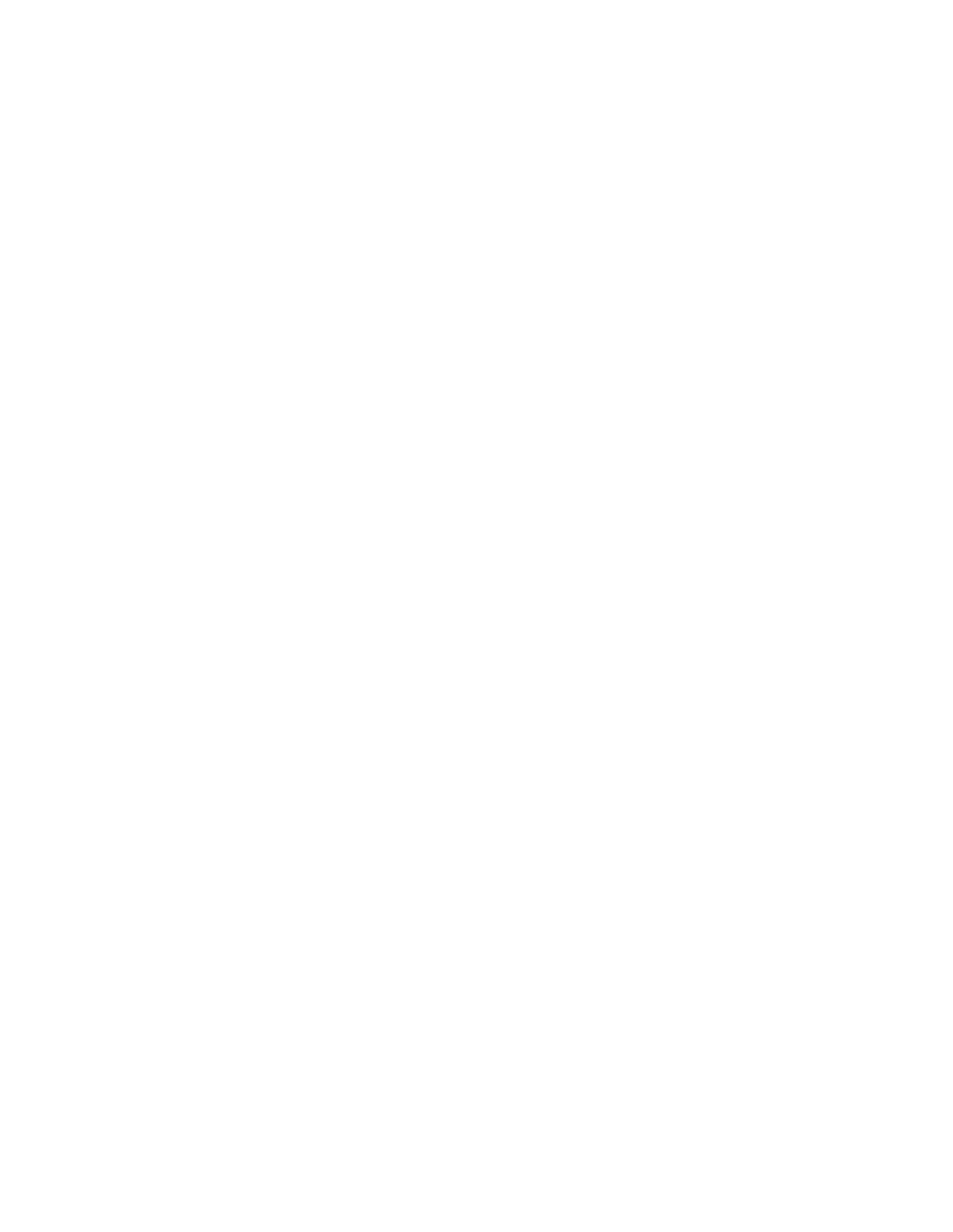

#### **Official Substitutions Log Colorado vs Arizona St. Period 2 January 22, 2022 at Desert Financial Arena**

| <b>VISITORS: Colorado</b>    | <b>Time</b>    | <b>Score</b>   | <b>HOME: Arizona St.</b>                          |
|------------------------------|----------------|----------------|---------------------------------------------------|
| 00 SHERROD, JAYLYN           |                |                | 0 HANSON, TAYA                                    |
| 3 FORMANN, FRIDA             |                |                | 2 SIMMONS, JADDAN                                 |
| 4 FINAU, LESILA              |                |                | 3 BOSQUEZ, GABRIELA                               |
| 21 HOLLINGSHED, MYA          |                |                | 12 GILLES, MAEL                                   |
| 33 TUITELE, PEANUT           |                |                | 32 VAN HYFTE, JAYDE                               |
|                              | 10:00          | $\blacksquare$ | SUB OUT: BESSELINK, MAGGIE                        |
|                              | 10:00          |                | SUB OUT: VAN HYFTE, JAYDE                         |
|                              | 10:00          |                | SUB IN: GILLES, MAEL                              |
|                              | 10:00          |                | SUB IN: LEVINGS, KATELYN                          |
| SUB OUT: 13 BLACKSTEN, KYLEE | 10:00          |                |                                                   |
| SUB OUT: 15 WETTA, KINDYLL   | 10:00          |                |                                                   |
| SUB IN: 00 SHERROD, JAYLYN   | 10:00          |                |                                                   |
| SUB IN: 11 MILLER, QUAY      | 10:00          |                |                                                   |
|                              | 08:48          | $10 - 13$      | SUB OUT: GILLES, MAEL                             |
|                              | 08:48          |                | SUB IN: BESSELINK, MAGGIE                         |
|                              | 07:08          | $12 - 17$      | SUB OUT: HANSON, TAYA                             |
|                              | 07:08          |                | SUB OUT: BASALLO, AYZHIANA                        |
|                              | 07:08          |                | SUB OUT: BESSELINK, MAGGIE                        |
|                              | 07:08          |                | SUB OUT: LEVINGS, KATELYN                         |
|                              | 07:08          |                | SUB IN: SIMMONS, JADDAN                           |
|                              | 07:08          |                | SUB IN: ERIKSTRUP, SYDNEY                         |
|                              | 07:08          |                | SUB IN: VAN HYFTE, JAYDE                          |
|                              | 07:08          |                | SUB IN: GREENSLADE, IMOGEN                        |
| SUB OUT: 00 SHERROD, JAYLYN  | 07:08          |                |                                                   |
| SUB OUT: 3 FORMANN, FRIDA    | 07:08          |                |                                                   |
| SUB OUT: 33 TUITELE, PEANUT  | 07:08          |                |                                                   |
| SUB IN: 4 FINAU, LESILA      | 07:08          |                |                                                   |
| SUB IN: 15 WETTA, KINDYLL    | 07:08          |                |                                                   |
| SUB IN: 21 HOLLINGSHED, MYA  | 07:08          |                |                                                   |
|                              | 05:21          | $14 - 19$      | SUB OUT: SIMMONS, JADDAN                          |
|                              | 05:21          |                | SUB OUT: BOSQUEZ, GABRIELA                        |
|                              | 05:21          |                | SUB OUT: GREENSLADE, IMOGEN                       |
|                              | 05:21          |                | SUB IN: HANSON, TAYA                              |
|                              | 05:21          |                | SUB IN: BASALLO, AYZHIANA                         |
|                              | 05:21          |                | SUB IN: LEVINGS, KATELYN                          |
| SUB OUT: 11 MILLER, QUAY     | 05:21          |                |                                                   |
| SUB IN: 33 TUITELE, PEANUT   | 05:21          |                |                                                   |
| SUB OUT: 1 JONES, TAYANNA    | 04:57          | 14-19          |                                                   |
| SUB IN: 3 FORMANN, FRIDA     | 04:57<br>04:57 |                |                                                   |
|                              | 04:57          |                | SUB OUT: VAN HYFTE, JAYDE<br>SUB IN: GILLES, MAEL |
| SUB OUT: 15 WETTA, KINDYLL   | 04:57          |                |                                                   |
| SUB IN: 00 SHERROD, JAYLYN   | 04:57          |                |                                                   |
|                              | 04:49          | 14-19          | SUB OUT: ERIKSTRUP.SYDNEY                         |
|                              | 04:49          |                | SUB OUT: GILLES.MAEL                              |
|                              | 04:49          |                | SUB IN: BOSQUEZ, GABRIELA                         |
|                              | 04:49          |                | SUB IN: VAN HYFTE, JAYDE                          |
|                              | 04:18          | 15-22          | SUB OUT: VAN HYFTE, JAYDE                         |
|                              | 04:18          |                | SUB IN: ERIKSTRUP, SYDNEY                         |
| SUB OUT: 21 HOLLINGSHED, MYA | 04:18          |                |                                                   |
| SUB OUT: 33 TUITELE, PEANUT  | 04:18          |                |                                                   |
| SUB IN: 11 MILLER, QUAY      | 04:18          |                |                                                   |
| SUB IN: 13 BLACKSTEN, KYLEE  | 04:18          |                |                                                   |
| SUB OUT: 4 FINAU, LESILA     | 03:11          | 15-22          |                                                   |
| SUB IN: 15 WETTA, KINDYLL    | 03:11          |                |                                                   |
| SUB OUT: 13 BLACKSTEN, KYLEE | 03:11          |                |                                                   |
| SUB IN: 21 HOLLINGSHED, MYA  | 03:11          |                |                                                   |
|                              | 02:26          | 18-22          | SUB OUT: ERIKSTRUP, SYDNEY                        |
|                              | 02:26          |                | SUB OUT: LEVINGS, KATELYN                         |
|                              | 02:26          |                | SUB IN: VAN HYFTE, JAYDE                          |
|                              | 02:26          |                | SUB IN: GREENSLADE, IMOGEN                        |
|                              | 01:29          | 23-22          | SUB OUT: BASALLO, AYZHIANA                        |
|                              | 01:29          |                | SUB OUT: VAN HYFTE, JAYDE                         |
|                              | 01:29          |                | SUB OUT: GREENSLADE, IMOGEN                       |
|                              | 01:29          |                | SUB IN: SIMMONS, JADDAN                           |
|                              | 01:29          |                | SUB IN: BESSELINK, MAGGIE                         |
|                              | 01:29          |                | SUB IN: LEVINGS, KATELYN                          |
|                              | 00:37          | 23-22          | SUB OUT: SIMMONS, JADDAN                          |
|                              | 00:37          |                | SUB IN: ERIKSTRUP, SYDNEY                         |
|                              |                |                |                                                   |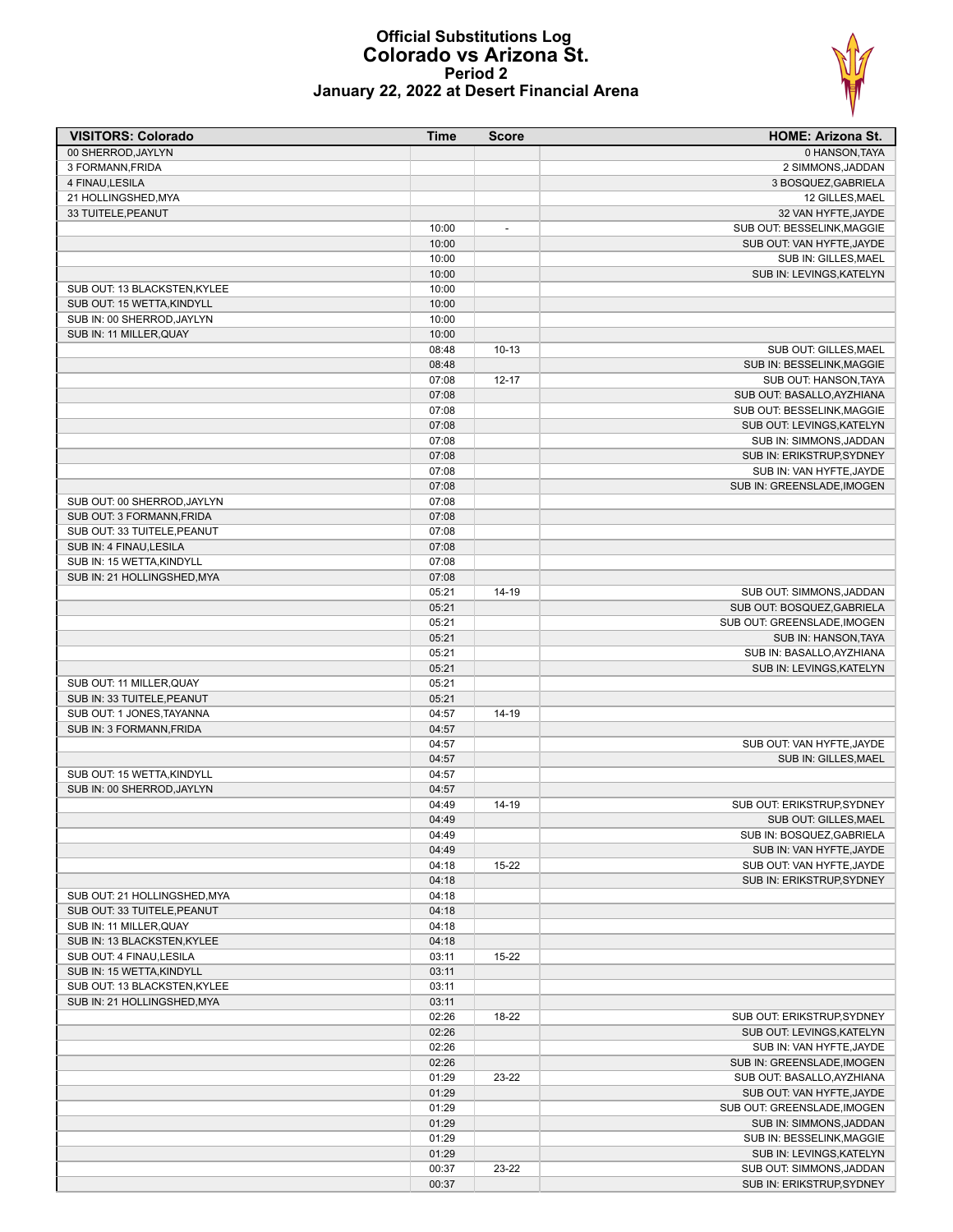| <b>VISITORS: Colorado</b>   | Time  | <b>Score</b> | <b>HOME: Arizona St.</b>  |
|-----------------------------|-------|--------------|---------------------------|
|                             | 00:06 | 23-22        | SUB OUT: BOSQUEZ.GABRIELA |
|                             | 00:06 |              | SUB IN: SIMMONS.JADDAN    |
| SUB OUT: 21 HOLLINGSHED.MYA | 00:06 |              |                           |
| SUB IN: 13 BLACKSTEN.KYLEE  | 00:06 |              |                           |

**Colorado 23, Arizona St. 22**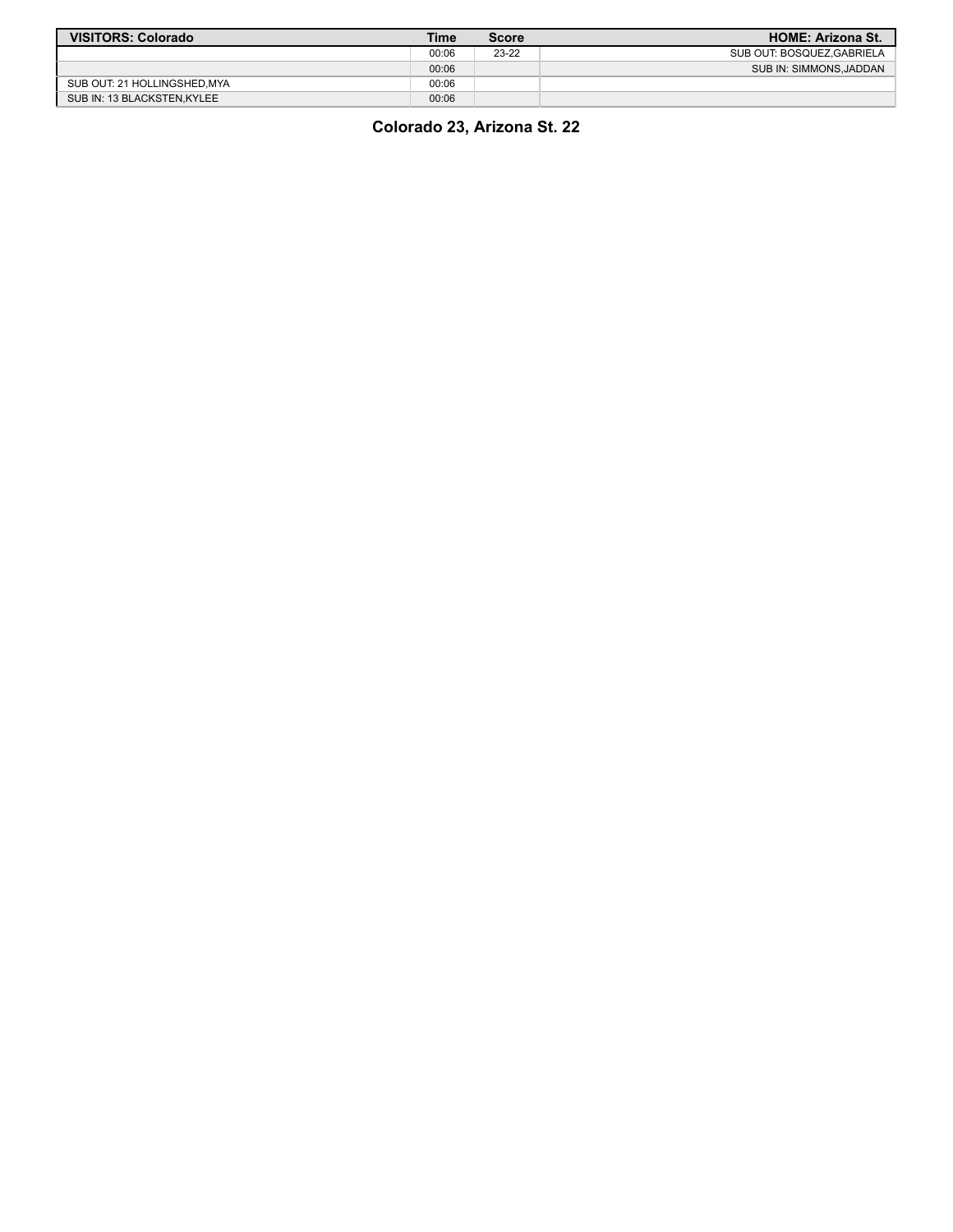#### **Official Substitutions Log Colorado vs Arizona St. Period 3 January 22, 2022 at Desert Financial Arena**

| <b>VISITORS: Colorado</b>                                 | <b>Time</b>    | <b>Score</b> | <b>HOME: Arizona St.</b>                          |
|-----------------------------------------------------------|----------------|--------------|---------------------------------------------------|
| 00 SHERROD.JAYLYN                                         |                |              | 0 HANSON, TAYA                                    |
| 3 FORMANN, FRIDA                                          |                |              | 2 SIMMONS, JADDAN                                 |
| 4 FINAU, LESILA                                           |                |              | 3 BOSQUEZ, GABRIELA                               |
| 21 HOLLINGSHED, MYA                                       |                |              | 12 GILLES, MAEL                                   |
| 33 TUITELE, PEANUT                                        |                |              | 32 VAN HYFTE, JAYDE                               |
|                                                           | 10:00          |              | SUB OUT: ERIKSTRUP, SYDNEY                        |
|                                                           | 10:00          |              | SUB OUT: BESSELINK, MAGGIE                        |
|                                                           | 10:00          |              | SUB OUT: LEVINGS, KATELYN                         |
|                                                           | 10:00          |              | SUB IN: BOSQUEZ, GABRIELA                         |
|                                                           | 10:00          |              | SUB IN: GILLES, MAEL                              |
|                                                           | 10:00          |              | SUB IN: VAN HYFTE, JAYDE                          |
| SUB OUT: 11 MILLER, QUAY                                  | 10:00          |              |                                                   |
| SUB OUT: 13 BLACKSTEN, KYLEE<br>SUB OUT: 15 WETTA.KINDYLL | 10:00<br>10:00 |              |                                                   |
| SUB IN: 4 FINAU, LESILA                                   | 10:00          |              |                                                   |
| SUB IN: 21 HOLLINGSHED, MYA                               | 10:00          |              |                                                   |
| SUB IN: 33 TUITELE, PEANUT                                | 10:00          |              |                                                   |
| SUB OUT: 4 FINAU, LESILA                                  | 07:43          | 26-25        |                                                   |
| SUB IN: 2 SADLER, TAMEIYA                                 | 07:43          |              |                                                   |
|                                                           | 06:34          | 26-31        | SUB OUT: GILLES, MAEL                             |
|                                                           | 06:34          |              | SUB OUT: VAN HYFTE, JAYDE                         |
|                                                           | 06:34          |              | SUB IN: BESSELINK, MAGGIE                         |
|                                                           | 06:34          |              | SUB IN: LEVINGS, KATELYN                          |
| SUB OUT: 00 SHERROD, JAYLYN                               | 06:34          |              |                                                   |
| SUB OUT: 2 SADLER, TAMEIYA                                | 06:34          |              |                                                   |
| SUB IN: 1 JONES, TAYANNA                                  | 06:34          |              |                                                   |
| SUB IN: 15 WETTA, KINDYLL                                 | 06:34          |              |                                                   |
| SUB OUT: 3 FORMANN, FRIDA                                 | 06:34          |              |                                                   |
| SUB IN: 00 SHERROD, JAYLYN                                | 06:34          |              |                                                   |
|                                                           | 05:02          | 28-33        | SUB OUT: SIMMONS, JADDAN                          |
|                                                           | 05:02          |              | SUB OUT: BESSELINK, MAGGIE                        |
|                                                           | 05:02          |              | SUB IN: BASALLO, AYZHIANA                         |
|                                                           | 05:02          |              | SUB IN: GILLES, MAEL                              |
| SUB OUT: 00 SHERROD, JAYLYN                               | 05:02          |              |                                                   |
| SUB OUT: 33 TUITELE, PEANUT                               | 05:02          |              |                                                   |
| SUB IN: 3 FORMANN, FRIDA                                  | 05:02          |              |                                                   |
| SUB IN: 11 MILLER, QUAY                                   | 05:02          |              |                                                   |
|                                                           | 03:32          | 30-36        | SUB OUT: HANSON, TAYA                             |
|                                                           | 03:32          |              | SUB OUT: BOSQUEZ, GABRIELA                        |
|                                                           | 03:32          |              | SUB IN: SIMMONS, JADDAN                           |
|                                                           | 03:32          |              | SUB IN: ERIKSTRUP, SYDNEY                         |
|                                                           | 02:48          | 30-36        | SUB OUT: BASALLO, AYZHIANA                        |
|                                                           | 02:48<br>02:48 |              | SUB OUT: LEVINGS, KATELYN<br>SUB IN: HANSON, TAYA |
|                                                           | 02:48          |              | SUB IN: BESSELINK, MAGGIE                         |
| SUB OUT: 21 HOLLINGSHED, MYA                              | 02:48          |              |                                                   |
| SUB IN: 33 TUITELE, PEANUT                                | 02:48          |              |                                                   |
|                                                           | 02:08          | 32-36        | SUB OUT: GILLES, MAEL                             |
|                                                           | 02:08          |              | SUB IN: GREENSLADE, IMOGEN                        |
|                                                           | 00:45          | 34-36        | SUB OUT: ERIKSTRUP, SYDNEY                        |
|                                                           | 00:45          |              | SUB OUT: BESSELINK, MAGGIE                        |
|                                                           | 00:45          |              | SUB OUT: GREENSLADE, IMOGEN                       |
|                                                           | 00:45          |              | SUB IN: BOSQUEZ, GABRIELA                         |
|                                                           | 00:45          |              | SUB IN: GILLES, MAEL                              |
|                                                           | 00:45          |              | SUB IN: LEVINGS, KATELYN                          |
| SUB OUT: 1 JONES, TAYANNA                                 | 00:45          |              |                                                   |
| SUB OUT: 3 FORMANN, FRIDA                                 | 00:45          |              |                                                   |
| SUB OUT: 33 TUITELE, PEANUT                               | 00:45          |              |                                                   |
| SUB IN: 00 SHERROD, JAYLYN                                | 00:45          |              |                                                   |
| SUB IN: 4 FINAU, LESILA                                   | 00:45          |              |                                                   |
| SUB IN: 21 HOLLINGSHED, MYA                               | 00:45          |              |                                                   |

**Colorado 34, Arizona St. 36**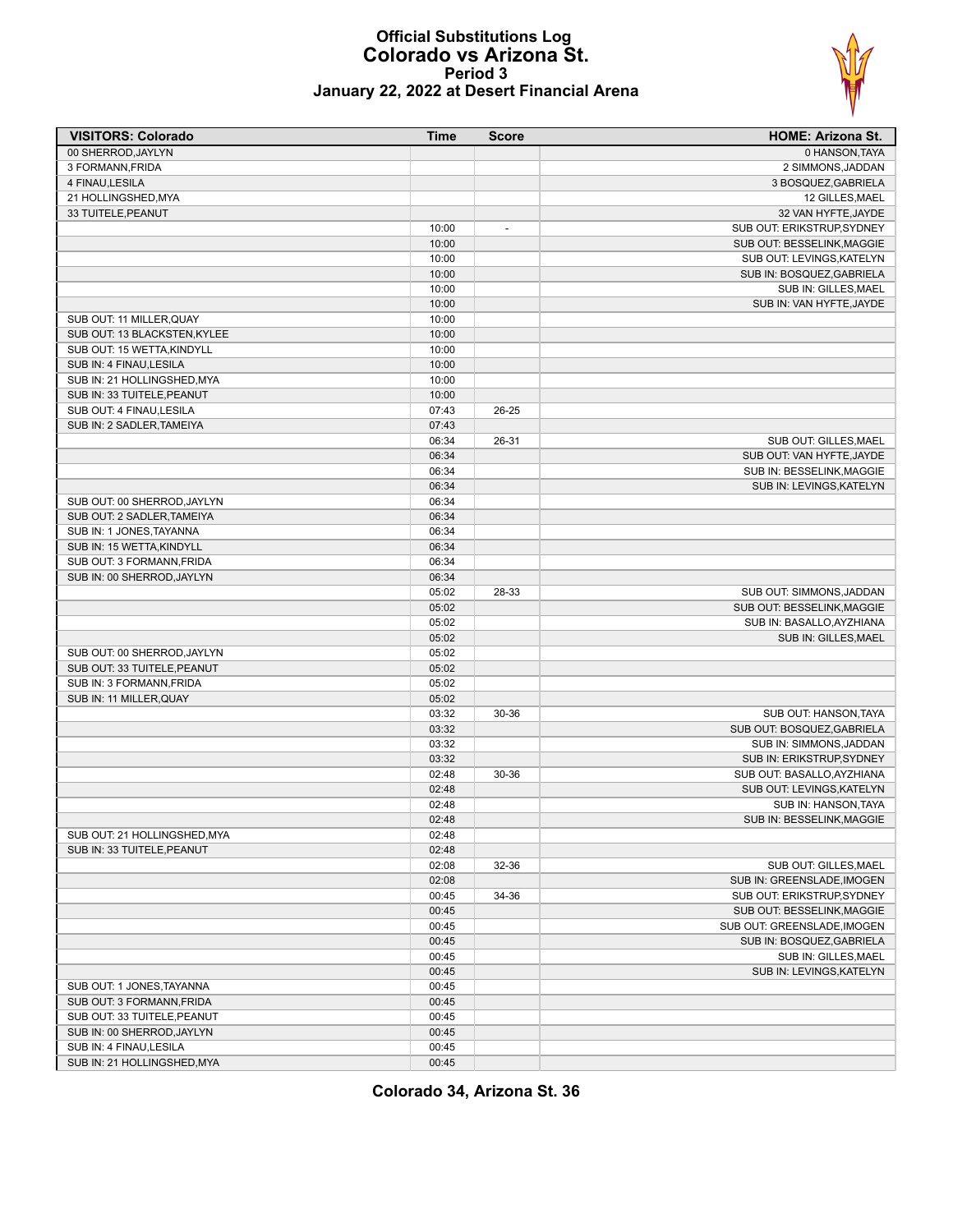

#### **Official Substitutions Log Colorado vs Arizona St. Period 4 January 22, 2022 at Desert Financial Arena**

| <b>VISITORS: Colorado</b>    | <b>Time</b> | <b>Score</b> | <b>HOME: Arizona St.</b>   |
|------------------------------|-------------|--------------|----------------------------|
| 00 SHERROD.JAYLYN            |             |              | 0 HANSON, TAYA             |
| 3 FORMANN, FRIDA             |             |              | 2 SIMMONS, JADDAN          |
| 4 FINAU,LESILA               |             |              | 3 BOSQUEZ, GABRIELA        |
| 21 HOLLINGSHED, MYA          |             |              | 12 GILLES, MAEL            |
| 33 TUITELE, PEANUT           |             |              | 32 VAN HYFTE, JAYDE        |
| SUB OUT: 00 SHERROD.JAYLYN   | 08:54       | 34-38        |                            |
| SUB OUT: 21 HOLLINGSHED, MYA | 08:54       |              |                            |
| SUB IN: 3 FORMANN, FRIDA     | 08:54       |              |                            |
| SUB IN: 33 TUITELE, PEANUT   | 08:54       |              |                            |
|                              | 07:20       | $34 - 40$    | SUB OUT: SIMMONS, JADDAN   |
|                              | 07:20       |              | SUB IN: BASALLO, AYZHIANA  |
|                              | 07:20       |              | SUB OUT: LEVINGS, KATELYN  |
|                              | 07:20       |              | SUB IN: BESSELINK, MAGGIE  |
| SUB OUT: 4 FINAU, LESILA     | 07:20       |              |                            |
| SUB OUT: 11 MILLER, QUAY     | 07:20       |              |                            |
| SUB IN: 00 SHERROD, JAYLYN   | 07:20       |              |                            |
| SUB IN: 21 HOLLINGSHED, MYA  | 07:20       |              |                            |
|                              | 04:24       | $34 - 42$    | SUB OUT: BASALLO, AYZHIANA |
|                              | 04:24       |              | SUB OUT: BESSELINK, MAGGIE |
|                              | 04:24       |              | SUB IN: SIMMONS, JADDAN    |
|                              | 04:24       |              | SUB IN: LEVINGS, KATELYN   |
| SUB OUT: 33 TUITELE, PEANUT  | 03:08       | 36-44        |                            |
| SUB IN: 11 MILLER, QUAY      | 03:08       |              |                            |
|                              | 01:41       | 42-44        | SUB OUT: BOSQUEZ, GABRIELA |
|                              | 01:41       |              | SUB IN: BASALLO, AYZHIANA  |
|                              | 01:37       | 42-46        | SUB OUT: BASALLO, AYZHIANA |
|                              | 01:37       |              | SUB IN: BOSQUEZ, GABRIELA  |
| SUB OUT: 21 HOLLINGSHED, MYA | 01:21       | 42-46        |                            |
| SUB IN: 33 TUITELE, PEANUT   | 01:21       |              |                            |
|                              | 00:46       | 44-46        | SUB OUT: BOSQUEZ, GABRIELA |
|                              | 00:46       |              | SUB IN: BASALLO, AYZHIANA  |
|                              | 00:37       | 44-46        | SUB OUT: BASALLO, AYZHIANA |
|                              | 00:37       |              | SUB IN: BOSQUEZ, GABRIELA  |
|                              | 00:07       | 46-46        | SUB OUT: BOSQUEZ, GABRIELA |
|                              | 00:07       |              | SUB IN: BASALLO, AYZHIANA  |

**Colorado 46, Arizona St. 46**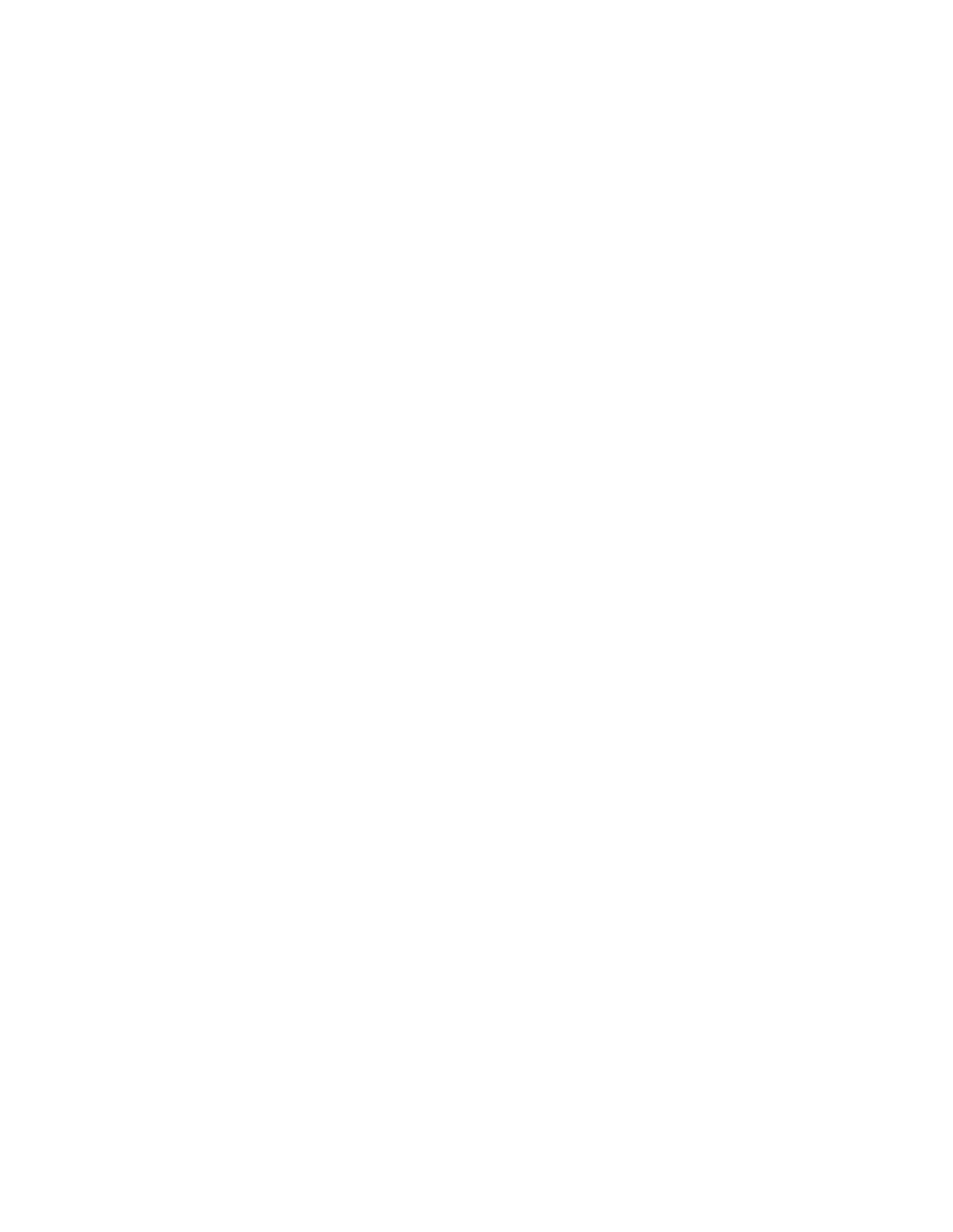#### **Official Substitutions Log Colorado vs Arizona St. Period 5 January 22, 2022 at Desert Financial Arena**



| <b>VISITORS: Colorado</b>   | <b>Time</b> | <b>Score</b>             | <b>HOME: Arizona St.</b>   |
|-----------------------------|-------------|--------------------------|----------------------------|
| 00 SHERROD, JAYLYN          |             |                          | 0 HANSON, TAYA             |
| 3 FORMANN, FRIDA            |             |                          | 2 SIMMONS, JADDAN          |
| 4 FINAU, LESILA             |             |                          | 3 BOSQUEZ, GABRIELA        |
| 21 HOLLINGSHED, MYA         |             |                          | 12 GILLES, MAEL            |
| 33 TUITELE, PEANUT          |             |                          | 32 VAN HYFTE, JAYDE        |
|                             | 05:00       | $\overline{\phantom{a}}$ | SUB OUT: LEVINGS, KATELYN  |
|                             | 05:00       |                          | SUB IN: VAN HYFTE, JAYDE   |
| SUB OUT: 00 SHERROD, JAYLYN | 05:00       |                          |                            |
| SUB IN: 4 FINAU, LESILA     | 05:00       |                          |                            |
| SUB OUT: 4 FINAU, LESILA    | 03:51       | 46-47                    |                            |
| SUB IN: 00 SHERROD, JAYLYN  | 03:51       |                          |                            |
|                             | 02:46       | 46-47                    | SUB OUT: BASALLO, AYZHIANA |
|                             | 02:46       |                          | SUB OUT: VAN HYFTE, JAYDE  |
|                             | 02:46       |                          | SUB IN: BOSQUEZ, GABRIELA  |
|                             | 02:46       |                          | SUB IN: LEVINGS, KATELYN   |
|                             | 01:02       | 49-52                    | SUB OUT: LEVINGS, KATELYN  |
|                             | 01:02       |                          | SUB IN: VAN HYFTE, JAYDE   |
| SUB OUT: 00 SHERROD, JAYLYN | 00:35       | 49-55                    |                            |
| SUB IN: 4 FINAU, LESILA     | 00:35       |                          |                            |
|                             | 00:12       | 49-57                    | SUB OUT: HANSON, TAYA      |
|                             | 00:12       |                          | SUB IN: BASALLO, AYZHIANA  |

**Colorado 52, Arizona St. 57**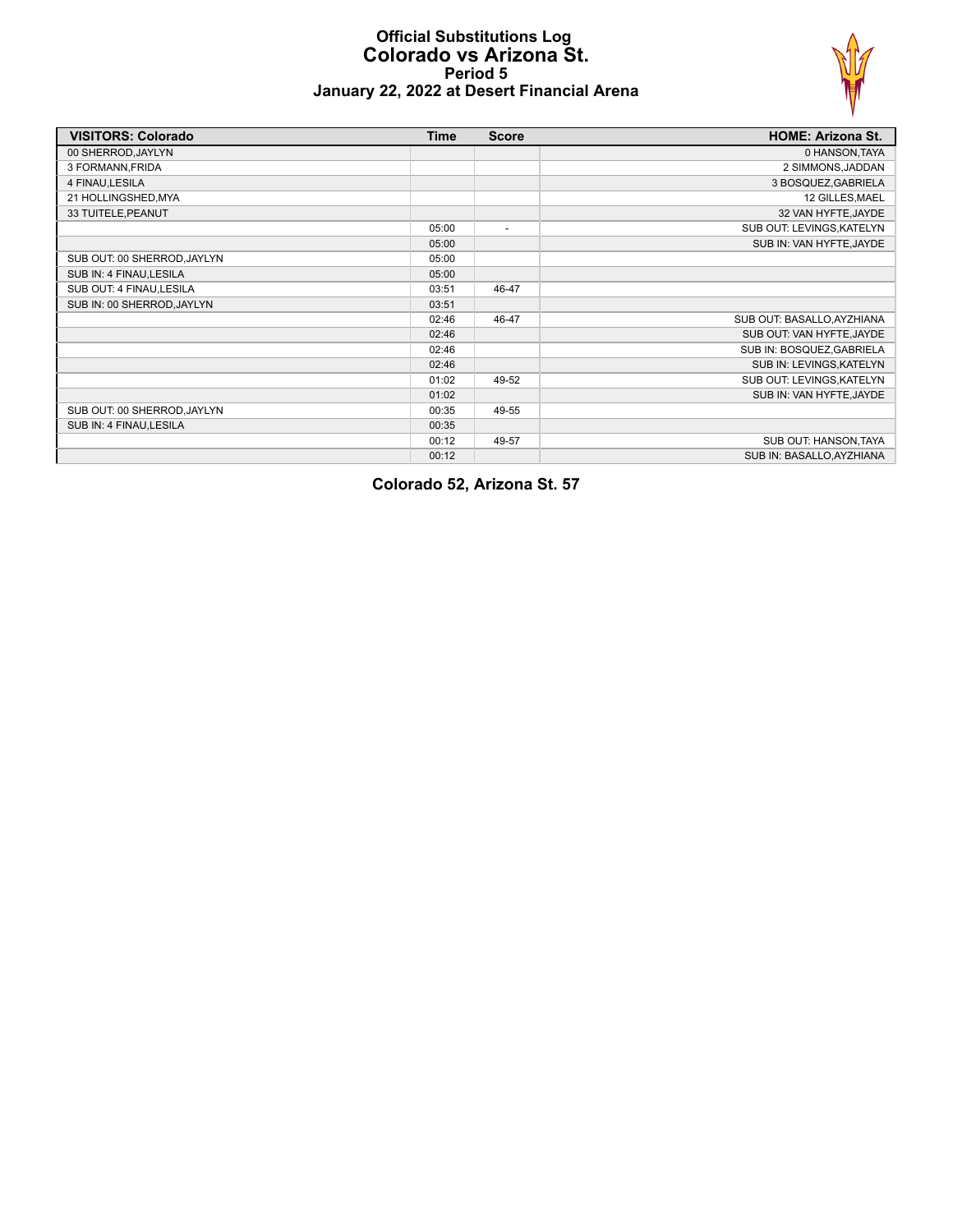#### **Official Shot Chart Colorado vs Arizona St. PERIOD 1 Shots January 22, 2022 at Desert Financial Arena**



# **Arizona St. Colorado**

| <b>ASU: Period 1</b>     | Made | Att | Pct  |
|--------------------------|------|-----|------|
| Layups                   |      |     | 75.0 |
| Dunks                    |      |     |      |
| <b>2PT Field Goals</b>   | 5    |     | 71.4 |
| <b>3PT Field Goals</b>   |      |     | 33.3 |
| <b>Total Field Goals</b> | 6    | 10  | 60.0 |

| <b>COLO: Period 1</b>    | <b>Made</b> | Att | Pct  |
|--------------------------|-------------|-----|------|
| Layups                   |             |     | 00.0 |
| Dunks                    |             | O   |      |
| <b>2PT Field Goals</b>   |             |     | 12.5 |
| <b>3PT Field Goals</b>   |             | 5   | 20.0 |
| <b>Total Field Goals</b> |             | 13  | 15.4 |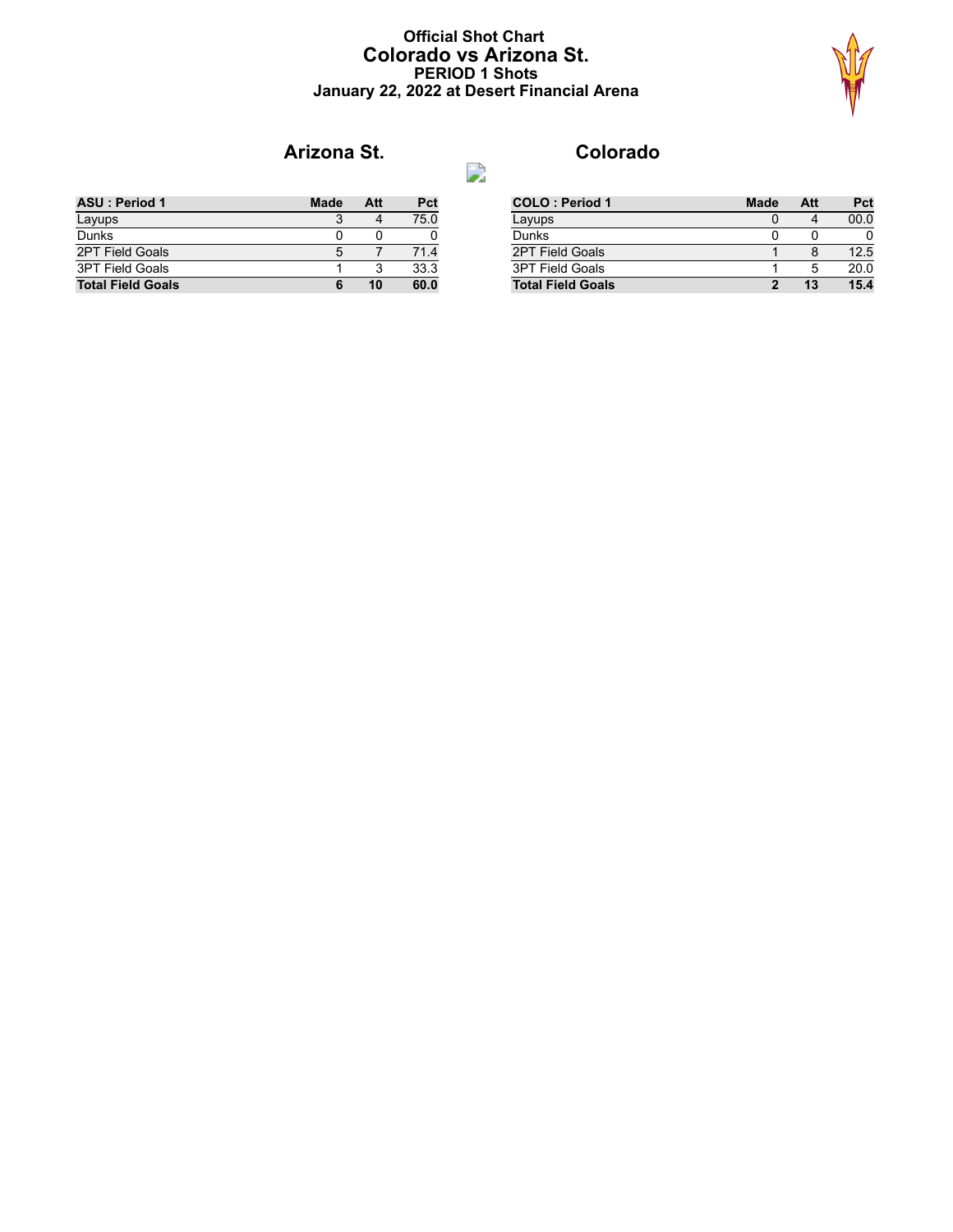#### **Official Shot Chart Colorado vs Arizona St. PERIOD 2 Shots January 22, 2022 at Desert Financial Arena**





| <b>ASU: Period 2</b>     | <b>Made</b> | Att | <b>Pct</b> |
|--------------------------|-------------|-----|------------|
| Layups                   |             | 5   | 60.0       |
| Dunks                    |             |     |            |
| <b>2PT Field Goals</b>   | 3           |     | 50.0       |
| <b>3PT Field Goals</b>   |             | 6   | 16.7       |
| <b>Total Field Goals</b> |             | 12  | 33.3       |

| <b>COLO: Period 2</b>    | Made | Att | Pct   |
|--------------------------|------|-----|-------|
| Layups                   | 5    |     | 71.4  |
| Dunks                    |      |     |       |
| <b>2PT Field Goals</b>   | 5    |     | 62.5  |
| <b>3PT Field Goals</b>   |      |     | 100.0 |
| <b>Total Field Goals</b> |      |     | 66.7  |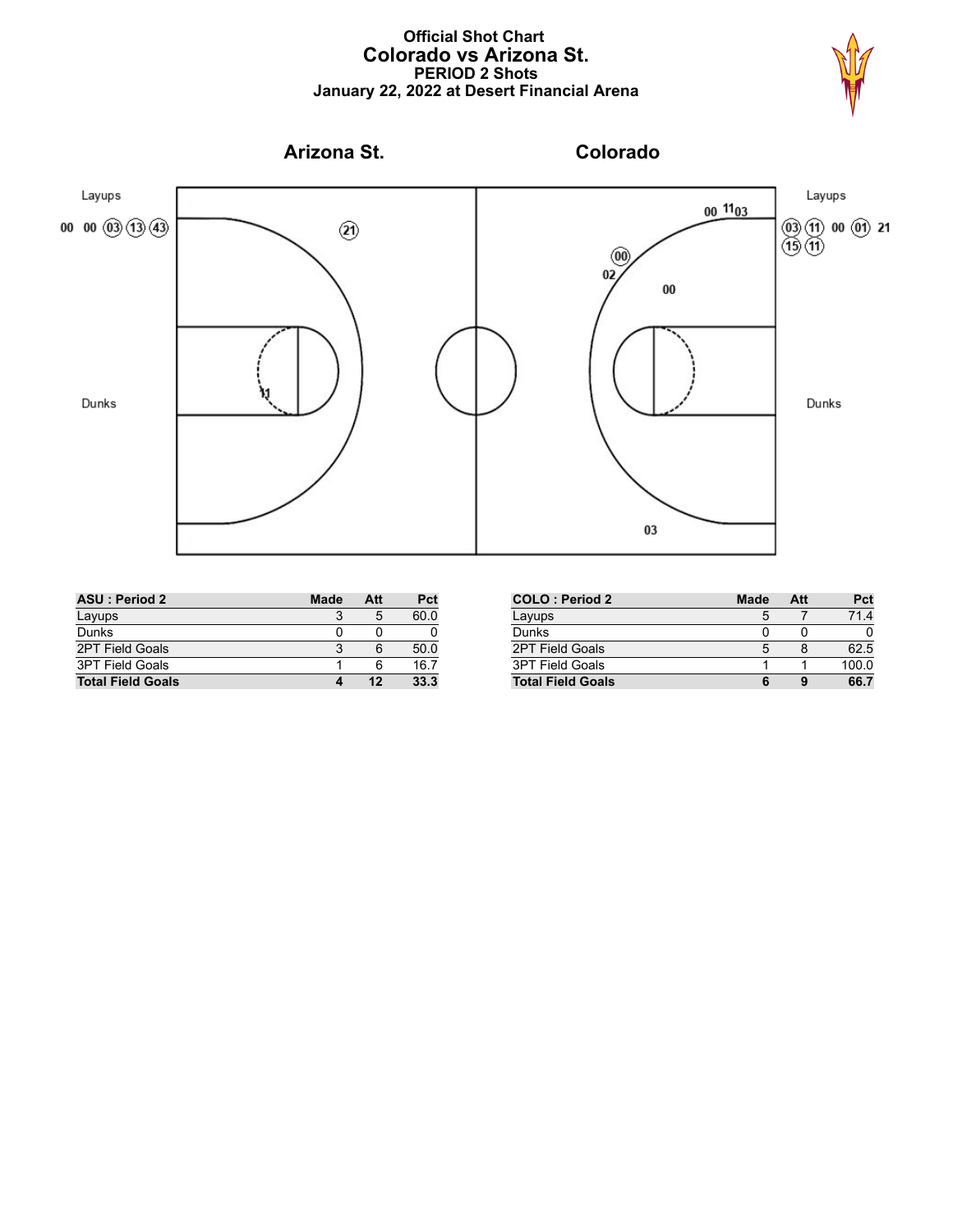#### **Official Shot Chart Colorado vs Arizona St. PERIOD 3 Shots January 22, 2022 at Desert Financial Arena**





| <b>ASU: Period 3</b>     | <b>Made</b> | Att | <b>Pct</b> |
|--------------------------|-------------|-----|------------|
| Layups                   |             | 5   | 20.0       |
| Dunks                    |             |     |            |
| <b>2PT Field Goals</b>   |             |     | 111        |
| <b>3PT Field Goals</b>   |             |     | 57.1       |
| <b>Total Field Goals</b> |             | 16  | 31.3       |

| <b>COLO: Period 3</b>    | Made | Att | Pct  |
|--------------------------|------|-----|------|
| Layups                   | 3    | 6   | 50.0 |
| Dunks                    |      | O   |      |
| <b>2PT Field Goals</b>   |      |     | 44.4 |
| <b>3PT Field Goals</b>   |      | າ   | 50.0 |
| <b>Total Field Goals</b> | 5    |     | 45.5 |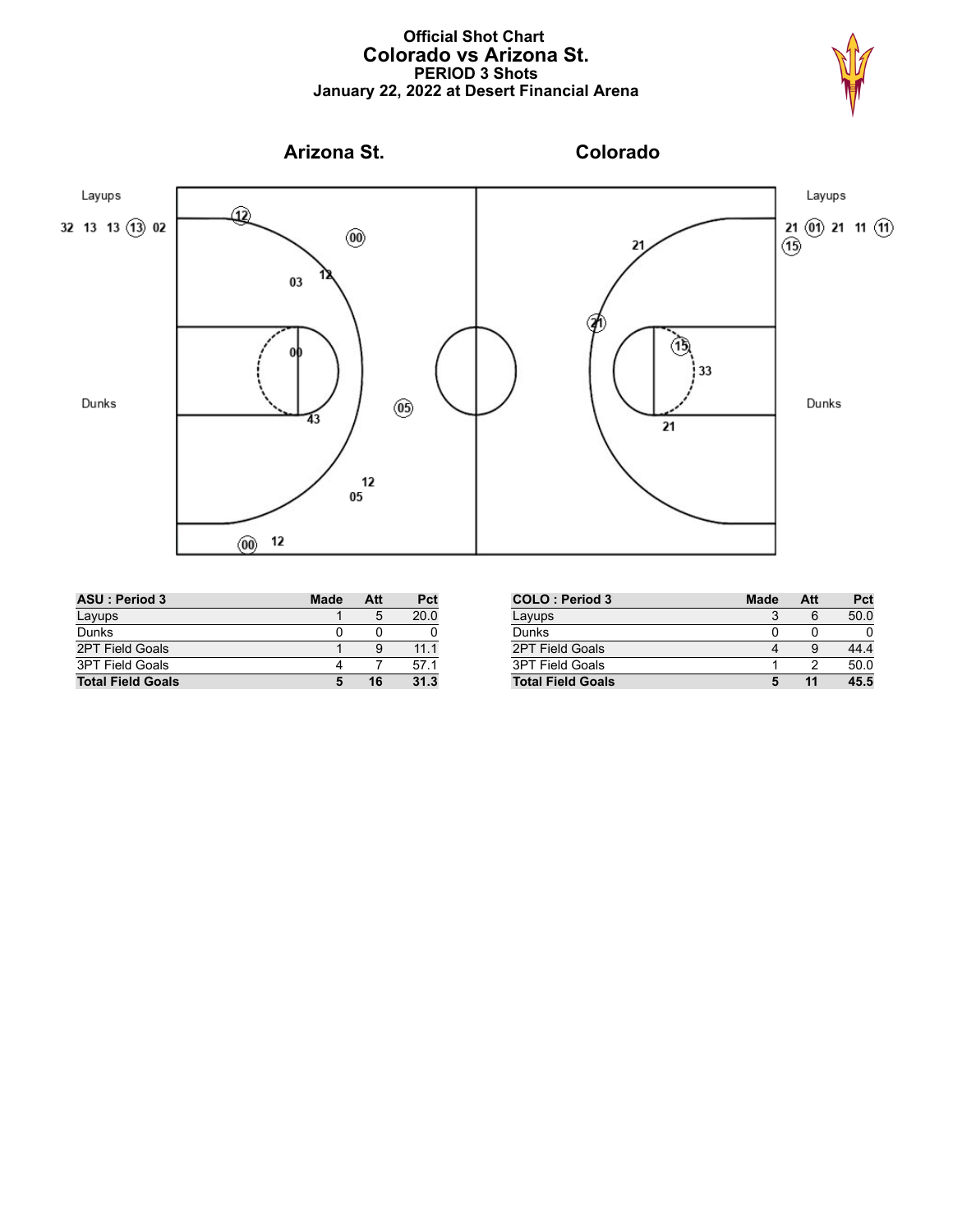### **Official Shot Chart Colorado vs Arizona St. PERIOD 4 Shots January 22, 2022 at Desert Financial Arena**





| <b>ASU: Period 4</b>     | <b>Made</b> | Att | Pct  |
|--------------------------|-------------|-----|------|
| Layups                   |             | 5   | 60.0 |
| Dunks                    |             |     |      |
| <b>2PT Field Goals</b>   |             | g   | 44.4 |
| <b>3PT Field Goals</b>   |             | ર   | 00.0 |
| <b>Total Field Goals</b> |             | 12  | 33.3 |

| <b>COLO: Period 4</b>    | Made | Att | Pct  |
|--------------------------|------|-----|------|
| Layups                   | 5    | 10  | 50.0 |
| Dunks                    |      |     |      |
| <b>2PT Field Goals</b>   | 5    | 13  | 38.5 |
| <b>3PT Field Goals</b>   |      |     | 00.0 |
| <b>Total Field Goals</b> |      | 17  | 29.4 |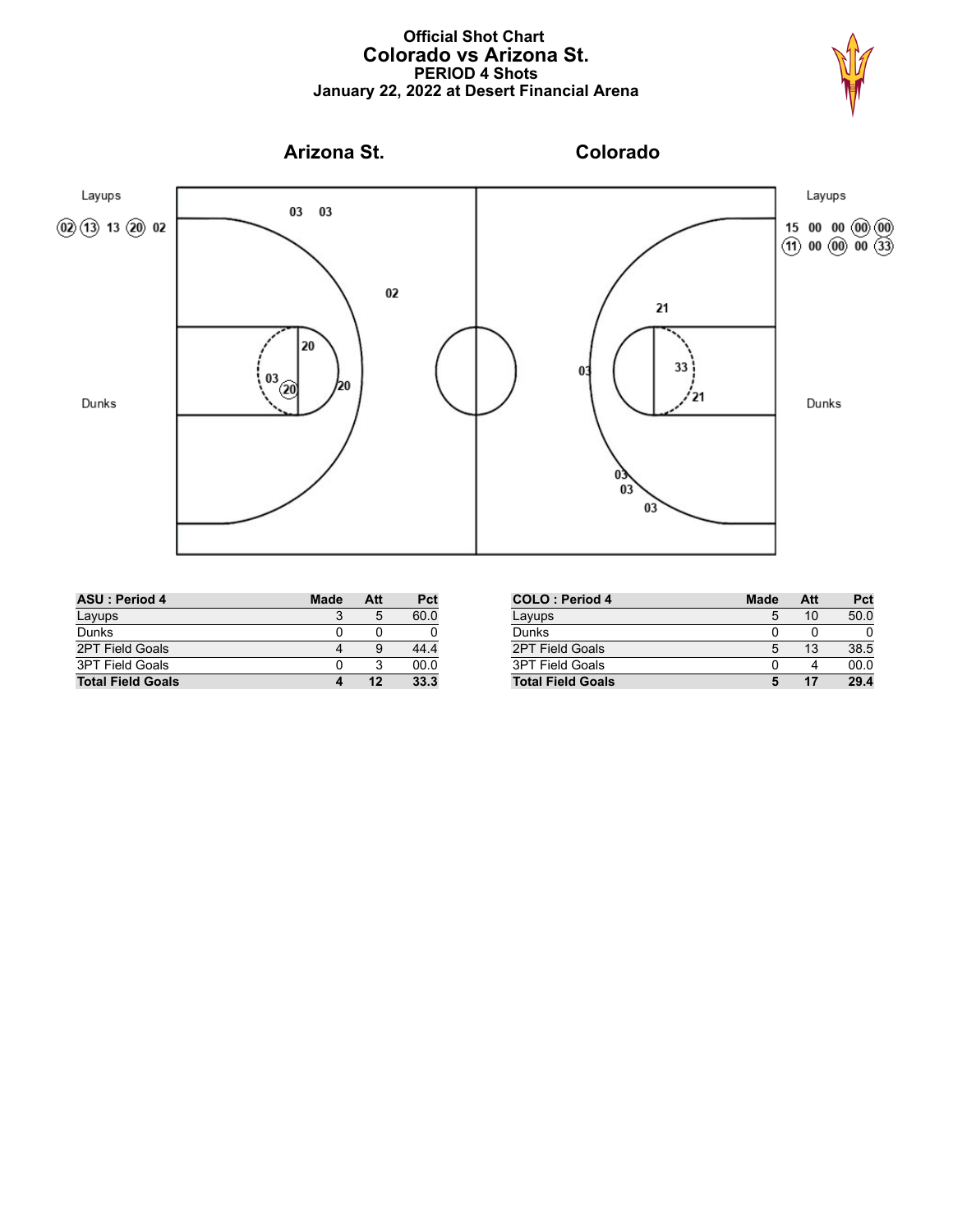#### **Official Shot Chart Colorado vs Arizona St. PERIOD 5 Shots January 22, 2022 at Desert Financial Arena**





| <b>ASU: Period 5</b>     | <b>Made</b> | Att | Pct  |
|--------------------------|-------------|-----|------|
| Layups                   |             |     | 00.0 |
| Dunks                    |             |     |      |
| <b>2PT Field Goals</b>   |             |     | 00.0 |
| <b>3PT Field Goals</b>   |             |     | 00.0 |
| <b>Total Field Goals</b> | 0           |     | 00.0 |

| <b>COLO: Period 5</b>    | Made | Att | Pct  |
|--------------------------|------|-----|------|
| Layups                   |      |     | 00.0 |
| Dunks                    |      | O   |      |
| 2PT Field Goals          |      |     | 00.0 |
| <b>3PT Field Goals</b>   |      | 5   | 20.0 |
| <b>Total Field Goals</b> |      |     | 12.5 |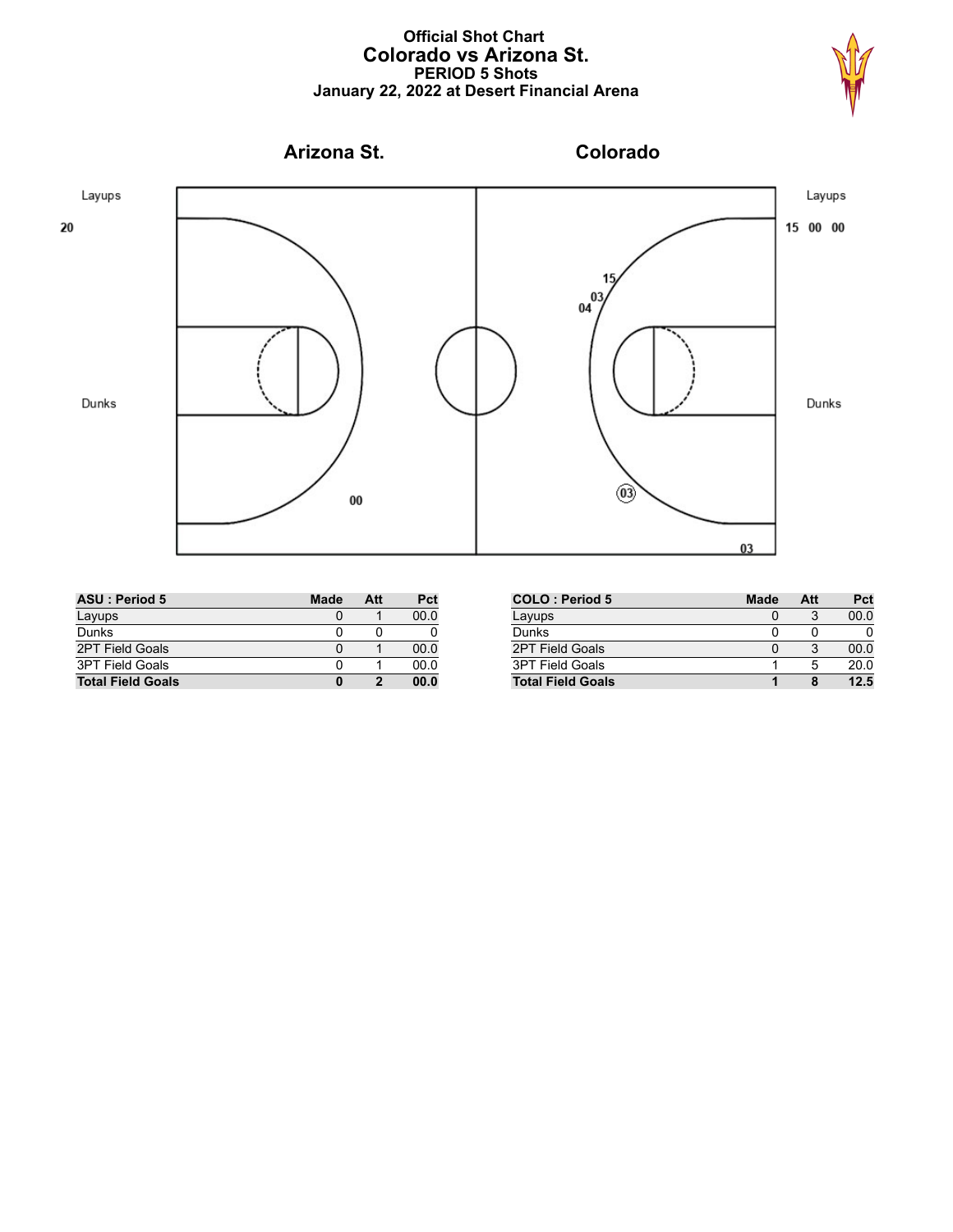### **Official Shot Chart Colorado vs Arizona St. Colorado Team Shots January 22, 2022 at Desert Financial Arena**



| <b>COLO: Period 1</b>    | Made           | Att                     | Pct  |
|--------------------------|----------------|-------------------------|------|
| Layups                   | 0              | $\overline{\mathbf{4}}$ | 00.0 |
| Dunks                    | 0              | 0                       | 0    |
| <b>2PT Field Goals</b>   | 1              | 8                       | 12.5 |
| <b>3PT Field Goals</b>   | 1              | 5                       | 20.0 |
| <b>Total Field Goals</b> | $\overline{2}$ | 13                      | 15.4 |
| <b>COLO: Period 3</b>    | <b>Made</b>    | Att                     | Pct  |
| Layups                   | 3              | 6                       | 50.0 |
| Dunks                    | 0              | 0                       | 0    |
| 2PT Field Goals          | 4              | 9                       | 44.4 |
| <b>3PT Field Goals</b>   | 1              | $\mathfrak{p}$          | 50.0 |
| <b>Total Field Goals</b> | 5              | 11                      | 45.5 |
| <b>COLO: Period 5</b>    | Made           | Att                     | Pct  |
| Layups                   | 0              | 3                       | 00.0 |
| Dunks                    | 0              | 0                       | 0    |
| <b>2PT Field Goals</b>   | 0              | 3                       | 00.0 |
| <b>3PT Field Goals</b>   | 1              | 5                       | 20.0 |
| <b>Total Field Goals</b> | 1              | 8                       | 12.5 |

 $\overline{\phantom{a}}$ 

| <b>COLO: Period 2</b>    | Made | Att | Pct   |
|--------------------------|------|-----|-------|
| Layups                   | 5    | 7   | 71.4  |
| Dunks                    | 0    | ი   | 0     |
| <b>2PT Field Goals</b>   | 5    | 8   | 62.5  |
| <b>3PT Field Goals</b>   | 1    | 1   | 100.0 |
| <b>Total Field Goals</b> | 6    | 9   | 66.7  |
|                          |      |     |       |
|                          |      |     |       |
| <b>COLO: Period 4</b>    | Made | Att | Pct   |
| Layups                   | 5    | 10  | 50.0  |
| Dunks                    | 0    | 0   | 0     |
| <b>2PT Field Goals</b>   | 5    | 13  | 38.5  |
| <b>3PT Field Goals</b>   | 0    | 4   | 00.0  |